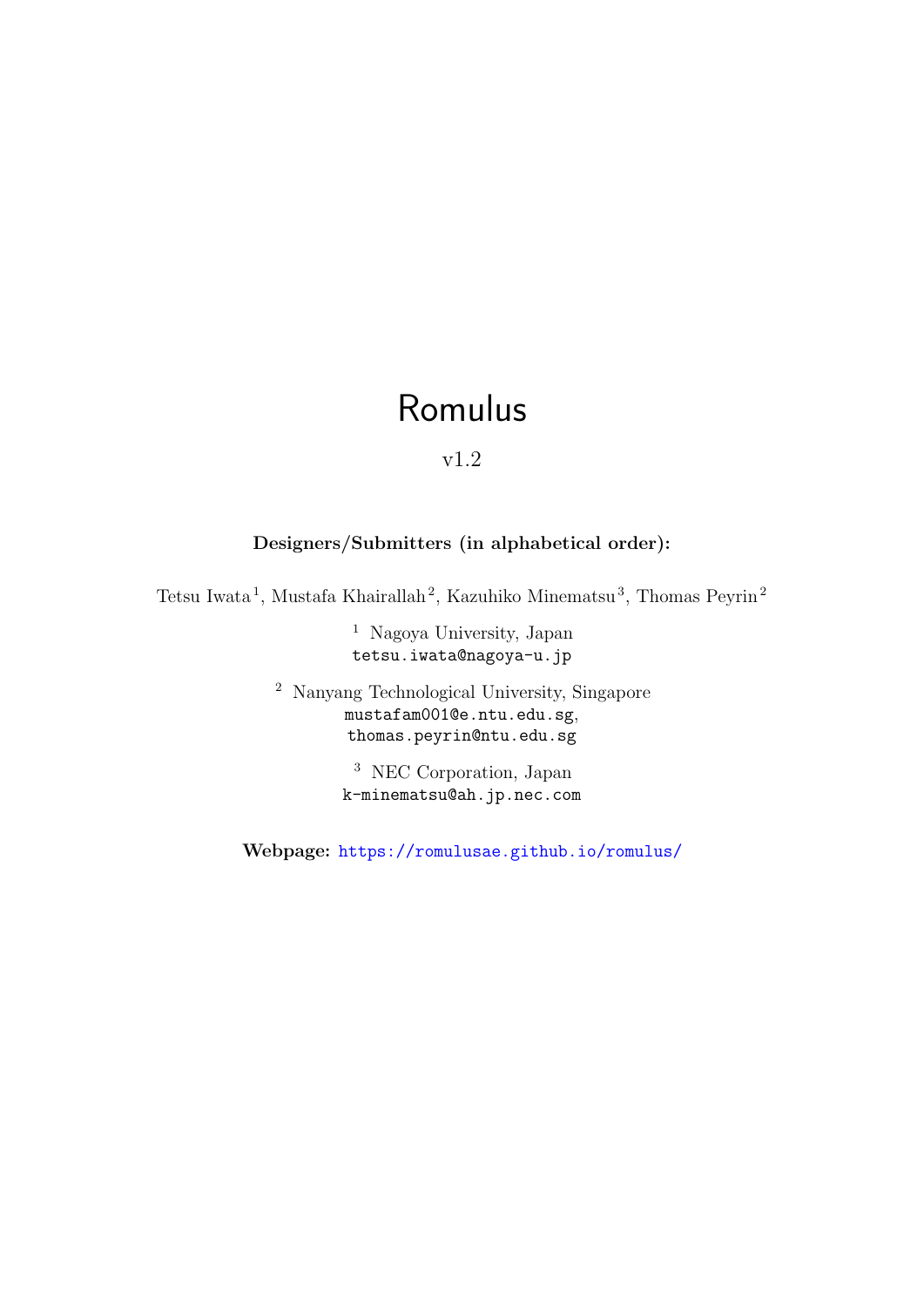# **Contents**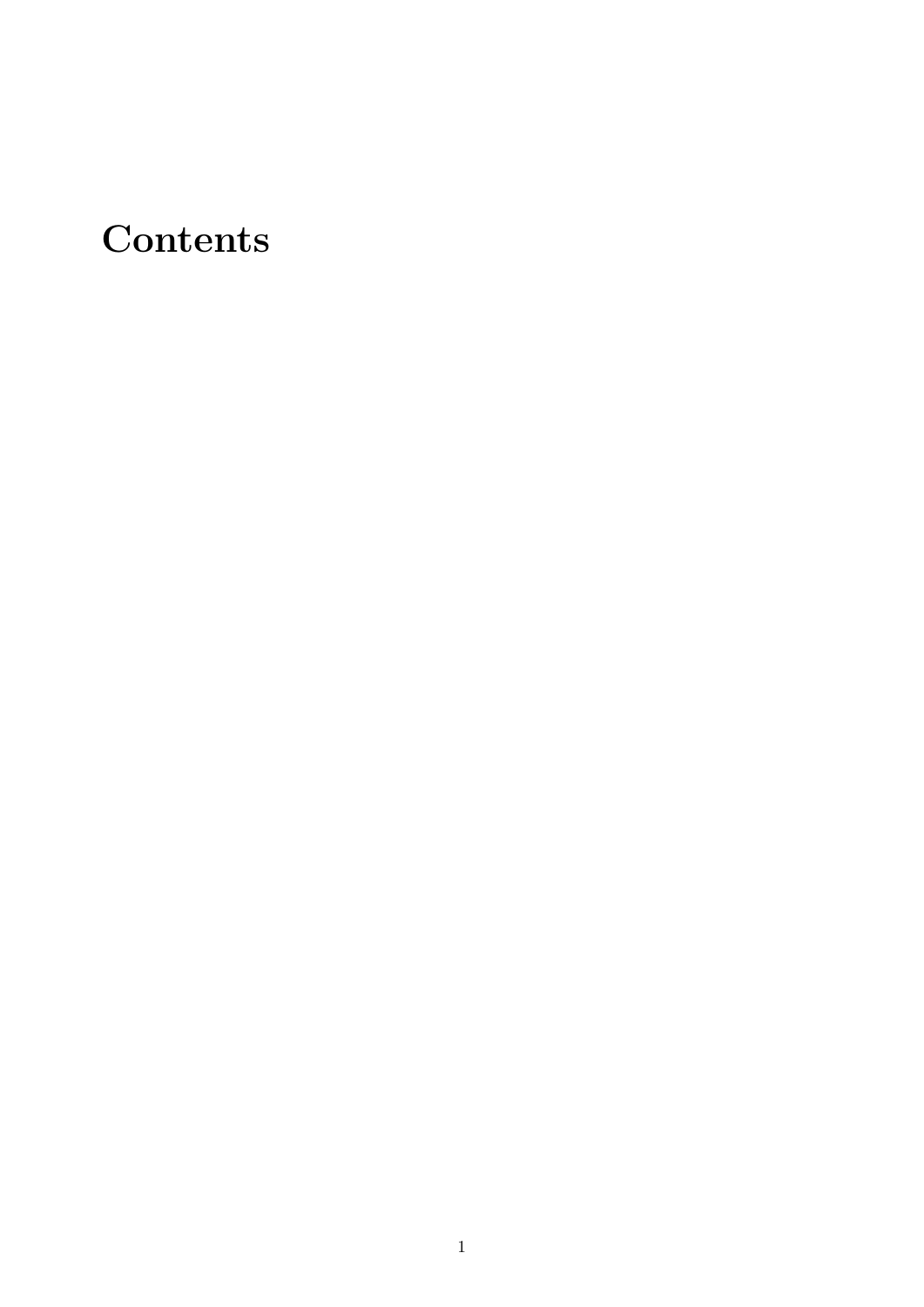# 1. Introduction

This document specifies Romulus, an authenticated encryption with associated data (AEAD) scheme based on a tweakable block cipher (TBC) Skinny. Romulus consists of two families, a nonce-based AE (NAE) Romulus-N and a nonce misuse-resistant AE (MRAE) Romulus-M.

A TBC was introduced by Liskov et al. at CRYPTO 2002 [\[30\]](#page-39-0). Since its inception, TBCs have been acknowledged as a powerful primitive in that it can be used to construct simple and highly secure NAE/MRAE schemes, including ΘCB3 [\[28\]](#page-38-0) and SCT [\[36\]](#page-39-1). While these schemes are computationally efficient (in terms of the number of primitive calls) and have high security, lightweight applications are not the primal use cases of these schemes, and they are not particularly suitable for small devices. With this in mind, Romulus aims at lightweight, efficient, and highlysecure NAE and MRAE schemes, based on a TBC.

The overall structure of Romulus-N shares similarity in part with a (TBC-based variant of) block cipher mode COFB [\[13,](#page-38-1) [14\]](#page-38-2), yet, we make numerous refinements to achieve our design goal. Romulus-N generally requires a fewer number of TBC calls than ΘCB3 thanks to the faster MAC computation for associated data, while the hardware implementation is significantly smaller than ΘCB3 thanks to the reduced state size and inverse-freeness (i.e., TBC inverse is not needed). In fact, Romulus-N's state size is essentially what is needed for computing TBC. Moreover, it encrypts an *n*-bit plaintext block by just one call of the *n*-bit block TBC, hence there is no efficiency loss. Romulus-N is extremely efficient for small messages, which is particularly important in many lightweight applications, requiring for example only 2 TBC calls to handle one associated data block and one message block (in comparison, other designs like ΘCB3, OCB3, TAE, CCM require from 3 to 5 TBC to calls in the same situation). Romulus-N achieves these advantages without the security penalty, *i.e.*, Romulus-N has the full *n*-bit security, which is a similar security bound to ΘCB3.

If we compare Romulus-N with other size-oriented and n-bit secure AE schemes, such as conventional permutation-based AEs using  $3n$ -bit permutation with *n*-bit rate, the state size is comparable  $(3n \text{ to } 3.5n \text{ bits})$ . Our advantage is that the underlying cryptographic primitive is expected to be much more lightweight and/or faster because of smaller output size  $(3n \text{ vs } n \text{ bits}).$ In addition, the n-bit security of Romulus-N is proved under the standard model, which provides a high-level assurance for security not only quantitatively but also qualitatively. To elaborate a bit more, with a security proof in the standard model, one can precisely connect the security status of the primitive to the overall security of the mode that uses this primitive. In our case, for each of the members of Romulus, the best attack on it implies a chosen-plaintext attack (CPA) in the single-key setting against Skinny, i.e., unless Skinny is broken by CPA adversaries in the single-key setting, Romulus indeed maintains the claimed  $n$ -bit security. Such a guarantee is not possible with non-standard models and it is often not easy to deduce the impact of a found "flaw" of the primitive to the security of the mode. In a more general context, this gap between the proof and the actual security is best exemplified by "uninstantiable" Random Oracle-Model schemes [\[5,](#page-37-0) [11\]](#page-37-1). To evaluate the security of Romulus, with the standard model proof, we can focus on the security evaluation of Skinny, while this type of focus is not possible in schemes with proofs in non-standard models.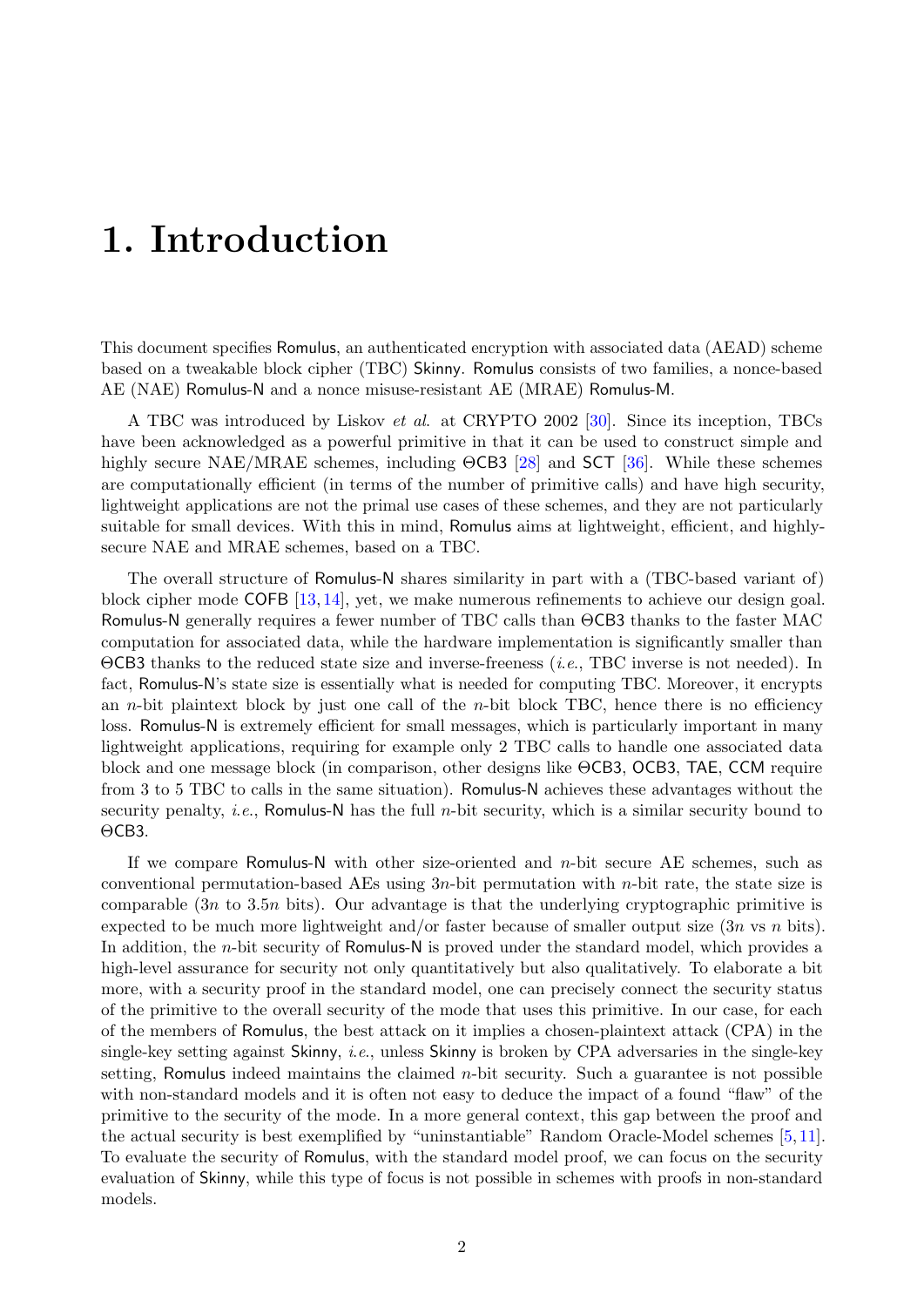Another interesting feature of Romulus-N is that it can reduce area depending on the use cases, without harming security. If it is enough to have a relatively short nonce or a short counter (or both), which is common to low-power networks, we can save the area by truncating the tweak length. This was possible because Skinny allows to reduce area if a part of its tweak is never used. A member of Romulus-N (Romulus-N2) particularly benefits from this feature. Note that this type of area reduction is not possible with conventional permutation-based AE schemes: it only offers a throughput/security tread-off. Romulus-M follows the general construction of MRAE called SIV [\[39\]](#page-39-2). Romulus-M reuses the components of Romulus-N as much as possible, and Romulus-M is simply obtained by processing message twice by Romulus-N. This allows a faster and smaller operation than TBC-based MRAE SCT, yet, we maintain strong security features of SCT. That is, Romulus-M achieves *n*-bit security against nonce-respecting adversaries and  $n/2$ -bit security against nonce-misusing adversaries. Moreover, Romulus-M enjoys a useful feature called graceful degradation introduced at  $SCT$ . This ensures that the full *n*-bit security is almost retained if the number of nonce repetitions at encryption is limited. Thanks to the shared components, most of the advantages of Romulus-N mentioned above also hold for Romulus-M.

We present a detailed comparison of Romulus with other AE candidates in Section [6.](#page-26-0)

As the underlying TBC, we adopt Skinny proposed at CRYPTO 2016 [\[2\]](#page-37-2). The security of this TBC has been extensively studied, and it has attractive implementation characteristics.

Organization of the document. In Section [2,](#page-4-0) we first introduce the basic notations and the notion of tweakable block cipher, followed by the list of parameters for Romulus, the recommended parameter sets, and the specification of TBC Skinny. In the last part of Section [2,](#page-4-0) we specify two families of Romulus, Romulus-N and Romulus-M. We present our security claims in Section [3](#page-19-0) and show our security analysis including the provable security bounds and the status of computational security of Skinny in Section [4.](#page-21-0) In Section [5,](#page-24-0) we describe the desirable features of Romulus. The design rationale under our schemes, including some details of modes and choice of the TBC, is presented in Section [6.](#page-26-0) Finally, we show some implementation aspects of Romulus in Section [7.](#page-34-0)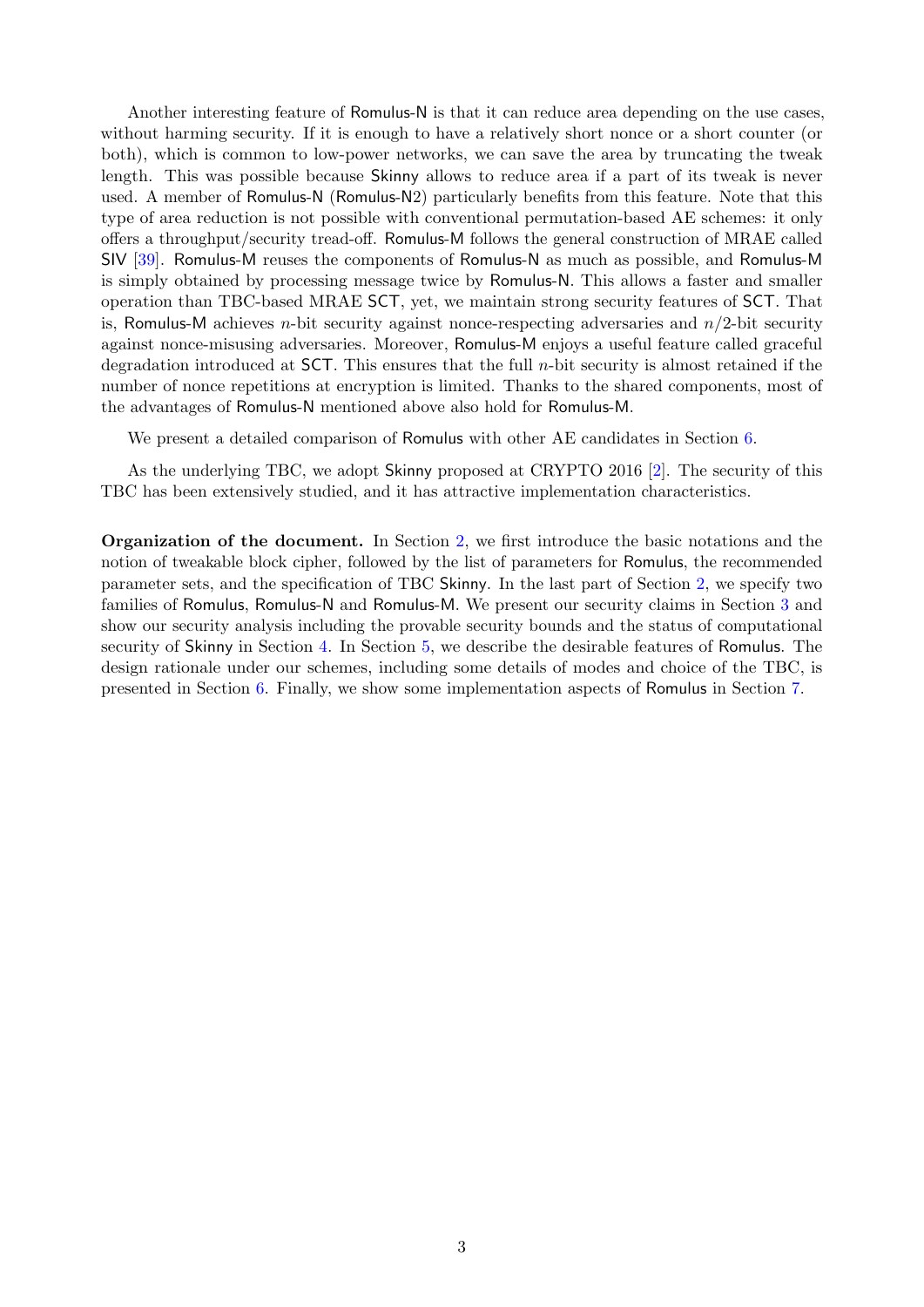# <span id="page-4-0"></span>2. Specification

### 2.1 Notations

Let  $\{0,1\}^*$  be the set of all finite bit strings, including the empty string  $\varepsilon$ . For  $X \in \{0,1\}^*$ , let  $|X|$ denote its bit length. Here  $|\varepsilon| = 0$ . For integer  $n \geq 0$ , let  $\{0, 1\}^n$  be the set of *n*-bit strings, and let  $\{0,1\}^{\leq n} = \bigcup_{i=0,\dots,n} \{0,1\}^i$ , where  $\{0,1\}^0 = \{\varepsilon\}$ . Let  $[\![n]\!] = \{1,\dots,n\}$  and  $[\![n]\!]_0 = \{0,1,\dots,n-1\}$ .

For two bit strings X and Y,  $X \parallel Y$  is their concatenation. We also write this as XY if it is clear from the context. Let  $0^i$  (1<sup>i</sup>) be the string of i zero bits (i one bits), and for instance we write  $10^i$  for  $1 \parallel 0^i$ . Bitwise XOR of two variables X and Y is denoted by  $X \oplus Y$ , where  $|X| = |Y| = c$ for some positive integer c. We write  $m\mathfrak{sb}_{x}(X)$  (resp.  $\text{lsb}_{x}(X)$ ) to denote the truncation of X to its x most (resp. least) significant bits. See "Endian" paragraph below.

**Padding.** For  $X \in \{0,1\}^{\leq l}$  of length multiple of 8 (*i.e.*, byte string), let

$$
\mathrm{pad}_{l}(X)=\begin{cases} X & \text{ if } |X|=l,\\ X\parallel 0^{l-|X|-8}\parallel \mathop{\mathtt{len}}\nolimits_8(X), & \text{ if } 0\leq |X|
$$

where  $\texttt{len}_8(X)$  denotes the one-byte encoding of the byte-length of X. Here,  $\texttt{pad}_l(\varepsilon) = 0^l$ . When  $l = 128$ , leng(X) has 16 variations (*i.e.*, byte length 0 to 15), and we encode it to the last 4 bits of  $lens(X)$  (for example,  $lens(11) = 00001011$ ). The case  $l = 64$  is similarly treated, by using the last 3 bits.

**Parsing.** For  $X \in \{0,1\}^*$ , let  $|X|_n = \max\{1, \lfloor |X|/n \rfloor\}$ . Let  $(X[1], \ldots, X[x]) \stackrel{n}{\leftarrow} X$  be the parsing of X into n-bit blocks. Here  $X[1] \parallel X[2] \parallel ... \parallel X[x] = X$  and  $x = |X|_n$ . When  $X = \varepsilon$ , we have  $X[1] \stackrel{n}{\leftarrow} X$  and  $X[1] = \varepsilon$ . Note in particular that  $|\varepsilon|_n = 1$ .

Alternating Parsing. Let *n* and *t* be positive integers larger than 8. For  $X \in \{0,1\}^*$ , let  $(X[1], \ldots, X[x]) \stackrel{n,t}{\longleftarrow} X$  be the parsing of X into n-bit blocks and t-bit blocks in an alternating order. That is, we have  $X[1] || X[2] || \ldots || X[x] = X$ , where  $|X[i]| = n$  for any odd  $i \in \{1, \ldots, x-1\}$ ,  $|X[i]| = t$  for any even  $i \in \{1, \ldots, x-1\}, |X[x]| \in [n]$  if x is odd, and  $|X[x]| \in [t]$  if x is even. When  $X \neq \varepsilon$ , x is determined as

$$
x = \begin{cases} 2\lfloor |X|/(n+t) \rfloor & \text{if } |X| > 0 \text{ and } |X| \bmod (n+t) = 0 \\ 2\lfloor |X|/(n+t) \rfloor + 1 & \text{if } 1 \leq |X| \bmod (n+t) \leq n \\ 2\lfloor |X|/(n+t) \rfloor + 2 & \text{if } n < |X| \bmod (n+t) < n+t. \end{cases}
$$

When  $X = \varepsilon$ ,  $X[1] \stackrel{n,t}{\leftarrow} X$  (thus  $x = 1$ ) and  $X[1] = \varepsilon$ .

Galois Field. An element a in the Galois field  $GF(2<sup>n</sup>)$  will be interchangeably represented as an n-bit string  $a_{n-1} \ldots a_1 a_0$ , a formal polynomial  $a_{n-1} x^{n-1} + \cdots + a_1 x + a_0$ , or an integer  $\sum_{i=0}^{n-1} a_i 2^i$ .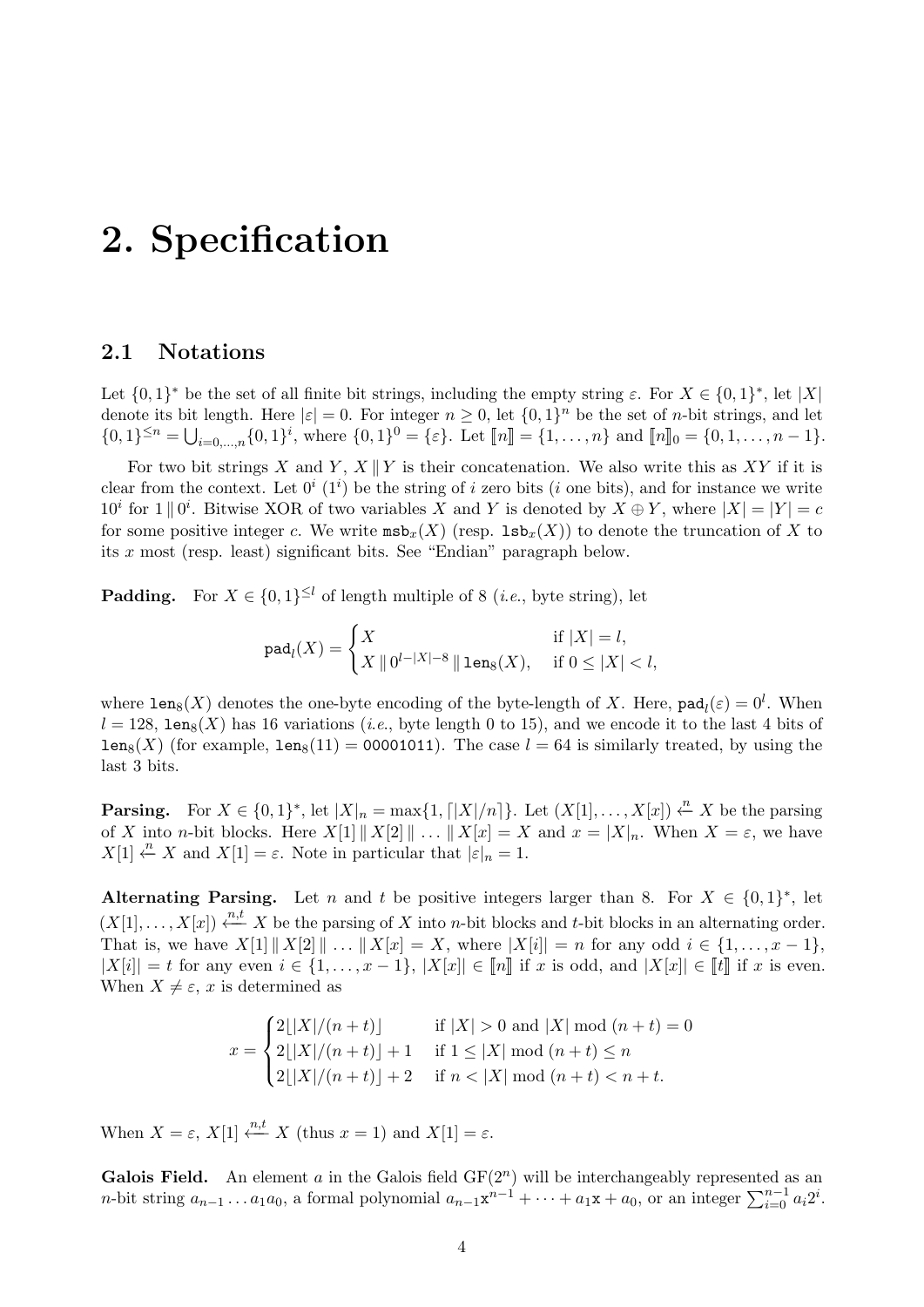**Matrix.** Let G be an  $n \times n$  binary matrix defined over GF(2). For  $X \in \{0,1\}^n$ , let  $G(X)$  denote the matrix-vector multiplication over  $GF(2)$ , where X is interpreted as a column vector. We may write  $G \cdot X$  instead of  $G(X)$ .

**Endian.** We employ little endian for byte ordering: an *n*-bit string X is received as

$$
X_7X_6...X_0 \parallel X_{15}X_{14}...X_8 \parallel ... \parallel X_{n-1}X_{n-2}...X_{n-8},
$$

where  $X_i$  denotes the  $(i + 1)$ -st bit of X (for  $i \in [n]_0$ ). Therefore, when c is a multiple of 8 and X is a byte string,  $msb_c(X)$  and  $1sb_c(X)$  denote the last (rightmost) c bytes of X and the first (leftmost) c bytes of X, respectively. For example,  $1\texttt{sb}_{16}(X) = (X_7X_6...X_0 \mid X_{15}X_{14}...X_8)$  and  $\text{msb}_8(X) = (X_{n-1}X_{n-2}\dots X_{n-8})$  with the above X. Since our specification is defined over byte strings, we only consider the above case for  $m$ sb and  $1$ sb functions (*i.e.*, the subscript c is always a multiple of 8).

**(Tweakable) Block Cipher.** A tweakable block cipher (TBC) is a keyed function  $\widetilde{E}: K \times T_W \times$  $M \to M$ , where K is the key space,  $\mathcal{T}_{W}$  is the tweak space, and  $M = \{0, 1\}^n$  is the message space, such that for any  $(K, T_w) \in \mathcal{K} \times \mathcal{T}_{\mathcal{W}}, \ \widetilde{E}(K, T_w, \cdot)$  is a permutation over M. We interchangeably write  $\widetilde{E}(K, T_w, M)$  or  $\widetilde{E}_K(T_w, M)$  or  $\widetilde{E}_K^{T_w}(M)$ . When  $\mathcal{T}_W$  is singleton, it is essentially a block cipher and is simply written as  $E : \mathcal{K} \times \mathcal{M} \rightarrow \mathcal{M}$ .

#### 2.2 Parameters

Romulus has the following parameters:

- Nonce length  $nl \in \{96, 128\}.$
- Key length  $k = 128$ .
- Message block length  $n = 128$ .
- Counter bit length  $d \in \{24, 56, 48\}.$
- AD block length  $n + t$ , where  $t \in \{96, 128\}$ .
- Tag length  $\tau = 128$ .
- A TBC  $E: \mathcal{K} \times \overline{\mathcal{T}} \times \mathcal{M} \to \mathcal{M}$ , where  $\mathcal{K} = \{0, 1\}^k$ ,  $\mathcal{M} = \{0, 1\}^n$ , and  $\overline{\mathcal{T}} = \mathcal{T} \times \mathcal{B} \times \mathcal{D}$ . Here,  $\mathcal{T} = \{0, 1\}^t$ ,  $\mathcal{D} = [\![2^d - 1]\!]_0$ , and  $\mathcal{B} = [\![256]\!]_0$  for parameters t and d, and  $\mathcal{B}$  is also represented as a byte (see Section [2.5.1\)](#page-10-0). For tweak  $\overline{T} = (T, B, D) \in \overline{T}$ , T is always assumed to be a byte string including  $\varepsilon$ , and t is a multiple of 8. E is either Skinny-128-384 or Skinny-128-256 with appropriate tweakey encoding functions as described in Section [2.4.](#page-6-0)

For  $E, \mathcal{T}$  is used to process the nonce or an AD block,  $\mathcal{D}$  is used for counter, and  $\mathcal{B}$  is for domain separation, *i.e.*, deriving a small number of independent instances.

While our submission fixes  $\tau = 128$ , a tag for NAE schemes can be truncated if needed, at the cost of decreased security against forgery. See Section [4.](#page-21-0)

NAE and MRAE families. Romulus has two families, Romulus-N and Romulus-M, and each family consists of several members (the sets of parameters). The former implements nonce-based AE (NAE) secure against Nonce-respecting adversaries, and the latter implements nonce Misuseresistant AE (MRAE) introduced by Rogaway and Shrimpton [\[39\]](#page-39-2). The name Romulus stands for the set of two families.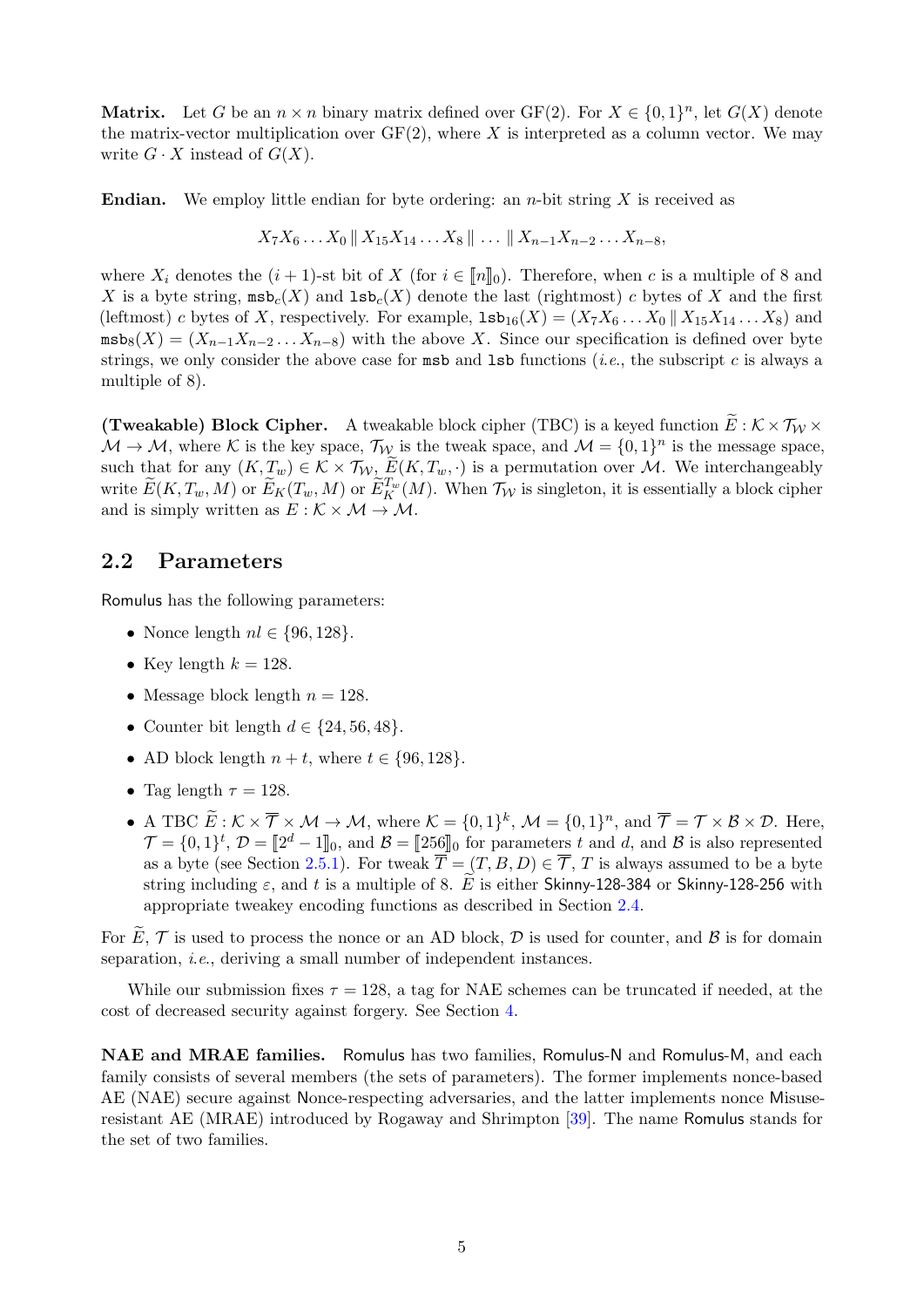<span id="page-6-1"></span>

| Family    | Name                   | $\overline{E}$             | k <sub>i</sub> | nl |     | $n \quad t \quad d$ |    | $\tau$ |
|-----------|------------------------|----------------------------|----------------|----|-----|---------------------|----|--------|
|           | Romulus-N1             | Skinny-128-384             | 128 128        |    | 128 | 128                 | 56 | 128    |
| Romulus-N | Romulus-N <sub>2</sub> | Skinny-128-384             | 128            | 96 | 128 | 96                  | 48 | 128    |
|           | Romulus-N3             | Skinny-128-256 128         |                | 96 | 128 | 96                  | 24 | 128    |
|           | Romulus-M1             | Skinny-128-384 128 128 128 |                |    |     | 128                 | 56 | -128   |
| Romulus-M | Romulus-M2             | Skinny-128-384             | 128            | 96 | 128 | 96                  | 48 | 128    |
|           | Romulus-M3             | Skinny-128-256 128         |                | 96 | 128 | 96                  | 24 | 128    |

Table 2.1: Members of Romulus.

### 2.3 Recommended Parameter Sets

We present our members (sets of parameters) in Table [2.1.](#page-6-1) The primary member of our submission is Romulus-N1. Members except Romulus-N3 and Romulus-M3 conform to the requirements for primary member with respect to key length (minimum 128 bits), nonce length (minimum 96 bits), tag length (minimum 64 bits), and maximum input length (minimum  $2^{50} - 1$  bytes). Romulus-N3 and Romulus-M3 conform to the requirements of primary member except that they have a 24-bit counter, in return to better efficiency. See Section [6](#page-26-0) for our justification of length limits.

### <span id="page-6-0"></span>2.4 The Tweakable Block Cipher Skinny

In this section, we will recall the Skinny family of tweakable block ciphers [\[2\]](#page-37-2). In our submission, we will use two members of the family: Skinny-128-384 and Skinny-128-256.

#### Skinny Versions.

The lightweight block ciphers of the Skinny family have 64-bit and 128-bit block versions. However, we will only use the  $n = 128$  bits versions here. The internal state is viewed as a  $4 \times 4$  square array of cells, where each cell is a byte. We denote  $IS_{i,j}$  the cell of the internal state located at Row i and Column j (counting starting from 0). One can also view this  $4 \times 4$  square array of cells as a vector of cells by concatenating the rows. Thus, we denote with a single subscript  $IS_i$  the cell of the internal state located at Position  $i$  in this vector (counting starting from 0) and we have that  $IS_{i,j} = IS_{4 \cdot i + j}.$ 

Skinny follows the TWEAKEY framework from [\[25\]](#page-38-3) and thus takes a tweakey input instead of a key or a pair key/tweak. The family of lightweight block ciphers Skinny have three main tweakey size versions, but we will use only two of them: for a block size  $n$ , we will use versions with tweakey size  $t = 2n$  and  $t = 3n$ . We denote  $z = t/n$  the tweakey size to block size ratio. The tweakey state is also viewed as a collection of  $z \sim 4 \times 4$  square arrays of cells. We denote these arrays TK1 and TK2 when  $z = 2$ , and TK1, TK2 and TK3 when  $z = 3$ . Moreover, we denote TK $z_{i,j}$  the cell of the tweakey state located at Row i and Column j of the z-th cell array. As for the internal state, we extend this notation to a vector view with a single subscript:  $TK1_i, TK2_i$  and  $TK3_i$ . Moreover, we define the adversarial model  $SK$  (resp.  $TK1$ ,  $TK2$  or  $TK3$ ) where the attacker cannot (resp. can) introduce differences in the tweakey state.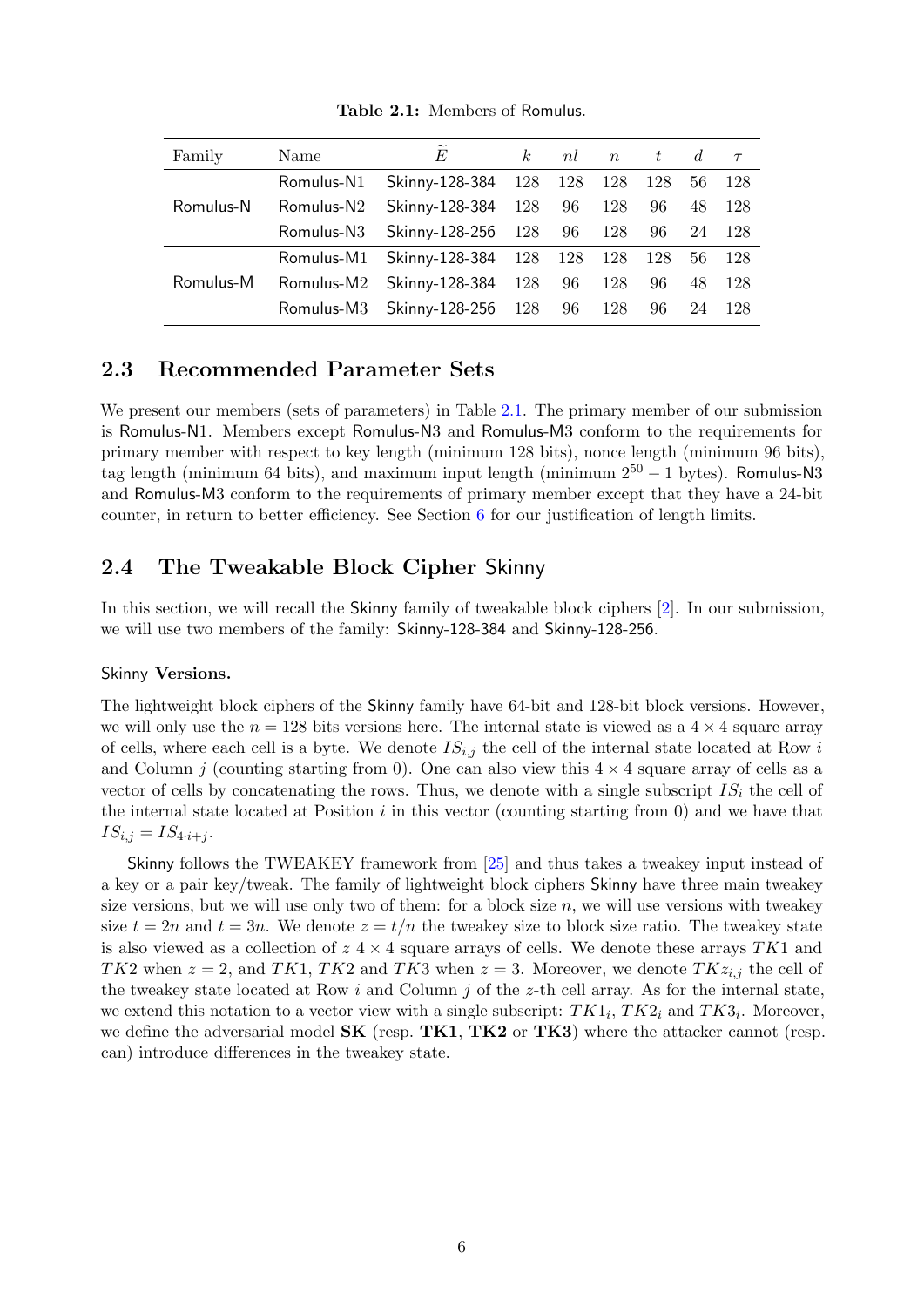#### Initialization.

The cipher receives a plaintext  $m = m_0||m_1|| \cdots ||m_{14}||m_{15}$ , where the  $m_i$  are bytes. The initialization of the cipher's internal state is performed by simply setting  $IS_i = m_i$  for  $0 \le i \le 15$ :

$$
IS = \left[ \begin{array}{cccc} m_0 & m_1 & m_2 & m_3 \\ m_4 & m_5 & m_6 & m_7 \\ m_8 & m_9 & m_{10} & m_{11} \\ m_{12} & m_{13} & m_{14} & m_{15} \end{array} \right]
$$

This is the initial value of the cipher internal state and note that the state is loaded row-wise rather than in the column-wise fashion we have come to expect from the AES; this is a more hardware-friendly choice, as pointed out in [\[34\]](#page-39-3).

The cipher receives a tweakey input  $tk = tk_0||tk_1|| \cdots ||tk_{30}||tk_{16z-1}$ , where the  $tk_i$  are 8-bit cells. The initialization of the cipher's tweakey state is performed by simply setting for  $0 \le i \le 15$ :  $TK1_i = tk_i$  and  $TK2_i = tk_{16+i}$  when  $z = 2$ , and finally  $TK1_i = tk_i$ ,  $TK2_i = tk_{16+i}$  and  $TK3_i = tk_{32+i}$  when  $z = 3$ . We note that the tweakey states are loaded row-wise.

#### The Round Function.

Skinny-128-256 has 48 rounds and Skinny-128-384 has 56 rounds. One encryption round is composed of five operations in the following order: SubCells, AddConstants, AddRoundTweakey, ShiftRows and MixColumns (see illustration in Figure [2.1\)](#page-7-0). Note that no whitening key is used in Skinny.

<span id="page-7-0"></span>

Figure 2.1: The Skinny round function applies five different transformations: SubCells (SC), AddConstants (AC), AddRoundTweakey (ART), ShiftRows (SR) and MixColumns (MC).

SubCells. An 8-bit Sbox is applied to every cell of the cipher internal state. The action of this Sbox is given in hexadecimal notation by the following Table [2.2.](#page-8-0)

Note that  $S_8$  can also be described with eight NOR and eight XOR operations, as depicted in Figure [2.2.](#page-8-1) If  $x_0, \ldots, x_7$  represent the eight inputs bits of the Sbox  $(x_0$  being the least significant bit), it basically applies the below transformation on the 8-bit state:

$$
(x_7, x_6, x_5, x_4, x_3, x_2, x_1, x_0) \rightarrow (x_7, x_6, x_5, x_4 \oplus (\overline{x_7 \vee x_6}), x_3, x_2, x_1, x_0 \oplus (\overline{x_3 \vee x_2})),
$$

followed by the bit permutation:

 $(x_7, x_6, x_5, x_4, x_3, x_2, x_1, x_0) \rightarrow (x_2, x_1, x_7, x_6, x_4, x_0, x_3, x_5),$ 

repeating this process four times, except for the last iteration where there is just a bit swap between  $x_1$  and  $x_2$ .

AddConstants. A 6-bit affine LFSR, whose state is denoted (rc $_5$ , rc<sub>4</sub>, rc<sub>3</sub>, rc<sub>2</sub>, rc<sub>1</sub>, rc<sub>0</sub>) (with rc<sub>0</sub>) being the least significant bit), is used to generate round constants. Its update function is defined as:

 $(rc_5||rc_4||rc_3||rc_2||rc_1||rc_0) \rightarrow (rc_4||rc_3||rc_2||rc_1||rc_0||rc_5 \oplus rc_4 \oplus 1).$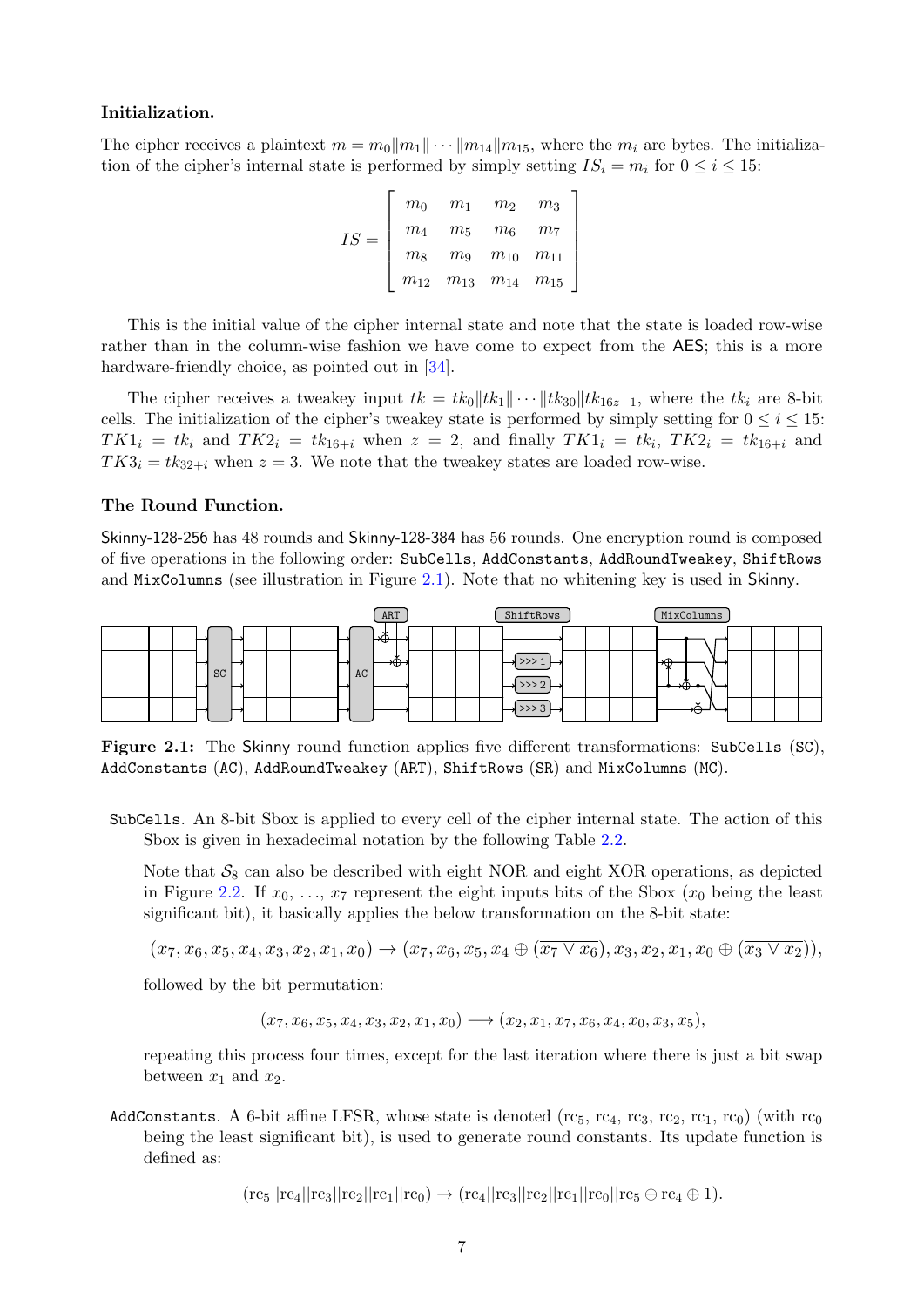**Table 2.2:** 8-bit Sbox  $S_8$  used in Skinny when  $s = 8$ .

```
uint8_t S8 [256] = {
 0 x65 ,0 x4c ,0 x6a ,0 x42 ,0 x4b ,0 x63 ,0 x43 ,0 x6b ,0 x55 ,0 x75 ,0 x5a ,0 x7a ,0 x53 ,0 x73 ,0 x5b ,0 x7b ,
 0x35,0x8c,0x3a,0x81,0x89,0x33,0x80,0x3b,0x95,0x25,0x98,0x2a,0x90,0x23,0x99,0x2b,
 0 xe5 ,0 xcc ,0 xe8 ,0 xc1 ,0 xc9 ,0 xe0 ,0 xc0 ,0 xe9 ,0 xd5 ,0 xf5 ,0 xd8 ,0 xf8 ,0 xd0 ,0 xf0 ,0 xd9 ,0 xf9 ,
 0xa5,0x1c,0xa8,0x12,0x1b,0xa0,0x13,0xa9,0x05,0xb5,0xb5,0xb8,0x03,0xb0,0xb9,0xb9,
 0 x32 ,0 x88 ,0 x3c ,0 x85 ,0 x8d ,0 x34 ,0 x84 ,0 x3d ,0 x91 ,0 x22 ,0 x9c ,0 x2c ,0 x94 ,0 x24 ,0 x9d ,0 x2d ,
 0 x62 ,0 x4a ,0 x6c ,0 x45 ,0 x4d ,0 x64 ,0 x44 ,0 x6d ,0 x52 ,0 x72 ,0 x5c ,0 x7c ,0 x54 ,0 x74 ,0 x5d ,0 x7d ,
 0xa1,0x1a,0xac,0x15,0x1d,0xa4,0x14,0xad,0x02,0xb1,0x0c,0xbc,0x04,0xb4,0x0d,0xbd,
 0 xe1 ,0 xc8 ,0 xec ,0 xc5 ,0 xcd ,0 xe4 ,0 xc4 ,0 xed ,0 xd1 ,0 xf1 ,0 xdc ,0 xfc ,0 xd4 ,0 xf4 ,0 xdd ,0 xfd ,
 0 x36 ,0 x8e ,0 x38 ,0 x82 ,0 x8b ,0 x30 ,0 x83 ,0 x39 ,0 x96 ,0 x26 ,0 x9a ,0 x28 ,0 x93 ,0 x20 ,0 x9b ,0 x29 ,
 0 x66 ,0 x4e ,0 x68 ,0 x41 ,0 x49 ,0 x60 ,0 x40 ,0 x69 ,0 x56 ,0 x76 ,0 x58 ,0 x78 ,0 x50 ,0 x70 ,0 x59 ,0 x79 ,
 0 xa6,0 x1e,0 xaa,0 x11,0 x19,0 xa3,0 x10,0 xab,0 x06,0 xb6,0 xb3,0 xb3,0 x09,0 xb3,0 x09,0 xb5
 0 xe6 ,0 xce ,0 xea ,0 xc2 ,0 xcb ,0 xe3 ,0 xc3 ,0 xeb ,0 xd6 ,0 xf6 ,0 xda ,0 xfa ,0 xd3 ,0 xf3 ,0 xdb ,0 xfb ,
 0 x31 ,0 x8a ,0 x3e ,0 x86 ,0 x8f ,0 x37 ,0 x87 ,0 x3f ,0 x92 ,0 x21 ,0 x9e ,0 x2e ,0 x97 ,0 x27 ,0 x9f ,0 x2f ,
 0 x61 ,0 x48 ,0 x6e ,0 x46 ,0 x4f ,0 x67 ,0 x47 ,0 x6f ,0 x51 ,0 x71 ,0 x5e ,0 x7e ,0 x57 ,0 x77 ,0 x5f ,0 x7f ,
 0 xa2 ,0 x18 ,0 xae ,0 x16 ,0 x1f ,0 xa7 ,0 x17 ,0 xaf ,0 x01 ,0 xb2 ,0 x0e ,0 xbe ,0 x07 ,0 xb7 ,0 x0f ,0 xbf ,
 0 xe2 ,0 xca ,0 xee ,0 xc6 ,0 xcf ,0 xe7 ,0 xc7 ,0 xef ,0 xd2 ,0 xf2 ,0 xde ,0 xfe ,0 xd7 ,0 xf7 ,0 xdf ,0 xff
};
```
<span id="page-8-1"></span>

**Figure 2.2:** Construction of the Sbox  $S_8$ .

The six bits are initialized to zero, and updated before use in a given round. The bits from the LFSR are arranged into a  $4 \times 4$  array (only the first column of the state is affected by the LFSR bits), depending on the size of internal state:

$$
\begin{bmatrix}c_0 & 0 & 0 & 0\\c_1 & 0 & 0 & 0\\c_2 & 0 & 0 & 0\\0 & 0 & 0 & 0\end{bmatrix},
$$

with  $c_2 = 0x2$  and

$$
(c_0, c_1) = (\text{rc}_3 || \text{rc}_2 || \text{rc}_1 || \text{rc}_0, 0 || 0 || \text{rc}_5 || \text{rc}_4) \text{ when } s = 4
$$
  

$$
(c_0, c_1) = (0 || 0 || 0 || 0 || 0 || \text{rc}_3 || \text{rc}_2 || \text{rc}_1 || \text{rc}_0, 0 || 0 || 0 || 0 || 0 || 0 || \text{rc}_5 || \text{rc}_4) \text{ when } s = 8.
$$

The round constants are combined with the state, respecting array positioning, using bitwise exclusive-or. The values of the  $(rc_5, rc_4, rc_3, rc_2, rc_1, rc_0)$  constants for each round are given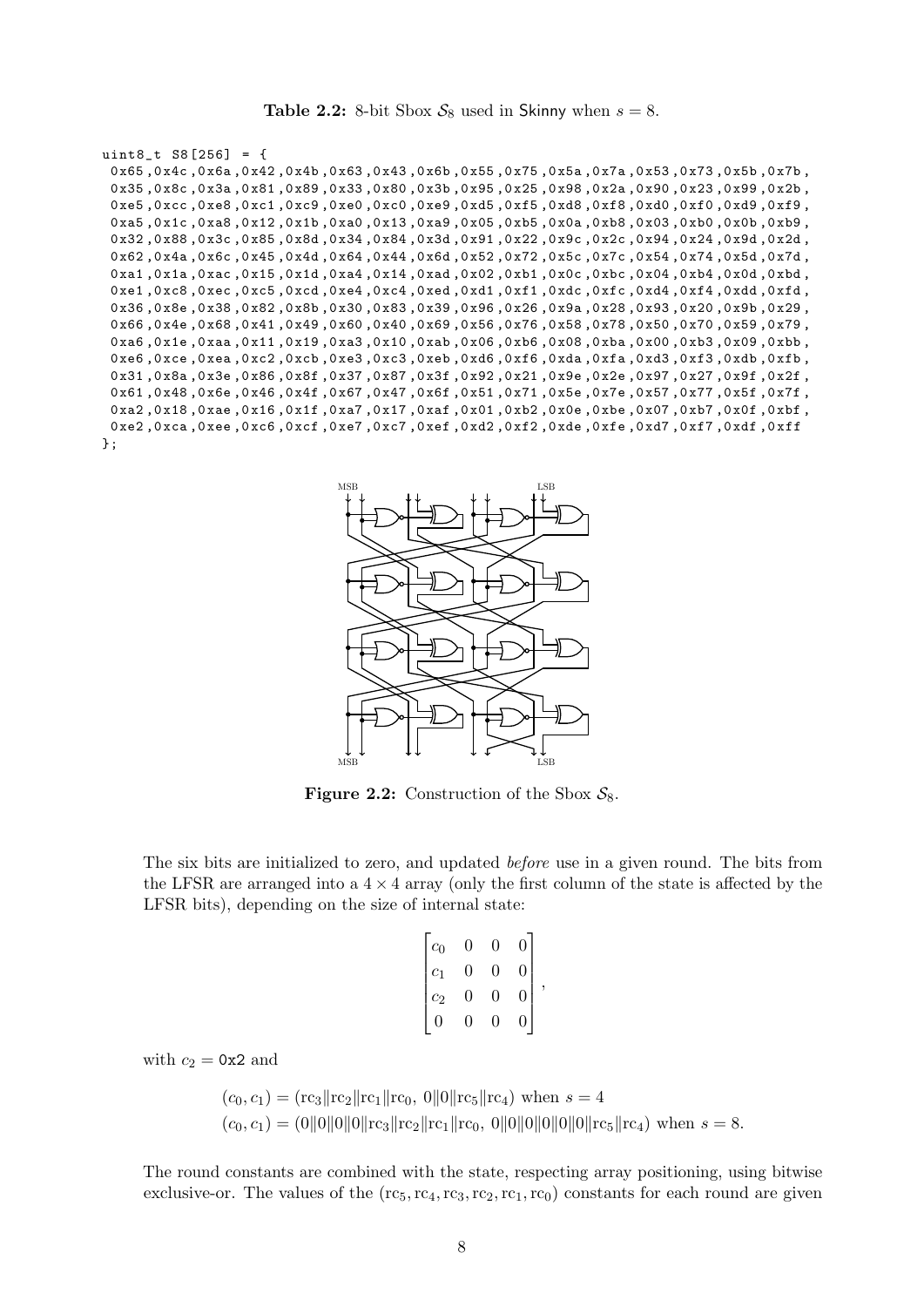| <b>Rounds</b> | Constants                                                        |
|---------------|------------------------------------------------------------------|
| $1 - 16$      | 01, 03, 07, 0F, 1F, 3E, 3D, 3B, 37, 2F, 1E, 3C, 39, 33, 27, 0E   |
| $17 - 32$     | 1D, 3A, 35, 2B, 16, 2C, 18, 30, 21, 02, 05, 0B, 17, 2E, 1C, 38   |
| $33 - 48$     | $31, 23, 06, 0D, 1B, 36, 2D, 1A, 34, 29, 12, 24, 08, 11, 22, 04$ |
| $49 - 62$     | 09, 13, 26, 0C, 19, 32, 25, 0A, 15, 2A, 14, 28, 10, 20           |

in the table below, encoded to byte values for each round, with  $rc_0$  being the least significant bit.

- AddRoundTweakey. The first and second rows of all tweakey arrays are extracted and bitwise exclusive-ored to the cipher internal state, respecting the array positioning. More formally, for  $i = \{0, 1\}$  and  $j = \{0, 1, 2, 3\}$ , we have:
	- $IS_{i,j} = IS_{i,j} \oplus TK1_{i,j} \oplus TK2_{i,j}$  when  $z = 2$ ,
	- $IS_{i,j} = IS_{i,j} \oplus TK1_{i,j} \oplus TK2_{i,j} \oplus TK3_{i,j}$  when  $z = 3$ .

<span id="page-9-0"></span>

Figure 2.3: The tweakey schedule in Skinny. Each tweakey word  $TK1, TK2$  and  $TK3$  (if any) follows a similar transformation update, except that no LFSR is applied to TK1.

Then, the tweakey arrays are updated as follows (this tweakey schedule is illustrated in Figure [2.3\)](#page-9-0). First, a permutation  $P_T$  is applied on the cells positions of all tweakey arrays: for all  $0 \leq i \leq 15$ , we set  $TK1_i \leftarrow TK1_{P_T[i]}$  with

$$
P_T=[9,15,8,13,10,14,12,11,0,1,2,3,4,5,6,7],\\
$$

and similarly for TK2 when  $z = 2$ , and for TK2 and TK3 when  $z = 3$ . This corresponds to the following reordering of the matrix cells, where indices are taken row-wise:

$$
(0,\ldots,15) \xrightarrow{Pr} (9,15,8,13,10,14,12,11,0,1,2,3,4,5,6,7)
$$

Finally, every cell of the first and second rows of TK2 and TK3 (for the Skinny versions where  $TK2$  and  $TK3$  are used) are individually updated with an LFSR. The LFSRs used are given in Table [2.3](#page-9-1)  $(x_0 \text{ stands for the LSB of the cell}).$ 

<span id="page-9-1"></span>Table 2.3: The LFSRs used in Skinny to generate the round constants. The  $TK$  parameter gives the number of tweakey words in the cipher.

| TК  | LFSR.                                                                                                      |
|-----|------------------------------------------------------------------------------------------------------------|
| TK2 | $(x_7  x_6  x_5  x_4  x_3  x_2  x_1  x_0) \rightarrow (x_6  x_5  x_4  x_3  x_2  x_1  x_0  x_7 \oplus x_5)$ |
| TK3 | $(x_7  x_6  x_5  x_4  x_3  x_2  x_1  x_0) \rightarrow (x_0 \oplus x_6  x_7  x_6  x_5  x_4  x_3  x_2  x_1)$ |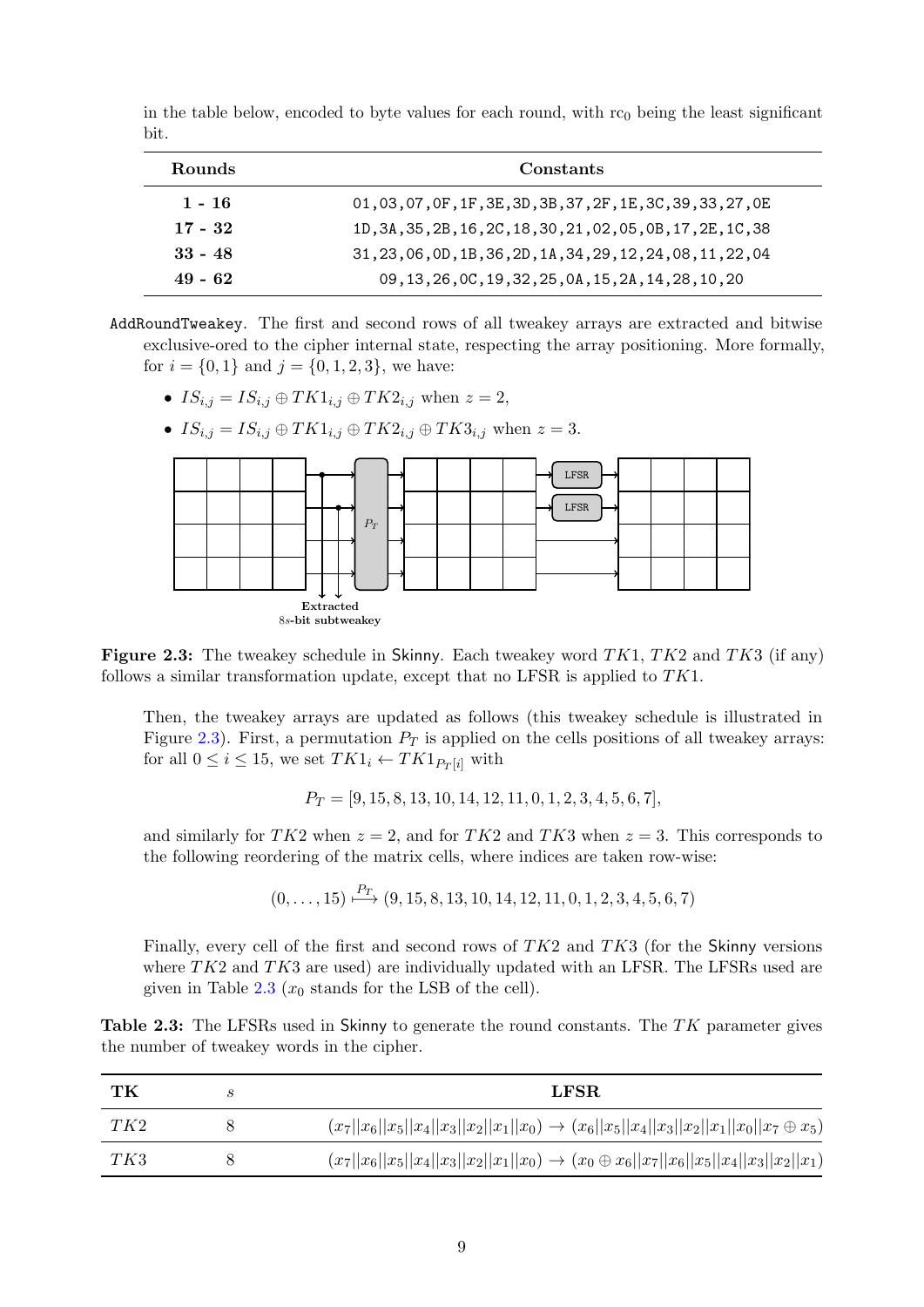ShiftRows. As in AES, in this layer the rows of the cipher state cell array are rotated, but they are to the right. More precisely, the second, third, and fourth cell rows are rotated by 1, 2 and 3 positions to the right, respectively. In other words, a permutation  $P$  is applied on the cells positions of the cipher internal state cell array: for all  $0 \le i \le 15$ , we set  $IS_i \leftarrow IS_{P[i]}$ with

```
P = [0, 1, 2, 3, 7, 4, 5, 6, 10, 11, 8, 9, 13, 14, 15, 12].
```
MixColumns. Each column of the cipher internal state array is multiplied by the following binary matrix M:

|  |    |                | $0\quad 1$     | $\mathbf{1}$   |
|--|----|----------------|----------------|----------------|
|  |    | $\overline{0}$ | $\overline{0}$ | $\overline{O}$ |
|  | 0. |                | $1\quad1$      | $\overline{0}$ |
|  |    | $\overline{0}$ |                |                |

The final value of the internal state array provides the ciphertext with cells being unpacked in the same way as the packing during initialization. Test vectors for Skinny-128-256 or Skinny-128-384 are provided below.

```
/* Skinny -128 -256 */
Key : 009 cec81605d4ac1d2ae9e3085d7a1f3
            1 ac123ebfc00fddcf01046ceeddfcab3
Plaintext : 3 a0c47767a26a68dd382a695e7022e25
Ciphertext : b731d98a4bde147a7ed4a6f16b9b587f
/* Skinny -128 -384 */
Key: df889548cfc7ea52d296339301797449
            ab588a34a47f1ab2dfe9c8293fbea9a5
            ab1afac2611012cd8cef952618c3ebe8
Plaintext : a3994b66ad85a3459f44e92b08f550cb
Ciphertext : 94 ecf589e2017c601b38c6346a10dcfa
```
## 2.5 The Authenticated Encryption Romulus

#### <span id="page-10-0"></span>2.5.1 The Tweakey Encoding

**Domain separation.** We will use a domain separation byte  $B$  to ensure appropriate independence between the tweakable block cipher calls and the various versions of Romulus. Let  $B = (b_7||b_6||b_5||b_4||b_3||b_2||b_1||b_0)$  be the bitwise representation of this byte, where  $b_7$  is the MSB and  $b_0$  is the LSB (see also Figure [2.4\)](#page-11-0). Then, we have the following:

 $- b_7b_6b_5$  will specify the parameter sets. They are fixed to:

- 000 for Romulus-N1
- 001 for Romulus-M1
- 010 for Romulus-N2
- 011 for Romulus-M2
- 100 for Romulus-N3
- 101 for Romulus-M3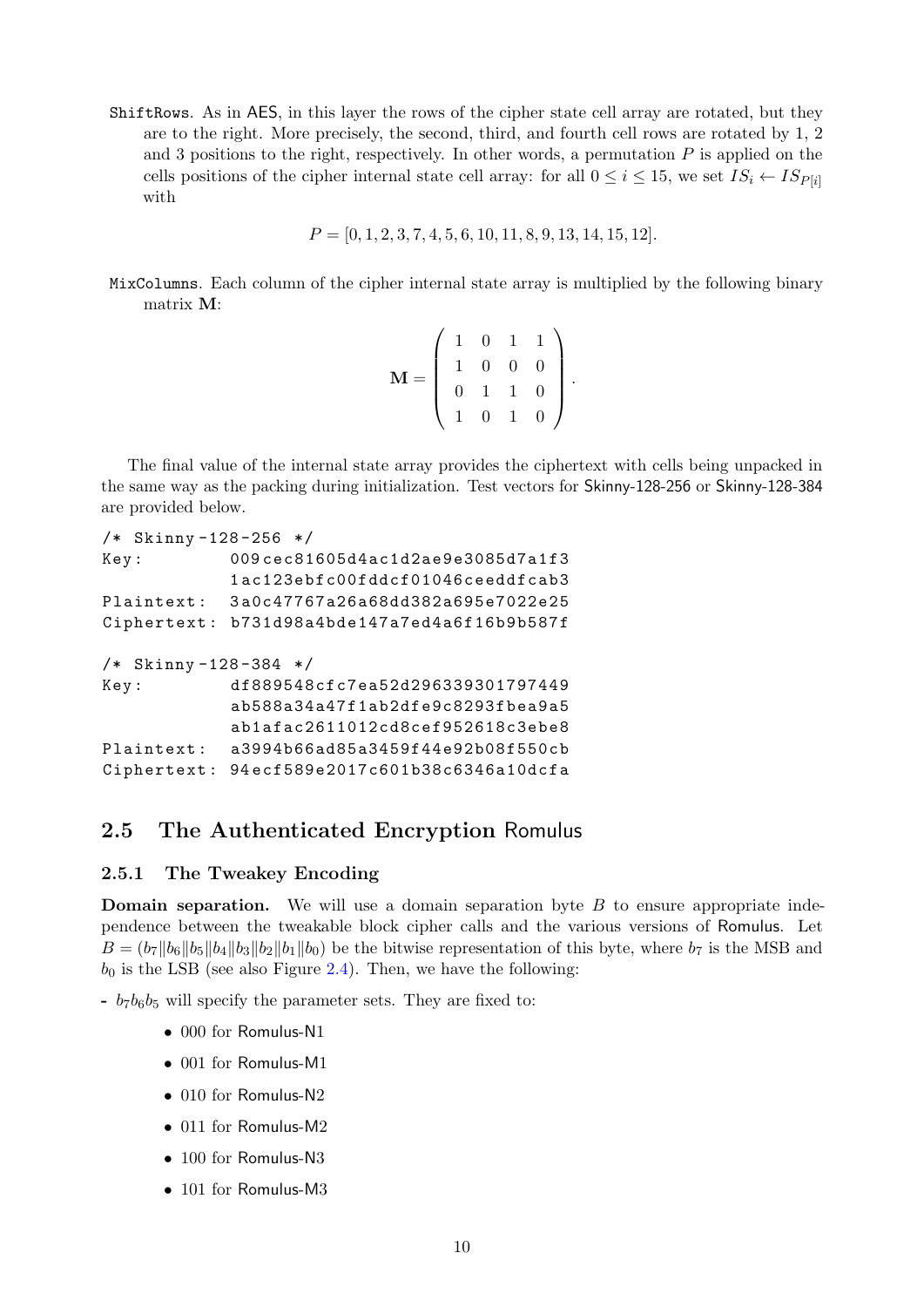Note that all nonce-respecting modes have  $b_5 = 0$  and all nonce-misuse resistant modes have  $b_5 = 1.$ 

- b<sup>4</sup> is set to 1 once we have handled the last block of data (AD and message chains are treated separately), to 0 otherwise.
- $b_3$  is set to 1 when we are performing the authentication phase of the operating mode (*i.e.*, when no ciphertext data is produced), to 0 otherwise. In the special case where  $b_5 = 1$  and  $b_4 = 1$  $(i.e.,$  last block for the nonce-misuse mode),  $b_3$  will instead denote if the number of message blocks is even  $(b_5 = 1$  if that is the case, 0 otherwise).
- b<sup>2</sup> is set to 1 when we are handling a message block, to 0 otherwise. Note that in the case of the misuse-resistant modes, the message blocks will be used during authentication phase (in which case we will have  $b_3 = 1$  and  $b_2 = 1$ ). In the special case where  $b_5 = 1$  and  $b_4 = 1$  (*i.e.*, last block for the nonce-misuse mode),  $b_3$  will instead denote if the number of message blocks is even  $(b_5 = 1$  if that is the case, 0 otherwise).
- $b_1$  is set to 1 when we are handling a padded AD block, to 0 otherwise.
- $b_0$  is set to 1 when we are handling a padded message block, to 0 otherwise.

<span id="page-11-0"></span>The reader can refer to Table ?? in the Appendix to obtain the exact specifications of the domain separation values depending on the various cases.



Figure 2.4: Domain separation when using the tweakable block cipher

**LFSR.** We use LFSRs for counter. For positive integer c,  $1$ fsr<sub>c</sub> is a one-to-one mapping **lfsr**<sub>c</sub>:  $[2^c - 1]_0 \rightarrow \{0, 1\}^c \setminus \{0^c\}$  defined as follows. For positive integer c, let  $F_c(\mathbf{x})$  be the lexicographically-first polynomial among the the irreducible degree c polynomials of a minimum number of coefficients. Specifically  $F_c(\mathbf{x})$  for  $c \in \{56, 24\}$  are

$$
F_{56}(\mathbf{x}) = \mathbf{x}^{56} + \mathbf{x}^7 + \mathbf{x}^4 + \mathbf{x}^2 + 1,
$$
  

$$
F_{24}(\mathbf{x}) = \mathbf{x}^{24} + \mathbf{x}^4 + \mathbf{x}^3 + \mathbf{x} + 1,
$$

and

$$
\mathbf{lfsr}_c(D) = 2^D \bmod F_c(\mathbf{x}).
$$

Note that we use  $\text{If}\operatorname{sr}_c(D)$  as a block counter, so most of the time D changes incrementally with a step of 1, and this enables  $\text{lfsr}_c(D)$  to generate a sequence of  $2^c - 1$  pairwise-distinct values. From an implementation point of view, it should be implemented in the sequence form,  $x_{i+1} = 2 \cdot x_i \mod F_c(x)$ .

Let  $(z_{c-1} || z_{c-2} || \dots || z_1 || z_0)$  denote the state of c-bit LFSR. In our modes, these LFSRs are initialized to 1 mod  $F_c(\mathbf{x})$ , *i.e.*,  $(0^71 \parallel 0^{c-8})$ , in little-endian format. Incrementation of LFSRs is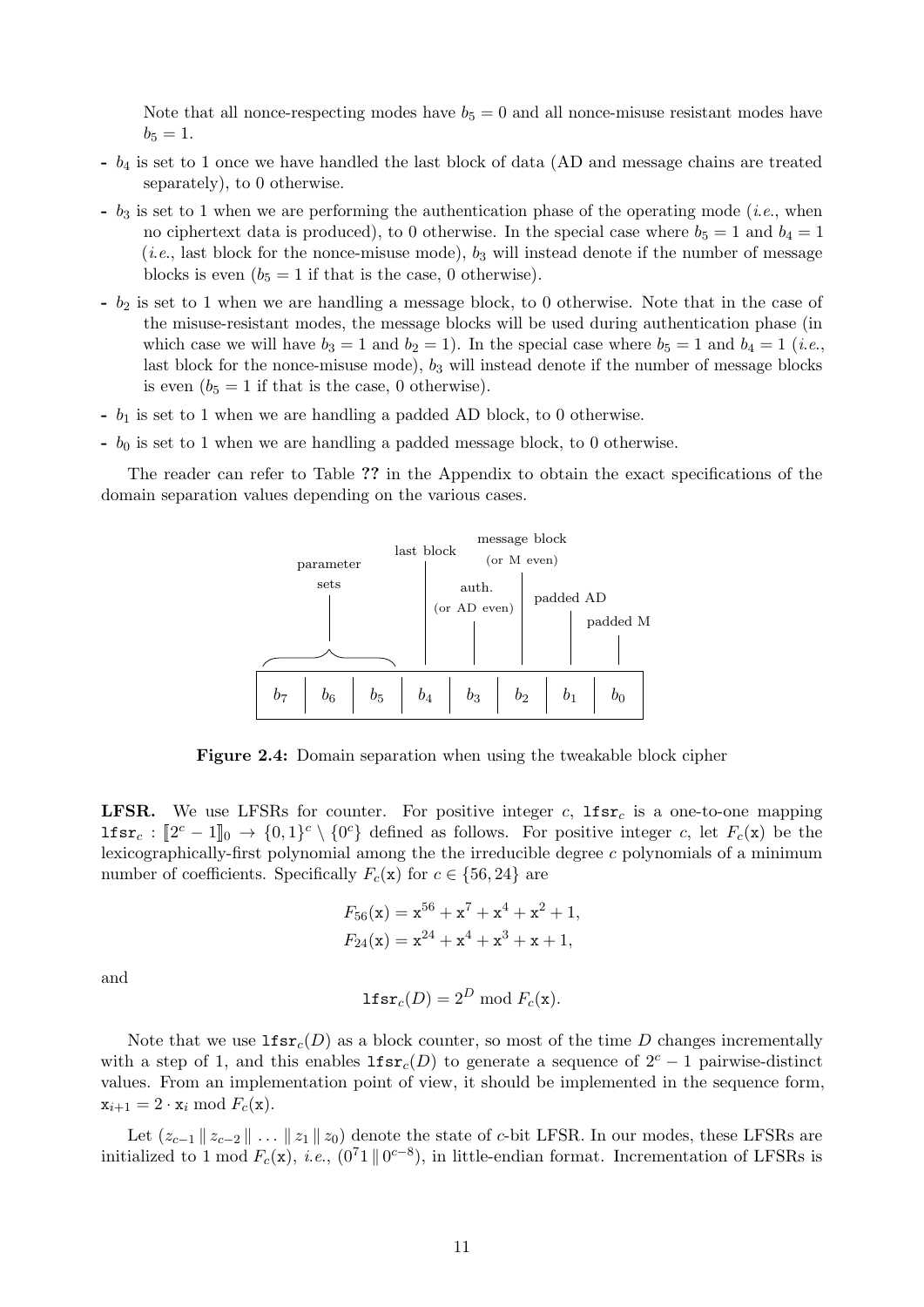defined as follows: for  $c = 56$ ,

$$
z_i \leftarrow z_{i-1} \text{ for } i \in [\![56]\!]_0 \setminus \{7, 4, 2, 0\},
$$
  
\n
$$
z_7 \leftarrow z_6 \oplus z_{55},
$$
  
\n
$$
z_4 \leftarrow z_3 \oplus z_{55},
$$
  
\n
$$
z_2 \leftarrow z_1 \oplus z_{55},
$$
  
\n
$$
z_0 \leftarrow z_{55}.
$$

Similarly for  $c = 24$ ,

 $z_i \leftarrow z_{i-1}$  for  $i \in [\![24]\!]_0 \setminus \{4, 3, 1, 0\},\$  $z_4 \leftarrow z_3 \oplus z_{23},$  $z_3 \leftarrow z_2 \oplus z_{23},$  $z_1 \leftarrow z_0 \oplus z_{23}$  $z_0 \leftarrow z_{23}.$ 

Our LFSRs are also called *doubling* over  $GF(2<sup>c</sup>)$  in the context of modes [\[37\]](#page-39-4).

Tweakey Encoding. We specify the following tweakey encoding functions for implementing TBC  $E: K \times \overline{T} \times \mathcal{M} \rightarrow \mathcal{M}$  using Skinny-128-256 or Skinny-128-384. The tweakey encoding is a function

$$
\mathtt{encode}_{m,t} : \mathcal{K} \times \overline{\mathcal{T}} \to \mathcal{K}_{\mathcal{T}},
$$

where  $\mathcal{K}_{\mathcal{T}} = \{0, 1\}^m$  is the tweakey space for either Skinny-128-256 with  $m = 256$  or Skinny-128-384 with  $m = 384$ . As defined earlier,  $\overline{\mathcal{T}} = \mathcal{T} \times \mathcal{B} \times \mathcal{D}$ ,  $\mathcal{K} = \{0, 1\}^k$  and  $\mathcal{T} = \{0, 1\}^t$ ,  $\mathcal{D} = [\![2^d - 1]\!]_0$ ,  $\mathcal{B} = [256]_0.$ 

• Case  $(m, t) = (384, 128)$ : this variant is used for Romulus-N1 and Romulus-M1. The encode function is defined as follows:

encode<sub>384,128</sub> $(K, T, B, D) = \texttt{lfsr}_{56}(D) \, \| \, B \, \| \, 0^{64} \, \| \, T \, \| \, K$ 

• Case  $(m, t) = (384, 96)$ : this variant is used for Romulus-N2 and Romulus-M2. The encode function is defined as follows:

$$
\mathsf{encode}_{384,96}(K,T,B,D) = \mathtt{lfsr}_{24}(D_1) \mathbin\Vert B \mathbin\Vert T \mathbin\Vert K \mathbin\Vert \mathtt{lfsr}_{24}(D_2) \mathbin\Vert 0^{104},
$$

where  $D_1, D_2 \in \mathcal{D}_s$  with  $\mathcal{D}_s = [2^{24} - 1]$ . The set  $\mathcal{D}$  is defined as  $\mathcal{D} = \mathcal{D}_s \times \mathcal{D}_s$ , and the components are determined from D as  $D_1 = (D/(2^{24}-1))+1$  and  $D_2 = (D \mod (2^{24}-1))+1$ . For the first  $2^{24} - 1$  cycles starting from  $D = 0$  (but note that  $D = 1$  is the initial value in our scheme and  $D = 0$  is not used),  $D_1$  is fixed to 1 and  $D_2$  takes all integers of  $[2^{24} - 1]$ . For the next  $2^{24} - 1$  cycles,  $D_1$  is fixed to 2 and  $D_2$  takes all values of  $[2^{24} - 1]$  again, and so on. We stress that the counter cycle is  $(2^{24} - 1)^2$  which is slightly smaller than the original range of D. One can also interpret D as a two-dimensional vector: for example, if  $D_1 = 0^{23}1$  and  $D_2 = 0^{20}1^4$ , then  $D = (0^{23}1 \,||\, 0^{20}1^4)$ . In this case, the initial value of D is  $[0^7 10^{16}, 0^7 10^{16}]$ , in little-endian format.

• Case  $(m, t) = (256, 96)$ : this variant is used for Romulus-N3 and Romulus-M3. The encode function is defined as follows:

$$
\texttt{encode}_{256,96}(K,T,B,D) = \texttt{lfsr}_{24}(D) \parallel B \parallel T \parallel K
$$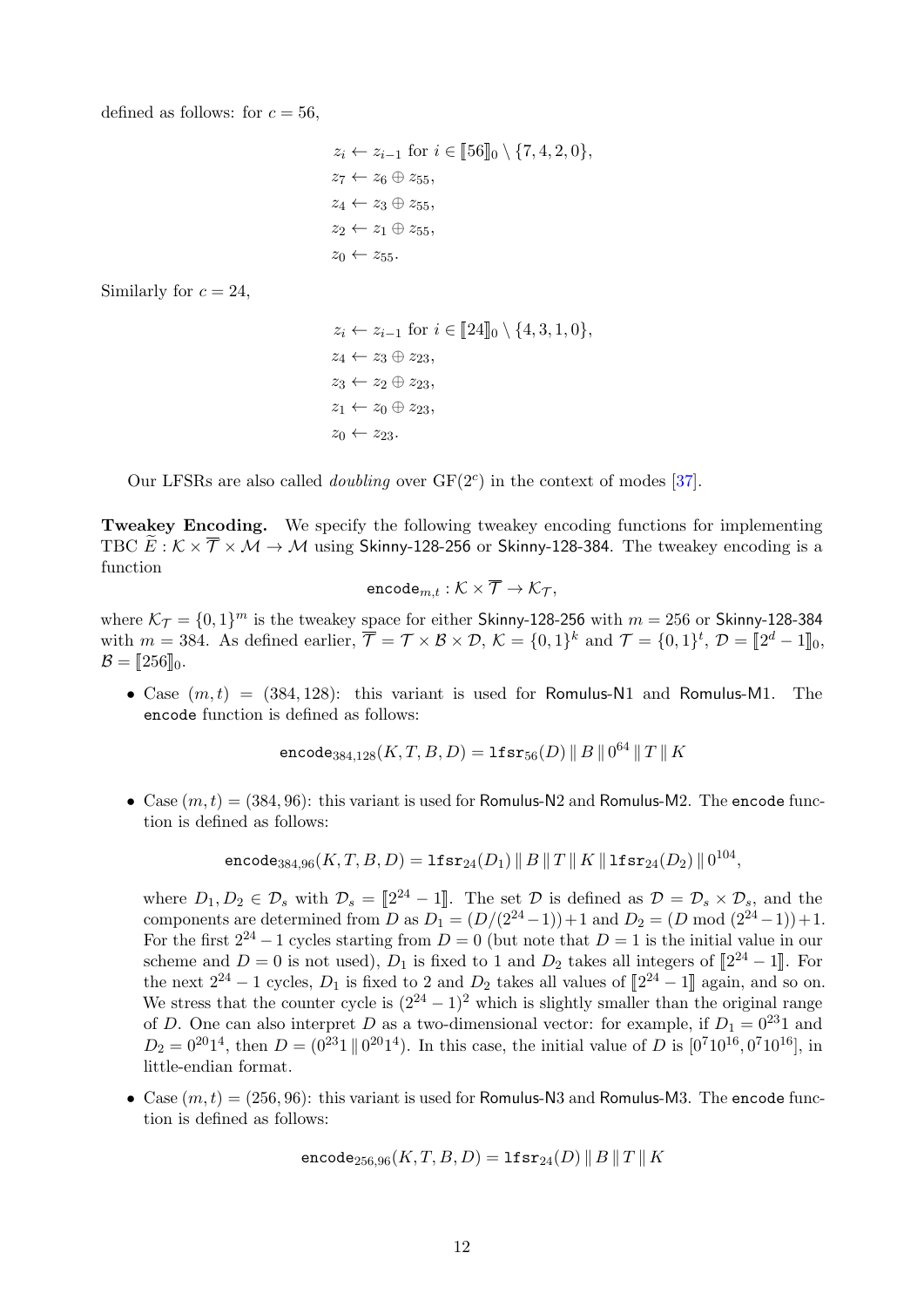For plaintext  $M \in \{0,1\}^n$  and tweak  $\overline{\mathcal{T}} = (T, B, D) \in \mathcal{T} \times \mathcal{B} \times \mathcal{D}$ ,  $\widetilde{E}_K^{(T,B,D)}(M)$  denotes encryption of M with m-bit tweakey state  $\mathsf{encode}_{m,t}(K, T, B, D)$ . Tweakey encode is always implicitly applied, hence the counter  $D$  is never arithmetic in the tweakey state. To avoid confusion, we may write  $\overline{D}$  (in particular when it appears in a part of tweak) in order to emphasize that this is indeed an LFSR counter. One can interpret  $\overline{D}$  as a state of LFSR when clocked D times (but in that case it is a part of tweakey state and not a part of input of encode).

#### 2.5.2 State Update Function

Let G be an  $n \times n$  binary matrix defined as an  $n/8 \times n/8$  diagonal matrix of  $8 \times 8$  binary sub-matrices:

$$
G = \begin{pmatrix} G_s & 0 & 0 & \dots & 0 \\ 0 & G_s & 0 & \dots & 0 \\ \vdots & & \ddots & & \vdots \\ 0 & \dots & 0 & G_s & 0 \\ 0 & \dots & 0 & 0 & G_s \end{pmatrix},
$$

where 0 here represents the  $8 \times 8$  zero matrix, and  $G_s$  is an  $8 \times 8$  binary matrix, defined as

G<sup>s</sup> = 0 1 0 0 0 0 0 0 0 0 1 0 0 0 0 0 0 0 0 1 0 0 0 0 0 0 0 0 1 0 0 0 0 0 0 0 0 1 0 0 0 0 0 0 0 0 1 0 0 0 0 0 0 0 0 1 1 0 0 0 0 0 0 1 .

Alternatively, let  $X \in \{0,1\}^n$ , where n is a multiple of 8, then the matrix-vector multiplication  $G \cdot X$  can be represented as

$$
G \cdot X = (G_s \cdot X[0], G_s \cdot X[1], G_s \cdot X[2], \dots, G_s \cdot X[n/8-1]),
$$

where

 $G_s \cdot X[i] = (X[i][1], X[i][2], X[i][3], X[i][4], X[i][5], X[i][6], X[i][7], X[i][7] \oplus X[i][0])$ 

for all  $i \in [n/8]_0$ , such that  $(X[0], \ldots, X[n/8-1]) \stackrel{8}{\leftarrow} X$  and  $(X[i][0], \ldots, X[i][7]) \stackrel{1}{\leftarrow} X[i]$ , for all  $i \in [n/8]_0.$ 

The state update function  $\rho : \{0,1\}^n \times \{0,1\}^n \to \{0,1\}^n \times \{0,1\}^n$  and its inverse  $\rho^{-1}$ :  $\{0,1\}^n \times \{0,1\}^n \to \{0,1\}^n \times \{0,1\}^n$  are defined as

$$
\rho(S, M) = (S', C),
$$

where  $C = M \oplus G(S)$  and  $S' = S \oplus M$ . Similarly,

$$
\rho^{-1}(S, C) = (S', M),
$$

where  $M = C \oplus G(S)$  and  $S' = S \oplus M$ . We note that we abuse the notation by writing  $\rho^{-1}$  as this function is only the invert of  $\rho$  according to its second parameter. For any  $(S, M) \in \{0, 1\}^n \times \{0, 1\}^n$ , if  $\rho(S, M) = (S', C)$  holds then  $\rho^{-1}(S, C) = (S', M)$ . Besides, we remark that  $\rho(S, 0^n) = (S, G(S))$ holds.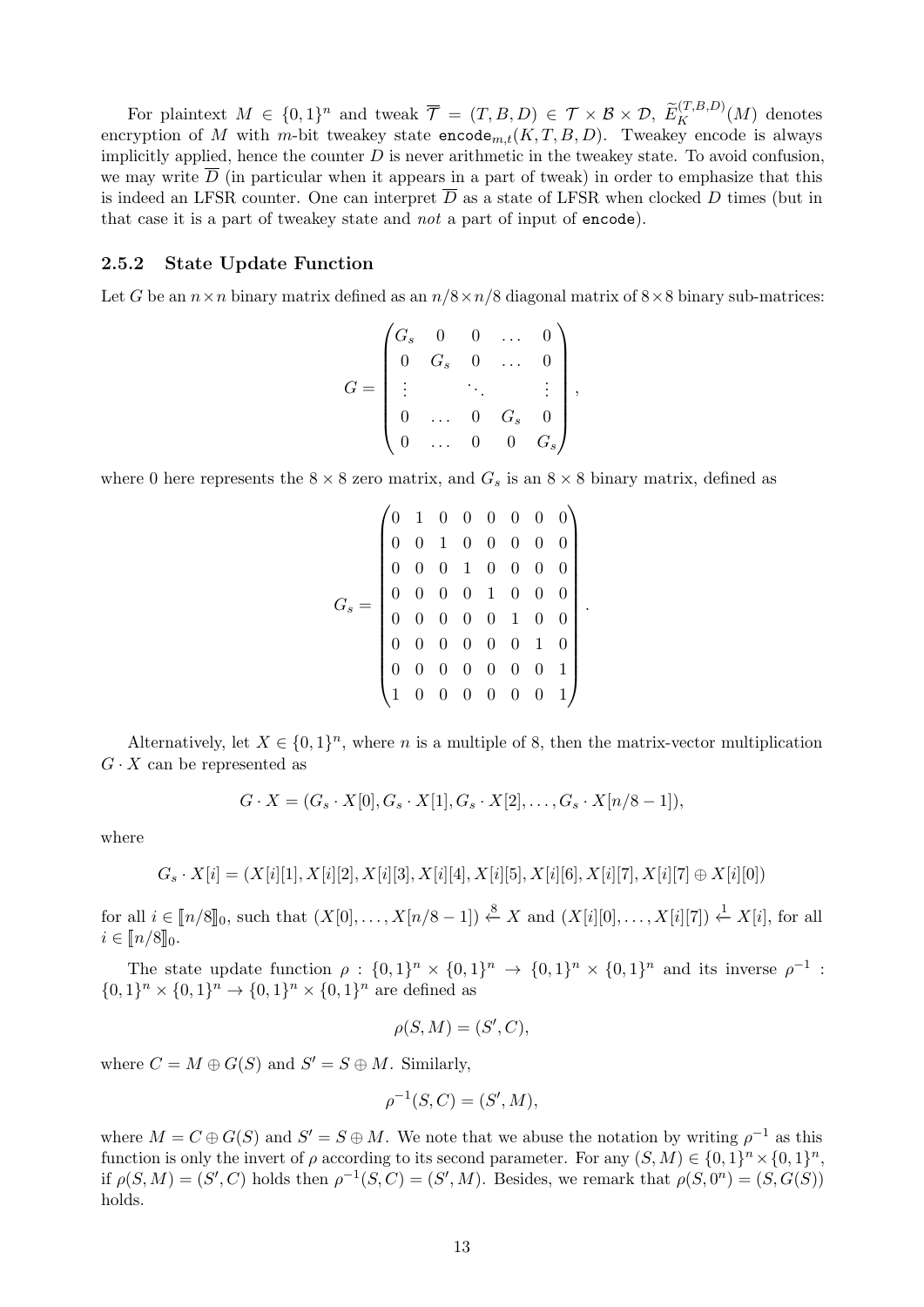#### 2.5.3 Romulus-N nonce-based AE mode

The specification of Romulus-N is shown in Figure [2.5.](#page-15-0) Figure [2.6](#page-16-0) shows the encryption of Romulus-N. For completeness, the definition of  $\rho$  is also included. Note that the algorithm always assumes  $t = nl$ .

#### 2.5.4 Romulus-M misuse-resistant AE mode

The specification of Romulus-M is shown in Figure [2.7.](#page-17-0) Figure [2.8](#page-18-0) shows the encryption of Romulus-M. For completeness, the definition of  $\rho$  is also included. Note that the algorithm always assumes  $t = nl$ .

### <span id="page-14-0"></span>2.5.5 Hashing mode

The current specification of Romulus does not contain a cryptographic hashing functionality. If one wants, there are two hashing schemes based on Skinny-128-384 and Skinny-128-256, called SKINNY-tk3-Hash and SKINNY-tk2-Hash respectively [\[4\]](#page-37-3). Another option is to build Hirose's double-block length (DBL) compression function [\[20\]](#page-38-4) and use it with a mode such as classical Merkle-Damgård. Both options enable an  $n$ -bit secure hash function.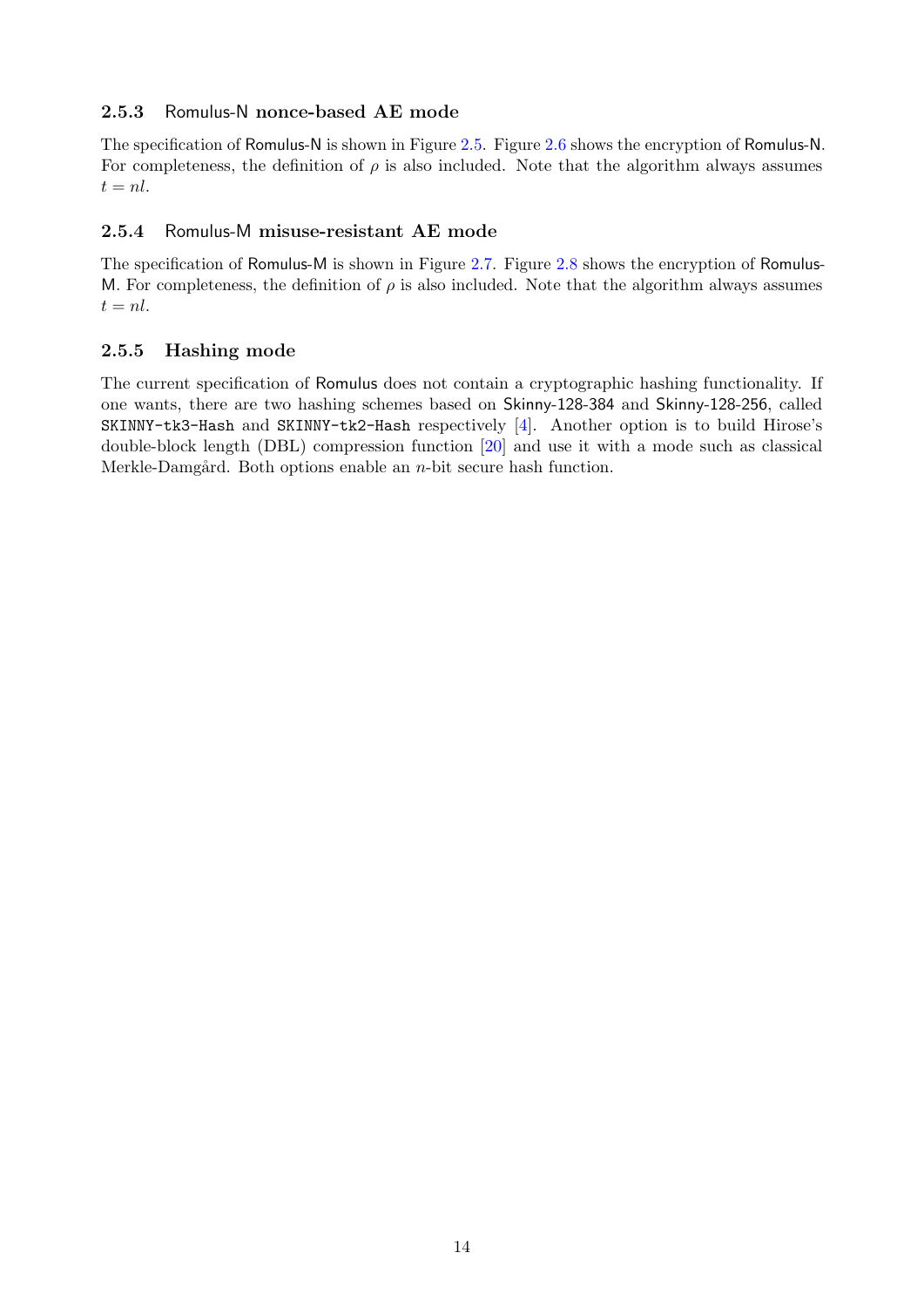<span id="page-15-0"></span>

| Algorithm Romulus-N.Enc $_K(N, A, M)$<br>1. $S \leftarrow 0^n$           | Algorithm Romulus-N.Dec <sub>K</sub> $(N, A, C, T)$<br>1. $S \leftarrow 0^n$        |
|--------------------------------------------------------------------------|-------------------------------------------------------------------------------------|
| 2. $(A[1], \ldots, A[a]) \xleftarrow{n,t} A$                             | 2. $(A[1], \ldots, A[a]) \xleftarrow{n,t} A$                                        |
| 3. if a mod $2 = 0$ then $u \leftarrow t$ else n                         | 3. if a mod $2 = 0$ then $u \leftarrow t$ else n                                    |
| 4. if $ A[a]  < u$ then $w_A \leftarrow 26$ else 24                      | 4. if $ A[a]  < u$ then $w_A \leftarrow 26$ else 24                                 |
| 5. $A[a] \leftarrow \text{pad}_{u}(A[a])$                                | 5. $A[a] \leftarrow \texttt{pad}_{u}(A[a])$                                         |
| 6. for $i = 1$ to $ a/2 $                                                | 6. for $i = 1$ to $ a/2 $                                                           |
| $(S, \eta) \leftarrow \rho(S, A[2i-1])$<br>7.                            | 7. $(S, \eta) \leftarrow \rho(S, A[2i-1])$                                          |
| $S \leftarrow \widetilde{E}_{K}^{(A[2i],8,\overline{2i-1})}(S)$<br>8.    | 8. $S \leftarrow \widetilde{E}_K^{(A[2i],8,\overline{2i-1})}(S)$                    |
| 9. end for                                                               | 9. end for                                                                          |
| 10. if a mod $2 = 0$ then $V \leftarrow 0^n$ else $A[a]$                 | 10. if a mod $2 = 0$ then $V \leftarrow 0^n$ else $A[a]$                            |
| 11. $(S, \eta) \leftarrow \rho(S, V)$                                    | 11. $(S, \eta) \leftarrow \rho(S, V)$                                               |
| 12. $S \leftarrow \widetilde{E}_K^{(N,w_A,\overline{a})}(S)$             | 12. $S \leftarrow \widetilde{E}_{K}^{(N,w_A,\overline{a})}(S)$                      |
| 13. $(M[1], \ldots, M[m]) \stackrel{n}{\leftarrow} M$                    | 13. $(C[1], \ldots, C[m]) \xleftarrow{n} C$                                         |
| 14. if $ M[m]  < n$ then $w_M \leftarrow 21$ else 20                     | 14. if $ C[m]  < n$ then $w_C \leftarrow 21$ else 20                                |
| 15. for $i = 1$ to $m - 1$                                               | 15. for $i = 1$ to $m - 1$                                                          |
| 16. $(S, C[i]) \leftarrow \rho(S, M[i])$                                 | 16. $(S, M[i]) \leftarrow \rho^{-1}(S, C[i])$                                       |
| $S \leftarrow \widetilde{E}_{\nu}^{(N,4,\bar{i})}(S)$<br>17.             | 17. $S \leftarrow \widetilde{E}_{\nu}^{(N,4,\overline{i})}(S)$                      |
| 18. end for                                                              | 18. end for                                                                         |
| 19. $M'[m] \leftarrow \texttt{pad}_n(M[m])$                              | 19. $\widetilde{S} \leftarrow (0^{ C[m] } \, \  \, \mathtt{msb}_{n- C[m] } (G(S)))$ |
| 20. $(S, C'[m]) \leftarrow \rho(S, M'[m])$                               | 20. $C'[m] \leftarrow \texttt{pad}_n(C[m]) \oplus \widetilde{S}$                    |
| 21. $C[m] \leftarrow \texttt{lsb}_{ M[m] }(C'[m])$                       | 21. $(S, M'[m]) \leftarrow \rho^{-1}(S, C'[m])$                                     |
| 22. $S \leftarrow \widetilde{E}_K^{(N,w_M,\overline{m})}(S)$             | 22. $M[m] \leftarrow \texttt{lsb}_{ C[m] }(M'[m])$                                  |
| 23. $(\eta, T) \leftarrow \rho(S, 0^n)$                                  | 23. $S \leftarrow \widetilde{E}_K^{(N,w_C,\overline{m})}(S)$                        |
| 24. $C \leftarrow C[1] \parallel \ldots \parallel C[m-1] \parallel C[m]$ | 24. $(\eta, T^*) \leftarrow \rho(S, 0^n)$                                           |
| 25. return $(C,T)$                                                       | 25. $M \leftarrow M[1] \parallel \ldots \parallel M[m-1] \parallel M[m]$            |
|                                                                          | 26. if $T^* = T$ then return M else $\perp$                                         |
| Algorithm $\rho(S, M)$                                                   | Algorithm $\rho^{-1}(S, C)$                                                         |
| 1. $C \leftarrow M \oplus G(S)$                                          | 1. $M \leftarrow C \oplus G(S)$                                                     |
| 2. $S' \leftarrow S \oplus M$                                            | 2. $S' \leftarrow S \oplus M$                                                       |
| 3. return $(S', C)$                                                      | 3. return $(S',M)$                                                                  |

Figure 2.5: The Romulus-N nonce-based AE mode. Lines of [if (statement) then  $X \leftarrow x$  else x'] are shorthand for [if (statement) then  $X \leftarrow x$  else  $X \leftarrow x'$ ]. The dummy variable  $\eta$  is always discarded. We use Romulus-N1 as working example. For other Romulus-N members, the values of the bits  $b_7$  and  $b_6$  in the domain separation need to be adapted accordingly.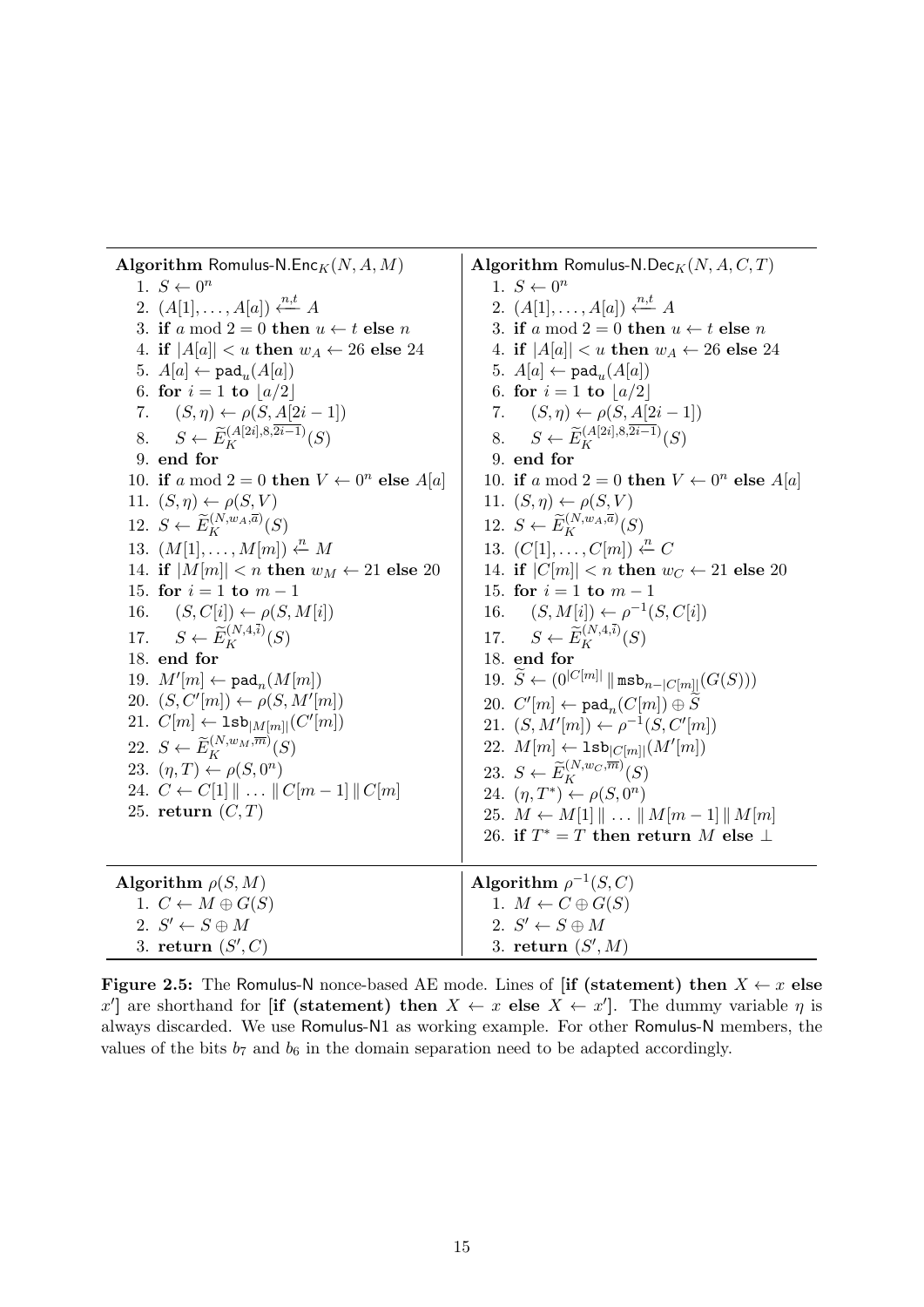<span id="page-16-0"></span>

Figure 2.6: The Romulus-N nonce-based AE mode. (Top) process of AD with even AD blocks (Middle) process of AD with odd AD blocks (Bottom) Encryption. We use Romulus-N1 as working example. For other Romulus-N members, the values of the bits  $b_7$  and  $b_6$  in the domain separation need to be adapted accordingly.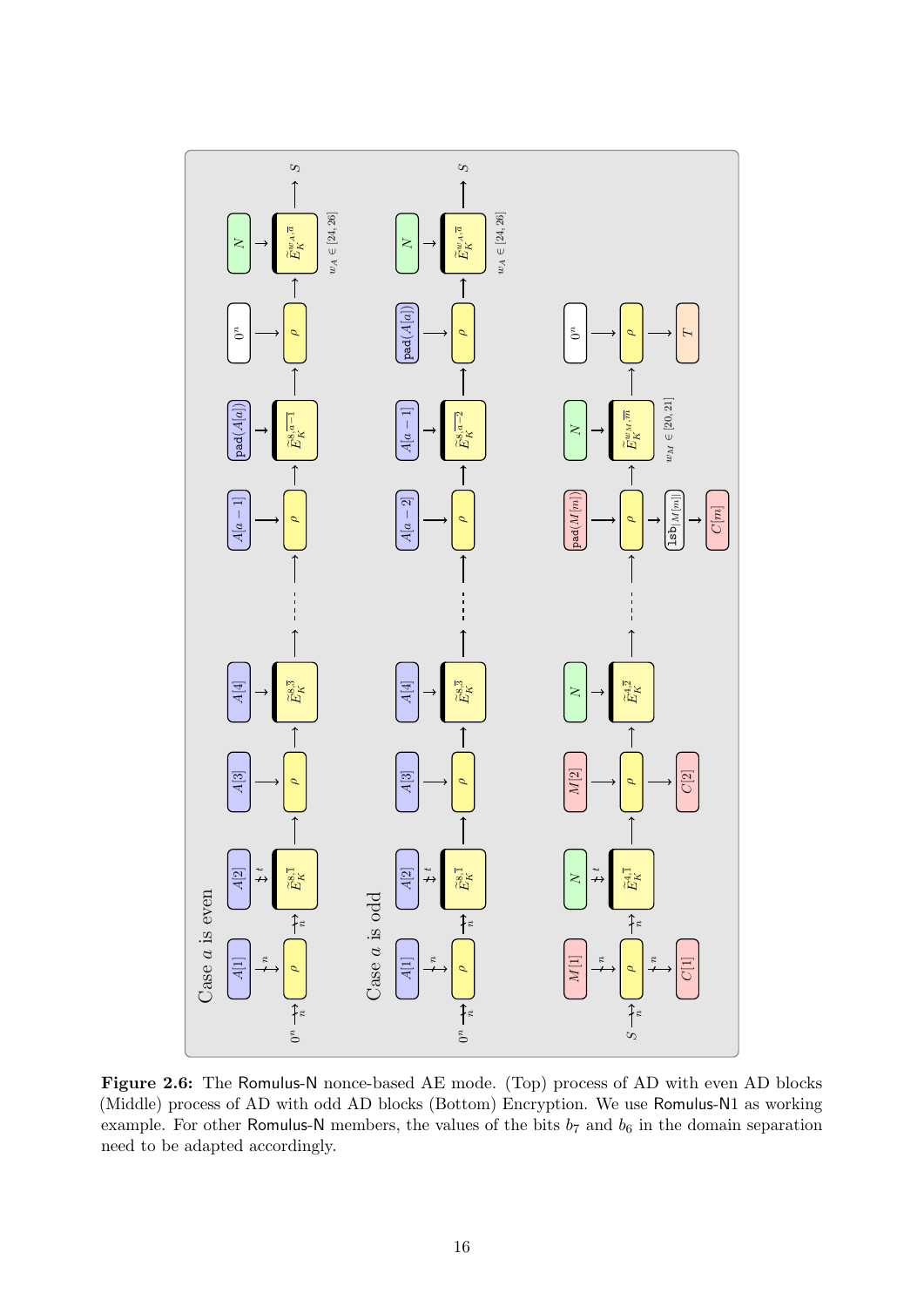<span id="page-17-0"></span>Algorithm Romulus-M.Enc $_K(N, A, M)$ 1.  $S \leftarrow 0^n$ 2.  $(X[1], \ldots, X[a]) \xleftarrow{n,t} A$ 3. if a mod  $2 = 0$  then  $u \leftarrow t$  else n 4.  $(X[a + 1], \ldots, X[a + m]) \stackrel{n+i-u,u}{\longleftarrow} M$ 5. if m mod 2 = 0 then  $v \leftarrow u$  else  $n+t-u$ 6.  $w \leftarrow 48$ 7. if  $|X[a]| < u$  then  $w \leftarrow w \oplus 2$ 8. if  $|X[a+m]| < v$  then  $w \leftarrow w \oplus 1$ 9. if a mod  $2 = 0$  then  $w \leftarrow w \oplus 8$ 10. if m mod  $2 = 0$  then  $w \leftarrow w \oplus 4$ 11.  $X[a] \leftarrow \texttt{pad}_{u}(X[a])$ 12.  $X[a+m] \leftarrow \texttt{pad}_v(X[a+m])$ 13.  $x \leftarrow 40$ 14. for  $i = 1$  to  $[(a + m)/2]$ <br>15.  $(S, \eta) \leftarrow \rho(S, X[2i - 1])$ 15.  $(S, \eta) \leftarrow \rho(S, X[2i - 1])$ <br>16. **if**  $i = |a/2| + 1$  **then** x if  $i = |a/2| + 1$  then  $x \leftarrow x \oplus 4$ 17.  $S \leftarrow \widetilde{E}_K^{(X[2i],x,2i-1)}(S)$ 18. end for 19. if a mod  $2 = m \mod 2$  then 20.  $(S, \eta) \leftarrow \rho(S, 0^n)$ 21. else 22.  $(S, \eta) \leftarrow \rho(S, X[a+m])$ 23.  $S \leftarrow \widetilde{E}_K^{(N,w,\overline{a+m})}(S)$ 24.  $(\eta, T) \leftarrow \rho(S, 0^n)$ 25. if  $M = \epsilon$  then return  $(\epsilon, T)$ 26.  $S \leftarrow T$ 27.  $(M[1], \ldots, M[m']) \stackrel{n}{\leftarrow} M$ 28.  $z \leftarrow |M[m']|$ 29.  $M[m'] \leftarrow \texttt{pad}_{n}(M[m'])$ 30. for  $i = 1$  to  $m$ 31.  $S \leftarrow \widetilde{E}_K^{(N,36,i-1)}(S)$ 32.  $(S, C[i]) \leftarrow \rho(S, M[i])$ 33. end for 34.  $C[m'] \leftarrow \mathtt{lsb}_z(C[m'])$ 35.  $C \leftarrow C[1] \parallel \ldots \parallel C[m'-1] \parallel C[m']$ 36. return  $(C, T)$ Algorithm Romulus-M.Dec $_K(N, A, C, T)$ 1. if  $C = \epsilon$  then  $M \leftarrow \epsilon$ 2. else 3.  $S \leftarrow T$ <br>4.  $(C[1],$ 4.  $(C[1], \ldots, C[m']) \xleftarrow{n} C$  $5. \quad z \leftarrow |C[m']|$ 6.  $C[m'] \leftarrow \mathtt{pad}_n(C[m'])$ 7. for  $i = 1$  to  $m$ 8.  $S \leftarrow \widetilde{E}_K^{(N,36,i-1)}(S)$ 9.  $(S, M[i]) \leftarrow \rho^{-1}(S, C[i])$ 10. end for 11.  $M[m'] \leftarrow \texttt{lsb}_z(M[m'])$ 12.  $M \leftarrow M[1] \parallel ... \parallel M[m'-1] \parallel M[m']$ 13.  $S \leftarrow 0^n$ 14.  $(X[1], \ldots, X[a]) \xleftarrow{n,t} A$ 15. if a mod  $2 = 0$  then  $u \leftarrow t$  else n 16.  $(X[a + 1], \ldots, X[a + m]) \xleftarrow{n + t - u, u \atop n + \cdots + n} M$ 17. if m mod 2 = 0 then  $v \leftarrow u$  else  $n+t-u$ 18.  $w \leftarrow 48$ 19. if  $|X[a]| < u$  then  $w \leftarrow w \oplus 2$ 20. if  $|X[a+m]| < v$  then  $w \leftarrow w \oplus 1$ 21. if a mod  $2 = 0$  then  $w \leftarrow w \oplus 8$ 22. if m mod  $2 = 0$  then  $w \leftarrow w \oplus 4$ 23.  $X[a] \leftarrow \texttt{pad}_{u}(X[a])$ 24.  $X[a+m] \leftarrow \texttt{pad}_v(X[a+m])$ 25.  $x \leftarrow 40$ 26. for  $i = 1$  to  $[(a + m)/2]$ <br>27.  $(S, \eta) \leftarrow \rho(S, X[2i-1])$ 27.  $(S, \eta) \leftarrow \rho(S, X[2i - 1])$ <br>28. **if**  $i = |a/2| + 1$  then x if  $i = |a/2| + 1$  then  $x \leftarrow x \oplus 4$ 29.  $S \leftarrow \widetilde{E}_K^{(X[2i],x,2i-1)}(S)$ 30. end for 31. if a mod  $2 = m \mod 2$  then 32.  $(S, \eta) \leftarrow \rho(S, 0^n)$ 33. else 34.  $(S, \eta) \leftarrow \rho(S, X[a+m])$ 35.  $S \leftarrow \widetilde{E}_K^{(N,w,\overline{a+m})}(S)$ 36.  $(\eta, T) \leftarrow \rho(S, 0^n)$ 37. if  $T^* = T$  then return M else  $\perp$ Algorithm  $\rho(S, M)$ 1.  $C \leftarrow M \oplus G(S)$ 2.  $S' \leftarrow S \oplus M$  $3.$  return  $(S', C)$ Algorithm  $\rho^{-1}(S,C)$ 1.  $M \leftarrow C \oplus G(S)$ 2.  $S' \leftarrow S \oplus M$ 3. return  $(S',M)$ 

Figure 2.7: The Romulus-M misuse-resistant AE mode. Lines of [if (statement) then  $X \leftarrow x$ else x'] are shorthand for [if (statement) then  $X \leftarrow x$  else  $X \leftarrow x'$ ]. The dummy variable  $\eta$  is always discarded. We use Romulus-M1 as working example. For other Romulus-M members, the values of the bits  $b_7$  and  $b_6$  in the domain separation need to be adapted accordingly. Note that in the case of empty message, no encryption call has to be performed in the encryption part.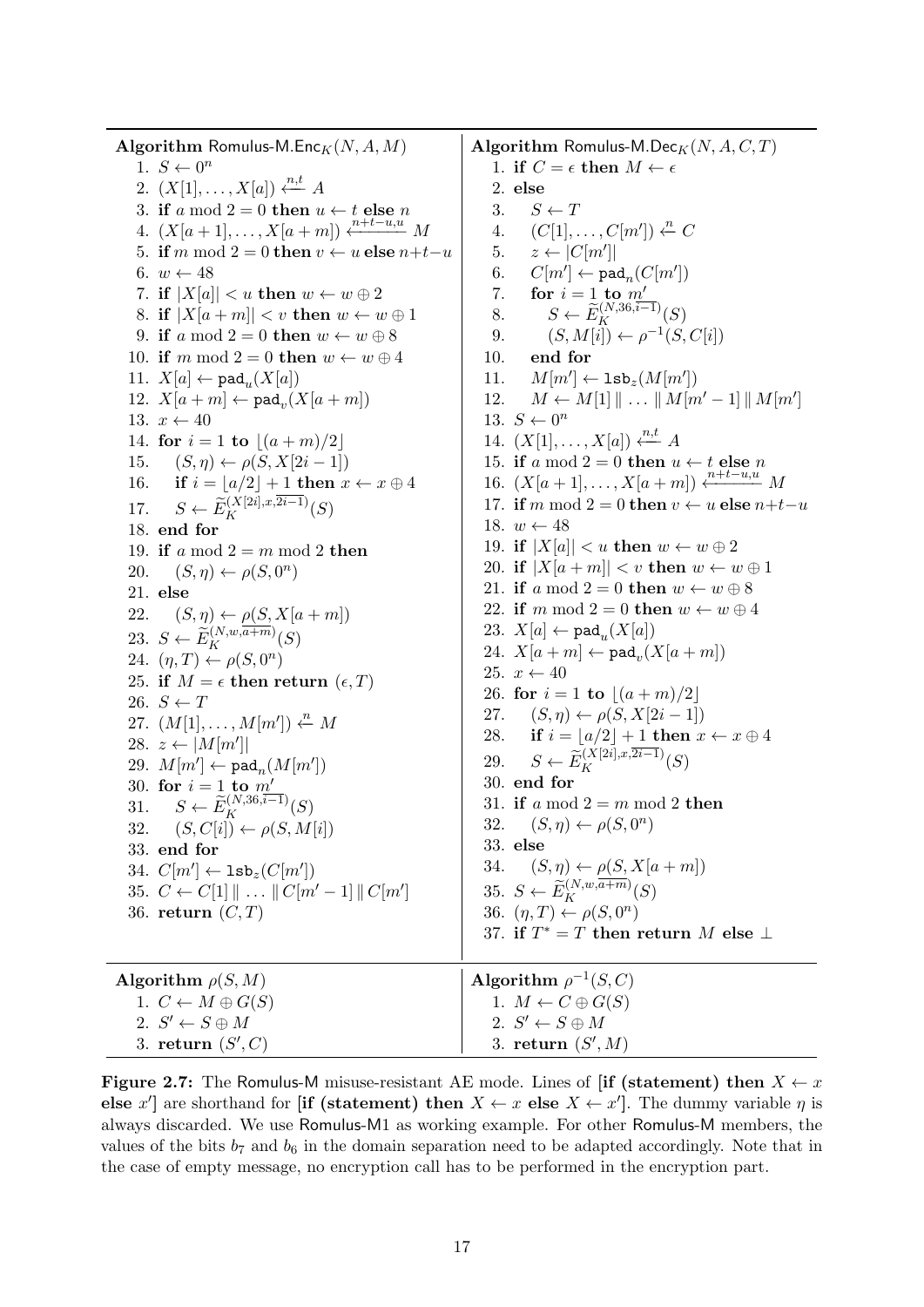<span id="page-18-0"></span>

Figure 2.8: The Romulus-M misuse-resistant AE mode. (Top) process of AD with even/even, even/odd, odd/even, odd/odd AD and M blocks respectively (Bottom) Encryption. We use Romulus-M1 as working example. For other Romulus-M members, the values of the bits  $b_7$  and  $b_6$ in the domain separation need to be adapted accordingly.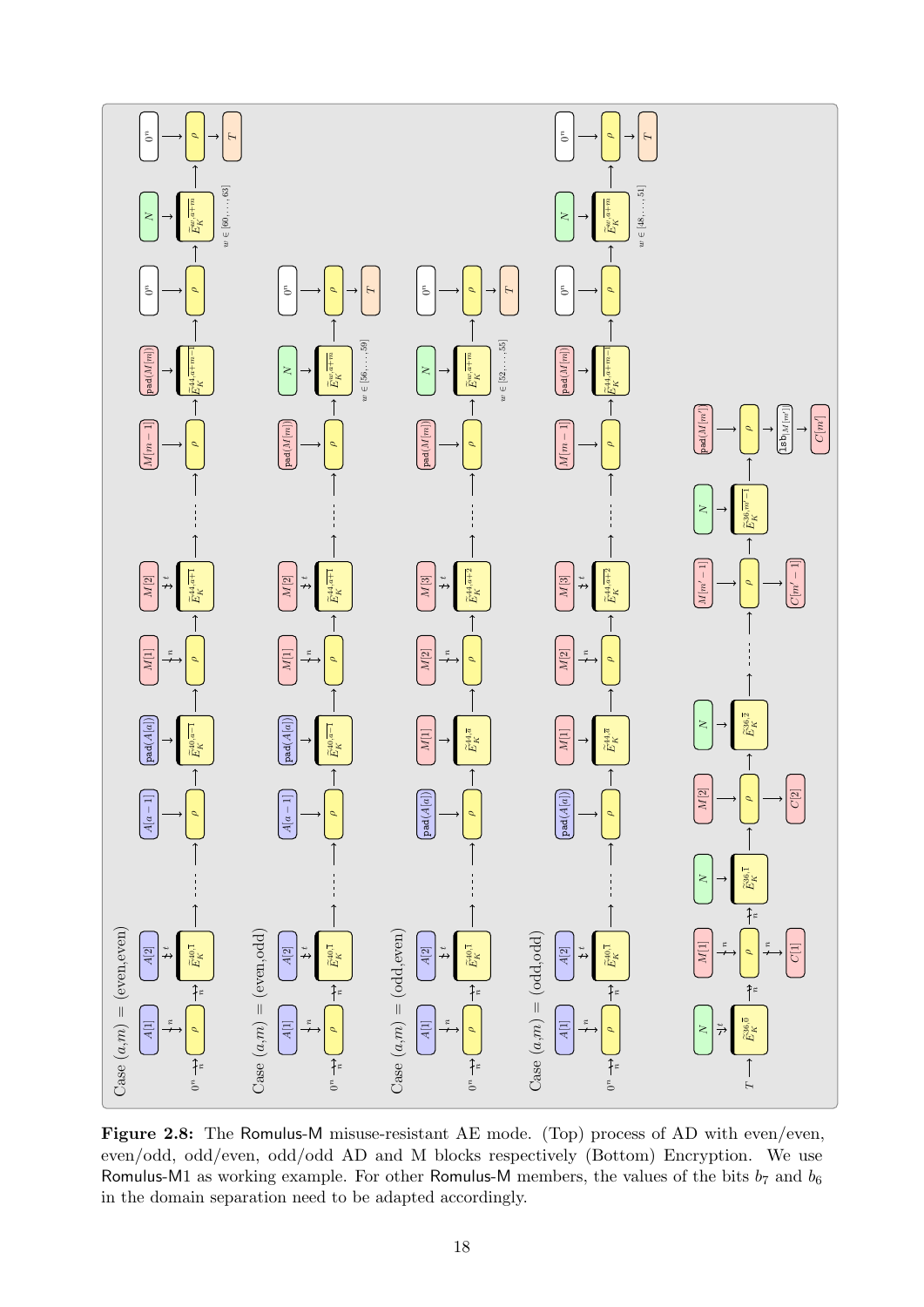# <span id="page-19-0"></span>3. Security Claims

Attack Models. We consider two models of adversaries: nonce-respecting (NR) and noncemisusing  $(NM)^{1}$  $(NM)^{1}$  $(NM)^{1}$ . In the former model, nonce values in encryption queries (the tuples  $(N, A, M)$ ) may be chosen by the adversary but they must be distinct. In the latter, nonce values in encryption queries can repeat. Basically, an NM adversary can arbitrarily repeat a nonce, hence even using the same nonce for all queries is possible. We can further specify NM by the distribution of a nonce, such as the maximum number of repetition of a nonce in the encryption queries.

For both models, adversaries can use any nonce values in decryption queries (the tuples  $(N, A, C, T)$ : it can collide with a nonce in an encryption query or with other decryption queries.

Security Claims. Our security claims are summarized in Table [3.1.](#page-19-2) The variables in the table denote the required workload, in terms of data complexity, of an adversary to break the cipher, in logarithm base 2. The data complexity of attacker consists of the number of queries and the total amount of processed message blocks. If it reaches the suggested number, then there is no security guarantee anymore, and the cipher can be broken. For simplicity, small constant factors, which are determined from the concrete security bounds, are neglected in these tables. A more detailed analysis is given in Section [4.](#page-21-0)

We claim these numbers hold as long as **Skinny** is a tweakable pseudorandom permutation, that is, it is computationally hard to distinguish Skinny from the set of uniform random permutations (URP) indexed by the tweak (a tweakable URP or TURP), using chosen-plaintext queries in the single-key setting.

| Family    |     | NR-Priv NR-Auth NM-Priv NM-Auth |                             |
|-----------|-----|---------------------------------|-----------------------------|
| Romulus-N | 128 | 128                             |                             |
| Romulus-M | 128 | 128                             | $64 \sim 128$ $64 \sim 128$ |

<span id="page-19-2"></span>Table 3.1: Security claims of Romulus. NR denotes Nonce-Respecting adversary and NM denotes Nonce-Misusing adversary.

For all the members of Romulus-N, Table  $3.1$  shows *n*-bit security for privacy and authenticity against NR adversary. For all the members of Romulus-M, Table [3.1](#page-19-2) shows n-bit security for privacy and authenticity against NR adversary and in addition,  $n/2$ -bit security for privacy and authenticity against NM adversary. The  $n/2$ -bit security assumes that the NM adversary has full control over the nonce, but in practice, the nonce repetition can happen accidentally, and it is conceivable that the nonce is repeated only a few times. As we present in Section [4,](#page-21-0) the security bounds of Romulus-M show the notable property of graceful security degradation with respect to the number of nonce repetition [\[36\]](#page-39-1). This property is similar to SCT, and if the number of nonce repetition is limited, the actual security bound is close to the full  $n$ -bit security.

<span id="page-19-1"></span><sup>1</sup>Also known as Nonce Repeating or Nonce Ignoring. We chose "Nonce Misuse" for notational convenience of using acronyms, NR for nonce-respecting and NM for nonce-misuse.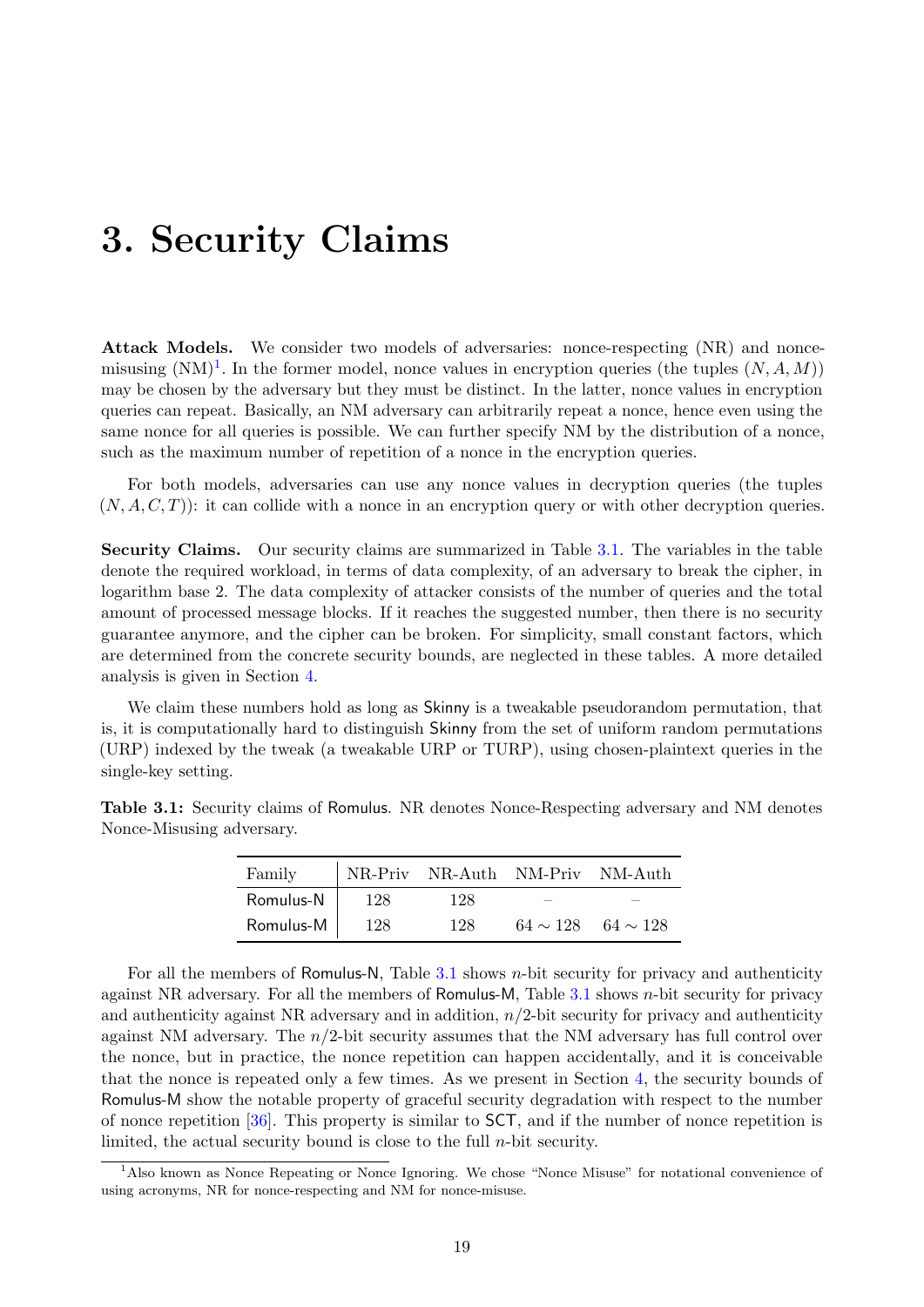<span id="page-20-0"></span>Table [3.1](#page-19-2) does not show the time complexity. We claim k-bit time complexity of attacker for all the members of Romulus that use Skinny with  $k$ -bit keys, which is common to schemes having security proofs in the standard model. This also indicates that the time complexity of key recovery is  $k$  bits, *i.e.*, key recovery is no easier than attacking Skinny itself, under the single-key setting. Note that all members have  $k = 128$ . See Table [3.2.](#page-20-0)

| Family    | Key Recovery |  |  |  |  |
|-----------|--------------|--|--|--|--|
| Romulus-N | 128          |  |  |  |  |
| Romulus-M | 128          |  |  |  |  |

Table 3.2: Security claims of Romulus against key recovery.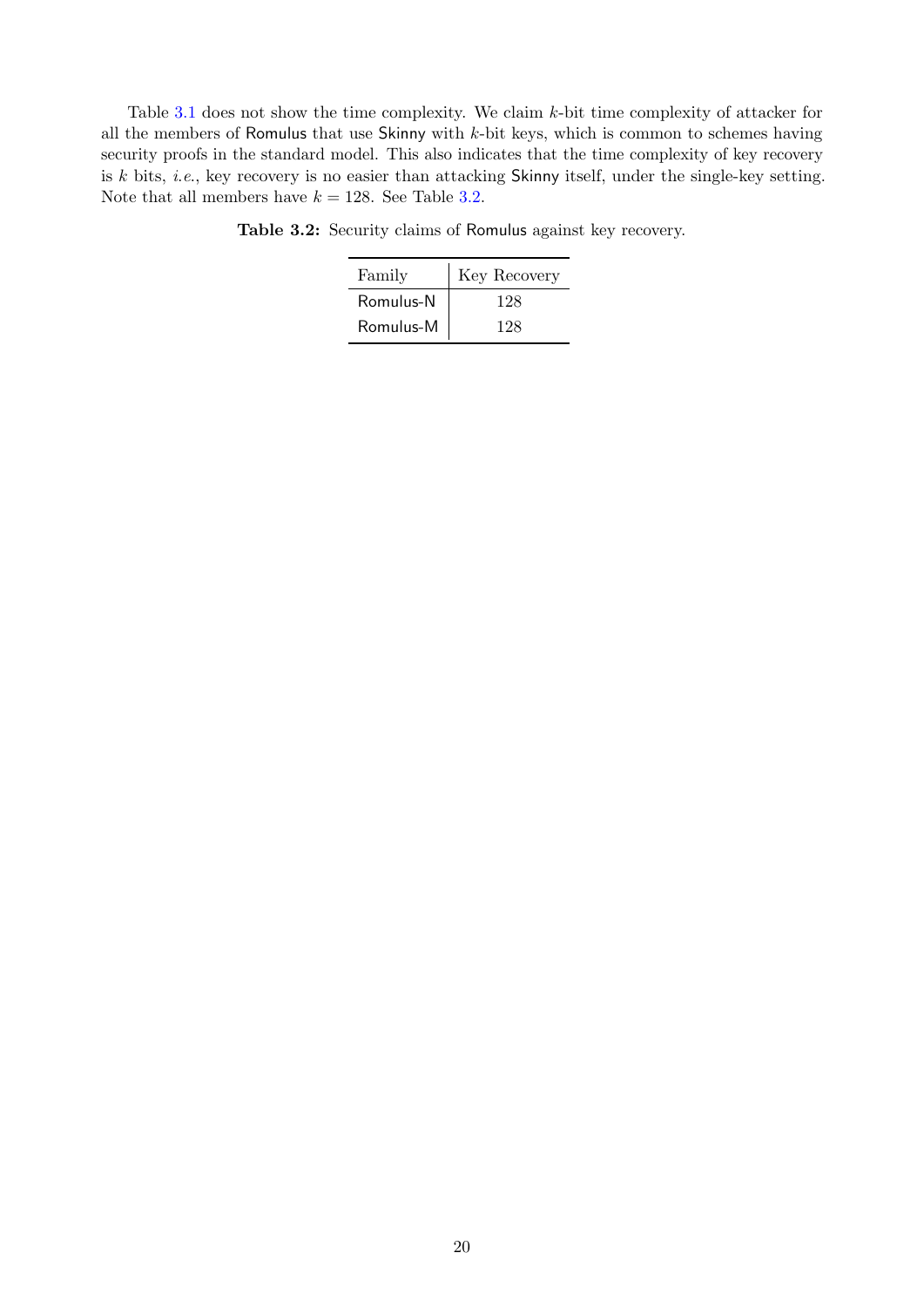# <span id="page-21-0"></span>4. Security Analysis

#### 4.1 Security Notions

Security Notions for NAE. We consider the standard security notions for nonce-based AE [\[6,](#page-37-4) [7,](#page-37-5) [38\]](#page-39-5). Let Π denote an NAE scheme consisting of an encryption procedure  $\Pi$ .  $\mathcal{E}_K$  and a decryption procedure  $\Pi.\mathcal{D}_K$ , for secret key K uniform over set K (denoted as  $K \xleftarrow{\$} \mathcal{K}$ ). For plaintext M with nonce N and associated data A,  $\Pi.\mathcal{E}_K$  takes  $(N, A, M)$  and returns ciphertext C (typically  $|C| = |M|$ ) and tag T. For decryption,  $\Pi.\mathcal{D}_K$  takes  $(N, A, C, T)$  and returns a decrypted plaintext M if authentication check is successful, and otherwise an error symbol,  $\bot$ .

The privacy notion is the indistinguishability of encryption oracle  $\Pi.\mathcal{E}_K$  from the random-bit oracle \$ which returns random  $|M| + \tau$  bits for any query  $(N, A, M)$ . The adversary is assumed to be nonce-respecting. We define the privacy advantage as

$$
\mathbf{Adv}_{\Pi}^{\mathbf{priv}}(\mathcal{A}) \stackrel{\text{def}}{=} \Pr\left[K \stackrel{\$}{\leftarrow} \mathcal{K} : \mathcal{A}^{\Pi,\mathcal{E}_K(\cdot,\cdot,\cdot)} \Rightarrow 1\right] - \Pr\left[\mathcal{A}^{\$(\cdot,\cdot,\cdot)} \Rightarrow 1\right],
$$

which measures the hardness of breaking privacy notion for  $A$ .

The authenticity notion is the probability of successful forgery via queries to  $\Pi$ . $\mathcal{E}_K$  and  $\Pi$ . $\mathcal{D}_K$  oracles. We define the authenticity advantage as

$$
\mathbf{Adv}_{\Pi}^{\text{auth}}(\mathcal{A}) \stackrel{\text{def}}{=} \Pr\left[K \stackrel{\$}{\leftarrow} \mathcal{K} : \mathcal{A}^{\Pi \mathcal{E}_K(\cdot, \cdot, \cdot), \Pi \mathcal{D}_K(\cdot, \cdot, \cdot, \cdot)} \text{ forges }\right],
$$

where A forges if it receives a value  $M' \neq \perp$  from  $\Pi.\mathcal{D}_K$ . Here, to prevent trivial wins, if  $(C, T) \leftarrow \Pi \mathcal{E}_K(N, A, M)$  is obtained earlier, A cannot query  $(N, A, C, T)$  to  $\Pi \mathcal{D}_K$ . The adversary is assumed to be nonce-respecting for encryption queries.

Security Notion for TBC. The security of TBC:  $K \times T \times M \rightarrow M$  is defined by the indistinguishability from an ideal object, tweakable uniform random permutation (TURP), denoted by  $\widetilde{P}$ , using chosen-plaintext, chosen-tweak queries. It is a set of independent uniform random permutations (URPs) over M indexed by tweak  $T \in \mathcal{T}$ . Let  $\mathbf{Adv}_{\tilde{E}}^{\text{tprp}}(\mathcal{A})$  denote the TPRP advantage of TBC  $\widetilde{E}$  against adversary A. It is defined as

$$
\mathbf{Adv}_{\widetilde{E}}^{\mathbf{tprp}}(\mathcal{A}) \stackrel{\mathrm{def}}{=} \Pr\left[K \stackrel{\$}{\leftarrow} \mathcal{K}: \mathcal{A}^{\widetilde{E}_K(\cdot, \cdot)} \Rightarrow 1\right] - \Pr\left[\mathcal{A}^{\widetilde{\mathsf{P}}(\cdot, \cdot)} \Rightarrow 1\right].
$$

Security Notions for MRAE. We adopt the security notions of MRAE following the same security definitions as above, with the exception that the adversary can now repeat nonces. We write the corresponding privacy advantage as

$$
\mathbf{Adv}_{\Pi}^{\mathtt{nm-priv}}(\mathcal{A}) \stackrel{\text{def}}{=} \Pr\left[K \stackrel{\$}{\leftarrow} \mathcal{K} : \mathcal{A}^{\Pi,\mathcal{E}_K(\cdot,\cdot,\cdot)} \Rightarrow 1\right] - \Pr\left[\mathcal{A}^{\$(\cdot,\cdot,\cdot)} \Rightarrow 1\right],
$$

and the authenticity advantage as

$$
\mathbf{Adv}_{\Pi}^{\mathtt{nm} \text{-}\mathbf{auth}}(\mathcal{A}) \stackrel{\text{def}}{=} \Pr\left[K \stackrel{\$}{\leftarrow} \mathcal{K} : \mathcal{A}^{\Pi.\mathcal{E}_K(\cdot,\cdot,\cdot),\Pi.\mathcal{D}_K(\cdot,\cdot,\cdot,\cdot)} \text{ forges }\right].
$$

<span id="page-21-1"></span>We note that while NM adversaries can repeat nonces, we without loss of generality assume that they do not repeat the same query. See also [\[39\]](#page-39-2) for reference.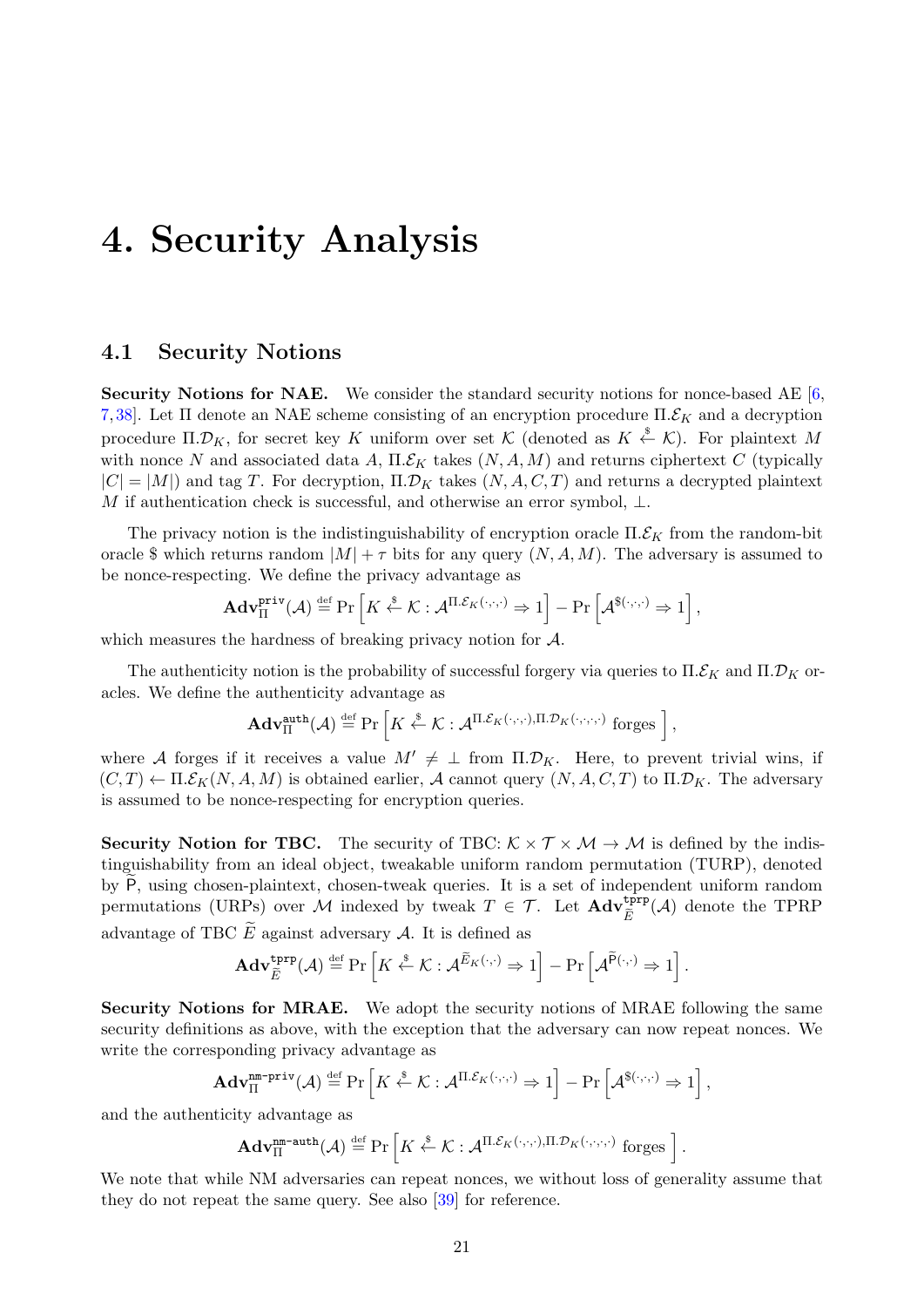#### 4.2 Security of Romulus-N

For  $A \in \{0,1\}^*$ , we say A has a AD blocks if it is parsed as  $(A[1], \ldots, A[a]) \stackrel{n,t}{\longleftarrow} A$ . Let  $\tilde{a} = \lfloor a/2 \rfloor + 1$ which is a bound of actual number of primitive calls for AD. Similarly for plaintext  $M \in \{0,1\}^*$ , we say M has m message blocks if  $|M|_n \stackrel{\text{def}}{=} |M|/n = m$ . The same applies to ciphertext C. For encryption query  $(N, A, M)$  or decryption query  $(N, A, C, T)$  of a AD blocks and m message blocks, the number of total TBC calls is at most  $\tilde{a} + m$ , which is called the number of *effective blocks* of a query.

Let  $A$  be an NR adversary against Romulus-N using q encryption queries with time complexity  $t_A$  and with total number of effective blocks  $\sigma_{\text{priv}}$ . Moreover, let B be an NR adversary using  $q_e$ encryption queries and  $q_d$  decryption queries, with total number of effective blocks for encryption and decryption queries  $\sigma_{\text{auth}}$ , and time complexity  $t_B$ . Then

$$
\begin{aligned} &\mathbf{Adv}_{\mathsf{Romulus-N}}^{\mathsf{priv}}(\mathcal{A}) \leq \mathbf{Adv}_{\widetilde{E}}^{\mathsf{tprp}}(\mathcal{A}'),\\ &\mathbf{Adv}_{\mathsf{Romulus-N}}^{\mathsf{auth}}(\mathcal{B}) \leq \mathbf{Adv}_{\widetilde{E}}^{\mathsf{tprp}}(\mathcal{B}') + \frac{3q_d}{2^n} + \frac{2q_d}{2^\tau} \end{aligned}
$$

hold for some A' using  $\sigma_{\text{priv}}$  chosen-plaintext queries with time complexity  $t_A + O(\sigma_{\text{priv}})$ , and for some  $\mathcal{B}'$  using  $\sigma_{\text{auth}}$  chosen-plaintext queries with time complexity  $t_B + O(\sigma_{\text{auth}})$ . These bounds hold for all the members of Romulus-N. Note that  $(n, \tau) = (128, 128)$  holds for all the members. If  $1 \leq \tau \leq n$  (which is not a part of our submission), it still keeps *n*-bit privacy and  $\tau$ -bit authenticity.

The security of Romulus-N crucially relies on the  $n \times n$  matrix G defined over GF(2). Let  $G^{(i)}$ be an  $n \times n$  matrix that is equal to G except the  $(i + 1)$ -st to n-th rows, which are set to all zero. Here,  $G^{(0)}$  is the zero matrix and  $G^{(n)} = G$ , and for  $X \in \{0,1\}^n$ ,  $G^{(i)}(X) = \texttt{lsb}_i(G(X))\|0^{n-i}$  for all  $i = 0, 8, 16, \ldots, n$ ; note that all variables are byte strings, and  $\text{lsb}_i(X)$  is the leftmost  $i/8$  bytes (Section [2\)](#page-4-0). Let I denote the  $n \times n$  identity matrix. We say G is sound if (1) G is regular and (2)  $G^{(i)} + I$  is regular for all  $i = 8, 16, \ldots, n$ . The above security bounds hold as long as G is sound. The proofs are similar to those for  $\mathsf{ICOFB}$  [\[14\]](#page-38-2). We have verified the soundness of our  $G$ , for a range of *n* including  $n = 64$  and  $n = 128$ , by a computer program.

#### <span id="page-22-0"></span>4.3 Security of Romulus-M

Let A be an adversary against Romulus-M using q encryption queries with time complexity  $t_A$ and with total number of effective blocks  $\sigma_{\text{priv}}$ . Here, for an encryption query  $(N, A, M)$ , we define the number of effective blocks as  $\lfloor a/2 \rfloor + \lfloor m/2 \rfloor + 2 + m'$ , where  $(A[1], \ldots, A[a]) \stackrel{n,t}{\longleftarrow} A$ ,  $(M[1], \ldots, M[m]) \stackrel{n,t}{\longleftarrow} M$ , and  $(M[1], \ldots, M[m']) \stackrel{n}{\longleftarrow} M$ . In the NR case, we have

$$
\mathbf{Adv}_{\mathsf{Romulus-M}}^{\mathsf{priv}}(\mathcal{A}) \leq \mathbf{Adv}_{\widetilde{E}}^{\mathsf{tprp}}(\mathcal{A}'),
$$

and in the NM case, we have

$$
\mathbf{Adv}_{\mathsf{Romulus-M}}^{\mathtt{nm-priv}}(\mathcal{A}) \leq \mathbf{Adv}_{\widetilde{E}}^{\mathtt{tprp}}(\mathcal{A}') + \frac{4r\sigma_{\text{priv}}}{2^n},
$$

where r is the maximum number of the repetition of a nonce in encryption queries, and  $\mathcal{A}'$  uses  $\sigma_{\text{priv}}$  chosen-plaintext queries with time complexity  $t_A + O(\sigma_{\text{priv}})$ .

Let B be an adversary using  $q_e$  encryption queries and  $q_d$  decryption queries, with total number of effective blocks for encryption and decryption queries  $\sigma_{\text{auth}}$ , and time complexity  $t_B$ . Here, for a decryption query  $(N, A, C, T)$ , the number of effective blocks is defined as  $\lfloor a/2 \rfloor + \lfloor m/2 \rfloor + 2 + m'$ , where  $(A[1], \ldots, A[a]) \stackrel{n,t}{\leftarrow} A$ ,  $(C[1], \ldots, C[m]) \stackrel{n,t}{\leftarrow} C$ , and  $(C[1], \ldots, C[m']) \stackrel{n}{\leftarrow} C$ .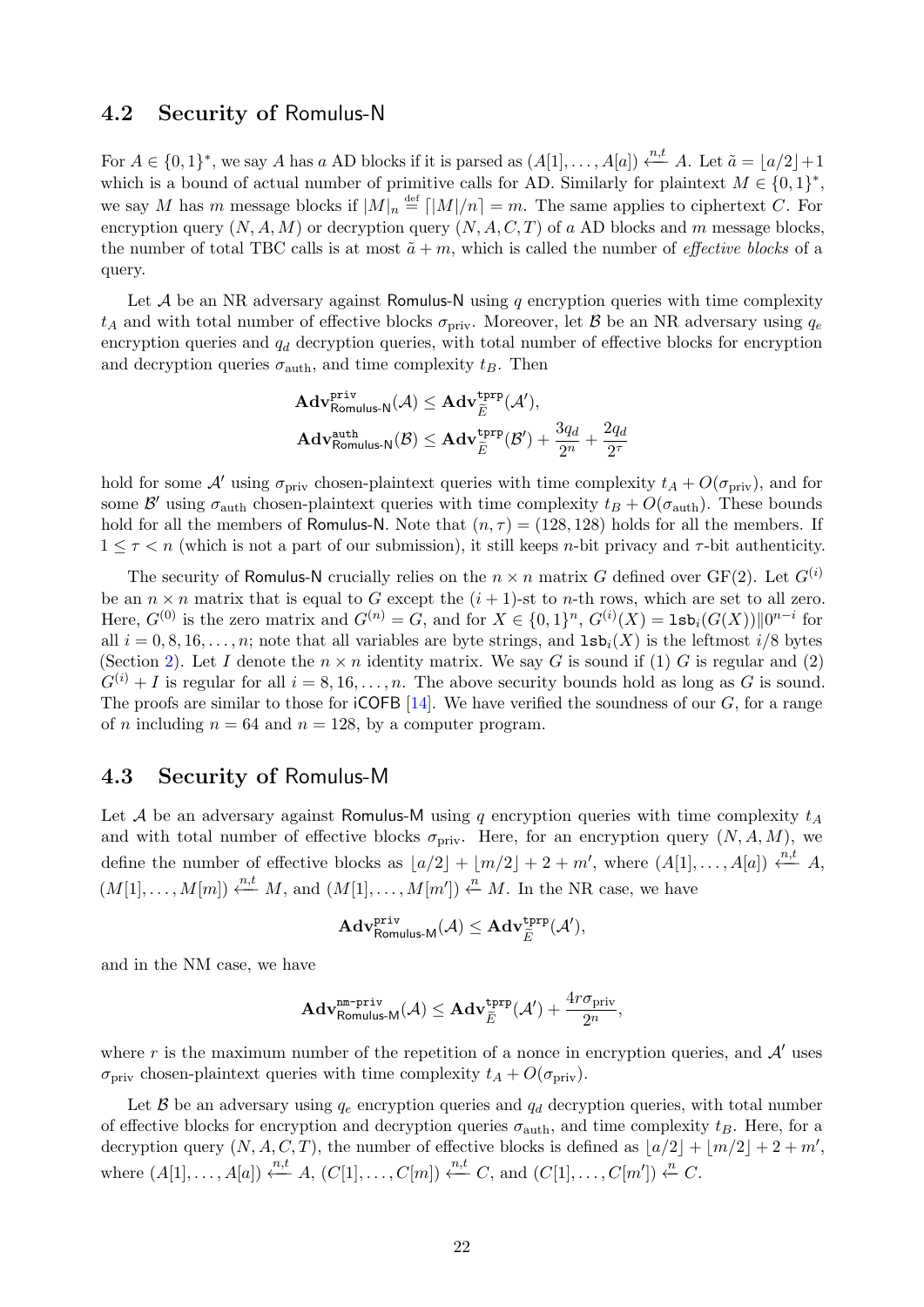Then in the NR case, we have

$$
\mathbf{Adv}^{\text{auth}}_{\text{Romulus-M}}(\mathcal{B}) \leq \mathbf{Adv}^{\text{tprp}}_{\widetilde{E}}(\mathcal{B}') + \frac{5q_d}{2^n}.
$$

In the NM case, we have

$$
\mathbf{Adv}_{\mathsf{Romulus-M}}^{\mathtt{nm} \text{-} \mathtt{auth}}(\mathcal{B}) \leq \mathbf{Adv}_{\widetilde{E}}^{\mathtt{tprp}}(\mathcal{B}') + \frac{4rq_e}{2^n} + \frac{5rq_d}{2^n}.
$$

Here, r is the maximum number of the repetition of a nonce in encryption queries, and  $\mathcal{B}'$  uses  $\sigma_{\text{auth}}$  chosen-plaintext queries with time complexity  $t_B + O(\sigma_{\text{auth}})$ .

#### 4.4 Security of Skinny

Skinny [\[2,](#page-37-2)[3\]](#page-37-6) is claimed to be secure against related-tweakey attacks, an attack model very generous to the adversary as he can fully control the tweak input. We refer to the original research paper for the extensive security analysis provided by the authors (differential cryptanalysis, linear cryptanalysis, meet-in-the-middle attacks, impossible differential attacks, integral attacks, slide attacks, invariant subspace cryptanalysis, and algebraic attacks). In particular, strong security guarantees for Skinny have been provided with regards to differential and linear cryptanalysis.

In addition, since the publication of the cipher in 2016 there has been lots of cryptanalysis or structural analysis (improvement of security bounds) of Skinny by third parties. This was also further motivated by the organization of cryptanalysis competitions of Skinny by the designers.

To the best of our knowledge, the cryptanalysis that can attack the highest number of rounds (related-tweakey impossible differential attack [\[31,](#page-39-6) [40\]](#page-39-7)) can only reach 23 of the 48 rounds of Skinny-128-256 and 27 of the 56 rounds of Skinny-128-384, with a very high data/memory/time complexity.

All in all, we can conclude that all versions of Skinny that we use have a very large security margin (more than 50%), even after numerous third party cryptanalysis. This is a very strong argument for Skinny, as it provides excellent performances while maintaining a very safe security margin. We emphasize that comparison between ciphers should take into account this security margin aspect (for example by normalizing performances by the maximum ratio of attacked rounds).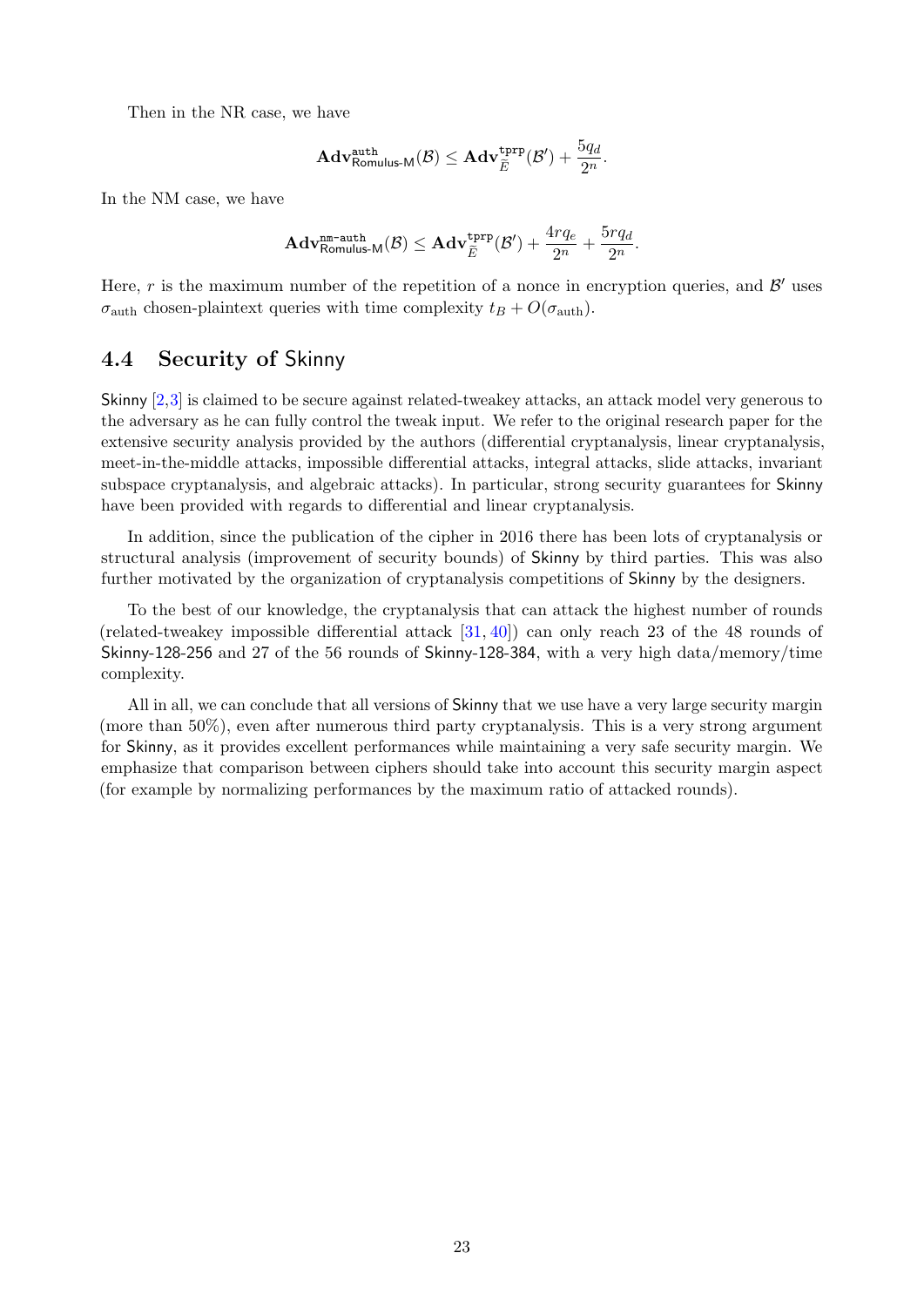# <span id="page-24-0"></span>5. Features

The primary goal of Romulus is to provide a lightweight, yet highly-secure, highly-efficient AE based on a TBC. Romulus has a number of desirable features. Below we detail some representative ones:

- Security margin. Skinny family of tweakable block ciphers was published at CRYPTO 2016. Even though a thorough security analysis was provided by the authors in the original article, these primitives attracted a lot of attention and third party cryptanalysis in the past years. So far, Skinny functions still offer a very comfortable security margin. For example, the Skinny members used in Romulus still have more than 50% security margin in the related-key related-tweakey model. Actually the security margin rate is probably even higher as these attacks can't be directly applied to Skinny in the Romulus setting due to data limitations, limited tweak space, etc. Moreover, our security assumption on the internal primitive is only single-key, not related-key.
- Security proofs. Both Romulus-N and Romulus-M have provable security reductions to Skinny in the standard model. See [\[21\]](#page-38-5) for the proofs. This is very important for high security confidence of Romulus and allows us to rely on the security of Romulus to that of Skinny, which has been extensively studied since the proposal in 2016.
- Beyond-birthday-bound security. The security bounds of Romulus shown in Section [4](#page-21-0) are comparable to the state-of-the-art TBC modes of operation, namely ΘCB3 for NAE and SCT for MRAE. In particular, Romulus-N and Romulus-M (under NR adversary) achieve beyond-birthday-bound (BBB) security with respect to the block length. This level of security is much stronger than the up-to-birthday-bound,  $n/2$ -bit security achieved by conventional block cipher modes using n-bit block ciphers, e.g. GCM. Our provable security results are in the standard model, where there is a reduction from the security of the entire modes to the underlying primitive, Skinny, where the security of Skinny refers to the standard single-key setting. This implies that, up to the security bounds, our schemes cannot be broken without breaking the security of the underlying primitive in the single-key setting.
- Misuse resistance. Romulus-M is an MRAE mode which is secure against misuse (repeat) of nonces in encryption queries. More formally, it provides the best-possible security against nonce repeat in that ciphertexts do not give any information as long as the uniqueness of the input tuple  $(N, A, M)$  is maintained. In contrast to this, popular nonce-based AE modes are often vulnerable against nonce repeat, even one repetition can be significant. For example, the famous nonce repeat attack against GCM [\[19,](#page-38-6) [26\]](#page-38-7) reveals its authentication key.
- Performances. Romulus-N is smaller than ΘCB3 in that it does not need an additional state beyond the internal TBC. Besides, it is faster as it processes  $(n + t)$ -bit AD blocks per TBC call. In general, it requires only  $\left[\frac{|A|-n}{n+t}\right] + \left[\frac{|M|}{n}\right] + 1$  TBC calls, as opposed to  $\Theta$ CB3, which requires  $\lceil \frac{|A|}{n} \rceil + \lceil \frac{|M|}{n} \rceil + 1$ . Although Romulus is serial in nature, *i.e.*, not parallelizable, it was shown during the CAESAR competition that parallelizability does not lead to significant performance gains in hardware performance, [\[17,](#page-38-8) [27,](#page-38-9) [29\]](#page-39-8). Moreover, parallelizability is not considered crucial for in lightweight applications, so it is a small price for a simple, small and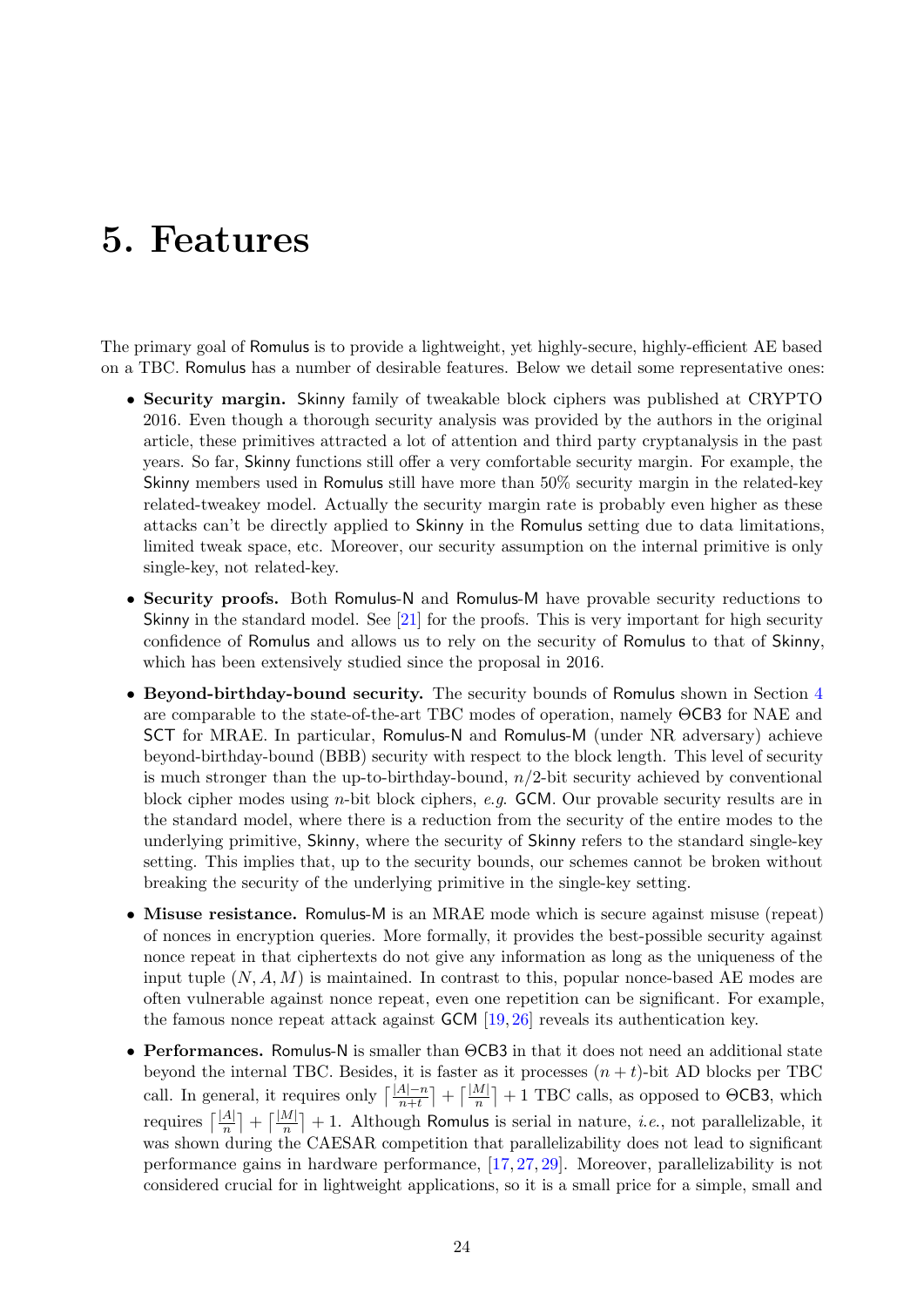fast design.

In Romulus-M, a plaintext is processed twice, once for generating a tag and once for encryption. Romulus-M inherits the overall design of Romulus-N, and thanks to the highly efficient tag generation, the efficiency loss is minimized. Romulus-M is about only 1.5 times slower than Romulus-N when associated data is empty, and becomes closer to Romulus-N for long associated data.

• Simplicity/Small footprint. Romulus has a quite small footprint. Especially for Romulus-N, we essentially need what is needed to implement the TBC Skinny itself. We remark that this becomes possible thanks to the permutation-based structure of Skinny's tweakey schedule, which allows to share the state registers used for storing input variable and for deriving round-key values. Thus, this feature is specific to our use of Skinny, though one can expect a similar effect with TBC using a simple tweak $(ey)$  schedule. There is no OCB-like masks applied to the primitive, and we do not need the inverse circuit for Skinny which was needed for ΘCB3. A comparison in Section [6](#page-26-0) (Table [6.1\)](#page-27-0) shows that Romulus-N is quite small and especially efficient in terms of a combined metric of size and speed, compared with other schemes.

Romulus-M also has a small footprint due to the shared structure with Romulus-N.

- Small messages. Romulus-N has a small computational overhead, thus has a good performance for small messages. For example, it just needs two TBC calls to encrypt one-block AD and one-block message, i.e., 16 Bytes of AD and 16 Bytes of message. In particular, in the authentication part, the first 16 Bytes of AD can be processed for free in that it is processed without calling the TBC.
- Flexibility. Romulus has a large flexibility. Generally, it is defined as a generic mode for TBCs, and the provable security reduction under standard model contributes to a high confidence of the scheme when combined with a secure TBC.
- Side channels and Fault Attacks. Romulus does not inherently guarantee security against Side Channel Analysis and Fault Attacks. However, standard countermeasures are easily adaptable for Romulus, e.g. Fresh Rekeying [\[32\]](#page-39-9), Masking [\[33\]](#page-39-10), etc. Moreover, powerful fault attacks that require a small number of faults and pairs of faulty and non-faulty ciphertexts, such as DFA, are not applicable to Romulus-N without violating the security model, *i.e.*, repeating the nonce or releasing unverified plaintexts.

We also note that in Romulus-N1, Romulus-N2, Romulus-M1 and Romulus-M3, we do not require the full tweakey size of Skinny-128-384, so a potential countermeasure to both SCA and DFA is to randomize the round keys by adding a random value to each TBC call. The downfall of this idea is that the randomness needs to be synchronized for correct decryption, but this property is shared with most SCA and DFA randomized countermeasures. However, we plan to analyze this idea and other ideas to make Romulus resistant to such attacks in details in subsequent works.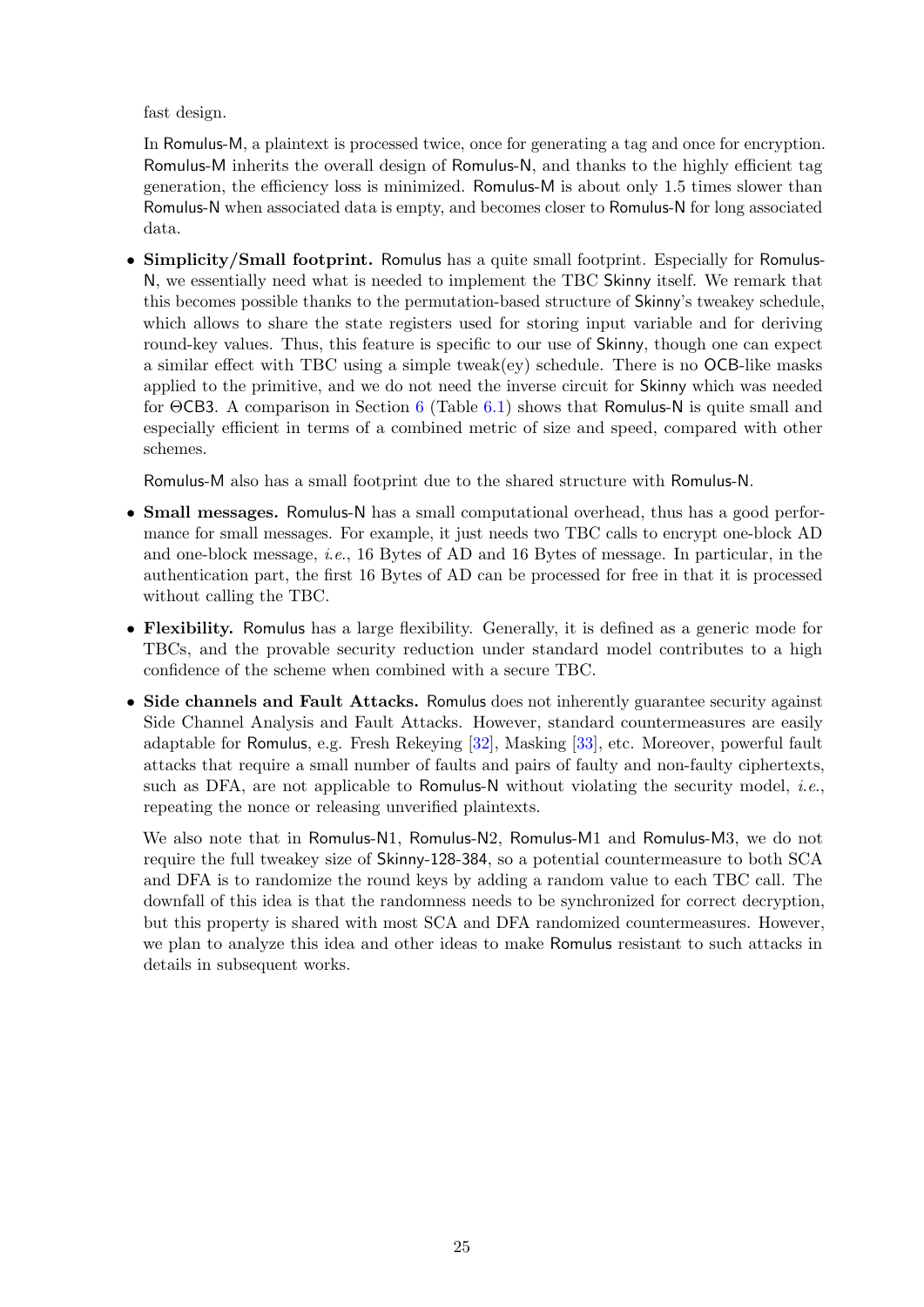# <span id="page-26-0"></span>6. Design Rationale

### 6.1 Overview

Romulus is designed with the following goals in mind:

- 1. Have a very small area compared to other TBC/BC based AEAD modes.
- 2. Have relatively high efficiency in general.
- 3. Smaller overhead and fewer TBC calls for the AD processing.
- 4. Use the underlying TBC as a black box, with the standard security reduction to the TBC.

### 6.2 Mode Design

Rationale of NAE Mode. Romulus-N has a similar structure as a mode called iCOFB, which appeared in the full version of CHES 2017 paper [\[14\]](#page-38-2). Because it was introduced to show the feasibility of the main proposal of [\[13\]](#page-38-1), block cipher mode COFB, it does not work as a full-fledged AE using conventional TBCs. Therefore, starting from iCOFB, we apply numerous changes for improving efficiency while achieving high security. As a result, Romulus-N becomes a much more advanced, sophisticated NAE mode based on a TBC. The security bound of Romulus-N is essentially equivalent to  $\Theta$ CB3, having full *n*-bit security.

Rationale of MRAE Mode. Romulus-M is designed as an MRAE mode following the structure of SIV [\[39\]](#page-39-2) and SCT [\[36\]](#page-39-1). Romulus-M reuses the components of Romulus-N as much as possible to inherit its implementation advantages and the security. In fact, this brings us several advantages (not only for implementation aspects) over SIV/SCT. Compared with SCT, Romulus-M needs a fewer number of primitive calls thanks to the faster MAC part. Moreover, Romulus-M has a smaller state than SCT because of single-state encryption part taken from Romulus-N (SCT employs a variant of counter mode). The provable security of Romulus-M is equivalent to SCT: the security depends on the maximum number of repetition of a nonce in encryption  $(r)$ , and if  $r = 1$  (*i.e.*, NR adversary) we have the full *n*-bit security. Security will gradually decreasing as r increases, also known as "graceful degradation", and even if  $r$  equals to the number of encryption queries, implying nonces are fixed, we maintain the birthday-bound,  $n/2$ -bit security.

ZAE [\[23\]](#page-38-10) is another TBC-based MRAE. Although it is faster than SCT, the state size is much larger than SCT and Romulus-M.

**Efficiency Comparison.** In Table [6.1,](#page-27-0) we compare Romulus-N to  $\Theta$ CB3, a well-studied TBCbased AEAD mode, in addition to a group of recently proposed lightweight AEAD modes. State size is the minimum number of bits that the mode has to maintain during its operation, and rate is the ratio of input data length divided by the total output length of the primitive needed to process that input. The comparison follows the following guidelines, while trying to be fair in comparing designs that follow completely different approaches: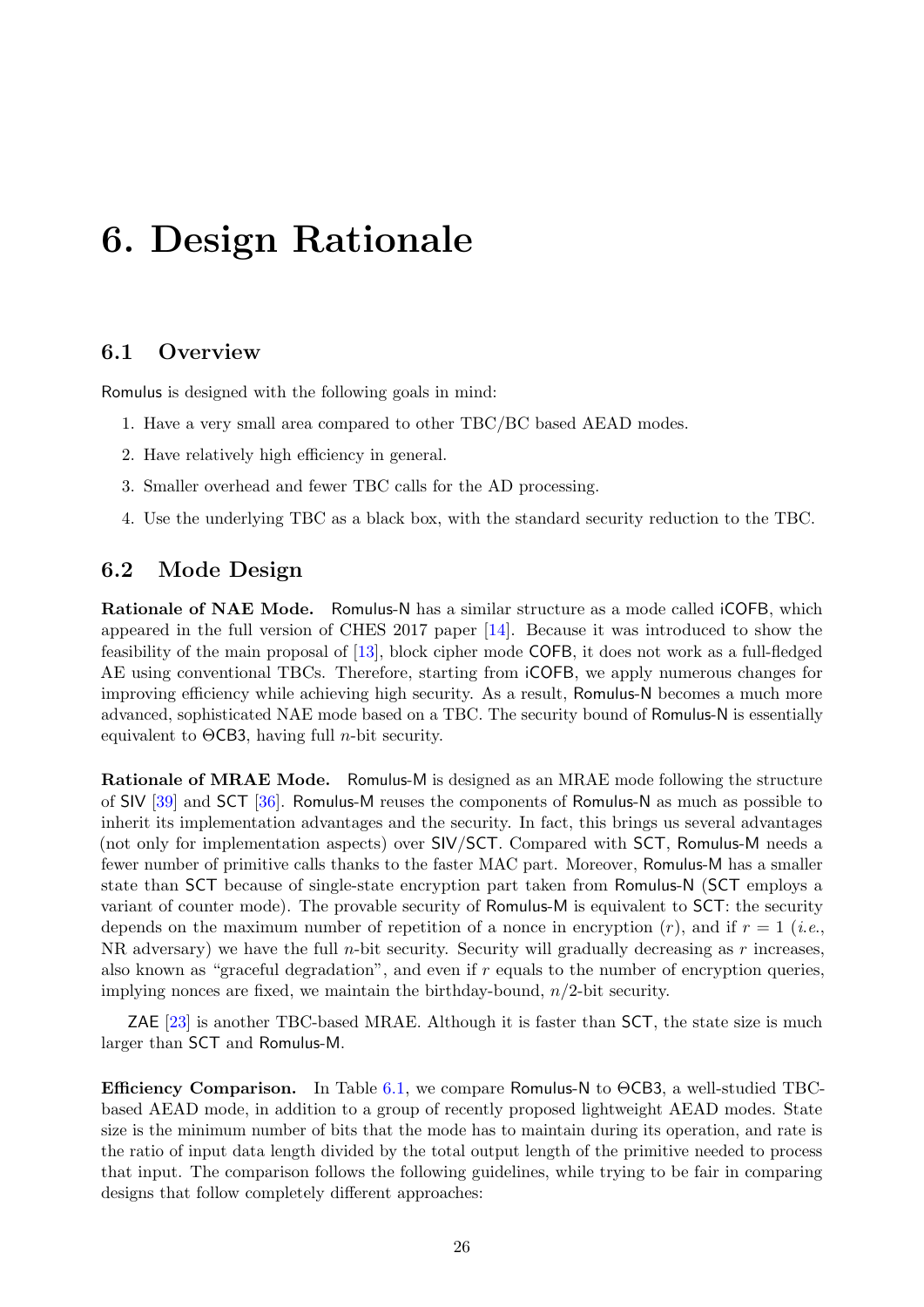<span id="page-27-0"></span>Table 6.1: Features of Romulus-N members compared to ΘCB3 and other lightweight AEAD algorithms:  $\lambda$  is the bit security level of a mode. Here,  $(n, k)$ -BC is a block cipher of *n*-bit block and k-bit key,  $(n, t, k)$ -TBC is a TBC of n-bit block and k-bit key and t-bit tweak, and n-Perm is an n-bit cryptographic permutation.

| Scheme                     | Number of<br><b>Primitive Calls</b>                                                      | Primitive                                  | Security<br>$(\lambda)$ | <b>State Size</b><br>(S)           | Rate<br>(R) | S/R           | Inverse<br>Free |
|----------------------------|------------------------------------------------------------------------------------------|--------------------------------------------|-------------------------|------------------------------------|-------------|---------------|-----------------|
| Romulus-N1                 | $\left\lceil \frac{ A -n}{2n} \right\rceil + \left\lceil \frac{ M }{n} \right\rceil + 1$ | $(n, 1.5n, k)$ -TBC <sup>†</sup> , $n = k$ | $\boldsymbol{n}$        | $n+2.5k=3.5\lambda$                |             | $3.5\lambda$  | Yes             |
| Romulus-N <sub>2</sub>     | $\lceil \frac{ A -n}{1.75n} \rceil + \lceil \frac{ M }{n} \rceil + 1$                    | $(n, 1.2n, k)$ -TBC <sup>†</sup> , $n = k$ | $\boldsymbol{n}$        | $n+2.2k=3.2\lambda$                |             | $3.2\lambda$  | Yes             |
| Romulus-N <sub>3</sub>     | $\lceil \frac{ A -n}{1.75n} \rceil + \lceil \frac{ M }{n} \rceil + 1$                    | $(n, n, k)$ -TBC, $n = k$                  | $\boldsymbol{n}$        | $n+2k=3\lambda$                    |             | $3\lambda$    | Yes             |
| COFB $[13]$                | $\lceil \frac{ A }{n} \rceil + \lceil \frac{ M }{n} \rceil + 1$                          | $(n, k)$ -BC, $n = k$                      | $n/2 - \log_2 n/2$      | $1.5n + k = 5.4\lambda^{\ddagger}$ |             | $5.4\lambda$  | Yes             |
| $\Theta$ CB3 [28]          | $\lceil \frac{ A }{n} \rceil + \lceil \frac{ M }{n} \rceil + 1$                          | $(n, 1.5n, k)$ -TBC <sup>‡</sup> , $n = k$ | $\boldsymbol{n}$        | $2n+2.5k=4.5\lambda$               |             | $4.5\lambda$  | No              |
| Beetle $[12]$              | $\lceil \frac{ A }{n} \rceil + \lceil \frac{ M }{n} \rceil + 2$                          | $2n$ -Perm, $n = k$                        | $n - \log_2 n$          | $2n = 2.12\lambda$                 | 1/2         | $4.24\lambda$ | Yes             |
| Ascon-128 [16]             | $\lceil \frac{ A }{n} \rceil + \lceil \frac{ M }{n} \rceil + 1$                          | $5n$ -Perm, $n = k/2$                      | n/2                     | $7n = 3.5\lambda$                  | 1/5         | $17.5\lambda$ | Yes             |
| Ascon-128a [16]            | $\lceil \frac{ A }{n} \rceil + \lceil \frac{ M }{n} \rceil + 1$                          | 2.5 <i>n</i> -Perm, $n = k$                | $\boldsymbol{n}$        | $3.5n = 3.5\lambda$                | 1/2.5       | $8.75\lambda$ | Yes             |
| SpongeAE $\frac{1}{2}$ [9] | $\lceil \frac{ A }{n} \rceil + \lceil \frac{ M }{n} \rceil + 1$                          | $3n$ -Perm, $n = k$                        | $\boldsymbol{n}$        | $3n=3\lambda$                      | 1/3         | $9\lambda$    | Yes             |

† Unused part of tweakey is not a part of state thus not considered;

<sup>‡</sup> Can possibly be enhanced to about  $4\lambda$  with a 2*n*-bit block cipher;

 $\sharp$  1.5*n*-bit tweak for *n*-bit nonce and 0.5*n*-bit counter;

<sup>b</sup> Duplex construction with *n*-bit rate, 2*n*-bit capacity.

- 1.  $k = 128$  for all the designs.
- 2. n is the input block size (in bits) for each primitive call.
- 3.  $\lambda$  is the security level of the design.
- 4. For BC/TBC based designs, the key is considered to be stored inside the design, but we also consider that the encryption and decryption keys are interchangeable, i.e., the encryption key can be derived from the decryption key and vice versa. Hence, no need to store the master key in additional storage. The same applies for the nonce.
- 5. For Sponge and Sponge-like designs, if the key/nonce are used only during initialization, then they are counted as part of the state and do not need extra storage. However, in designs like Ascon, where the key is used again during finalization, we assume the key storage is part of the state, as the key should be supplied only once as an input.

Our comparative analysis shows that Romulus-N is smaller and more efficient than ΘCB3 for the same security level. Moreover, the cost of processing AD is about half that of the message. For example, in the case of Romulus-N1, if the message and AD have equal length, there is an extra speed up of ∼ 1.33x, which means that the efficiency even increases from 3.5 $\lambda$  to 2.625 $\lambda$ , compared to  $4.5\lambda$  in case of  $\Theta$ CB3, which makes Romulus-N a very promising candidate for NAE, for both short and long messages.

Similar comparison is shown in Table [6.2](#page-28-0) for Misuse-Resistant TBC-based AEAD modes. It shows that Romulus-M is very efficient. Not only the state size is smaller, but also it is faster. For example, Romulus-M1 is 25% faster (1.33x speed-up) than SCT for the same parameters, when  $|A| = 0$ , and it is even faster when  $|A| > 0$ .

Rationale of TBC. We chose some of the members of the Skinny family of tweakable block ciphers [\[2\]](#page-37-2) as our internal TBC primitives. Skinny was published at CRYPTO 2016 and has received a lot of attention since its proposal. In particular, a lot of third party cryptanalysis has been provided (in part motivated by the organization of cryptanalysis competitions of Skinny by the designers) and this was a crucial point in our primitive choice. Besides, our mode requested a lightweight tweakable block cipher and Skinny is the main such primitive. It is very efficient and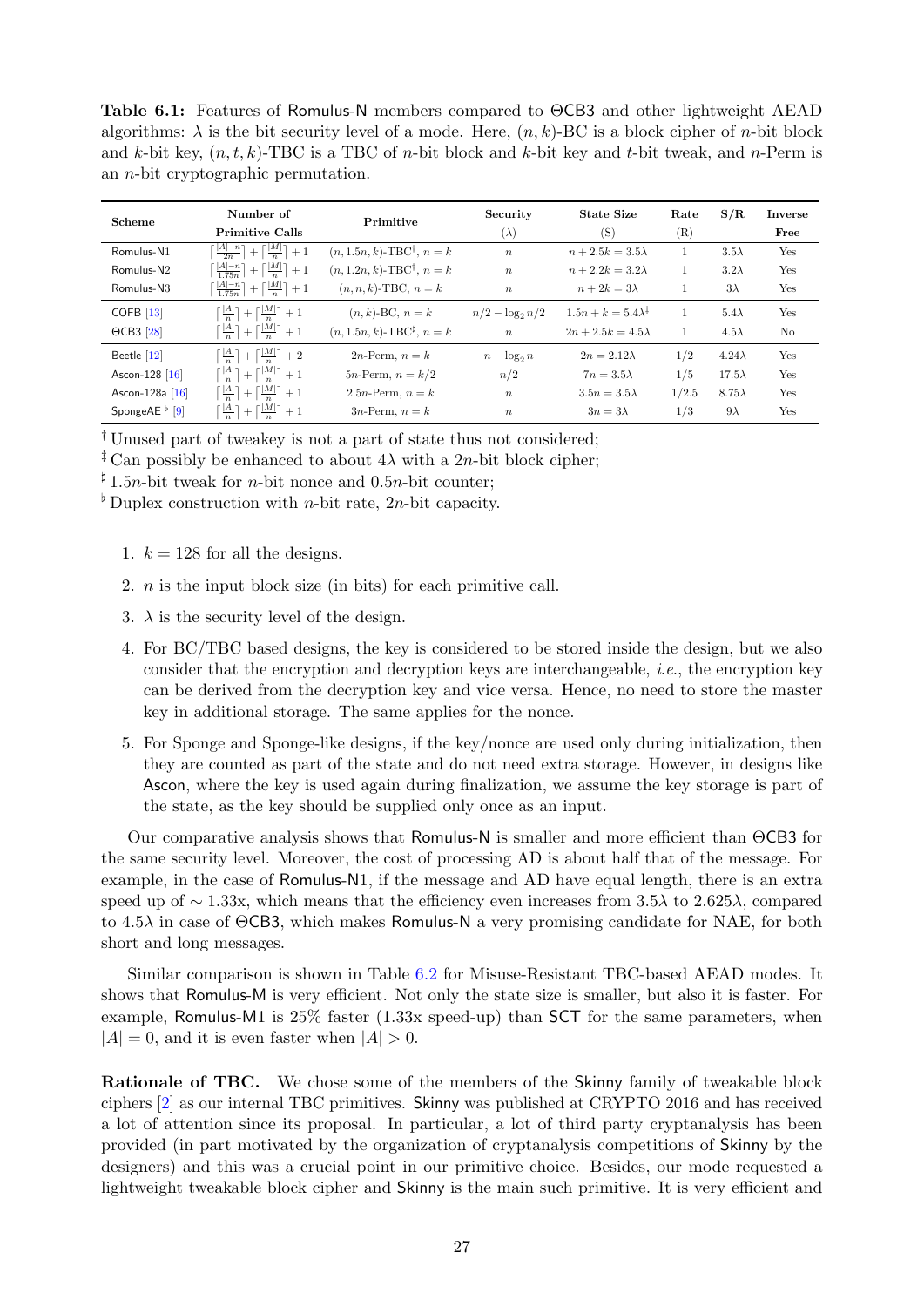<span id="page-28-0"></span>**Table 6.2:** Features of Romulus-M members compared to other MRAE modes :  $\lambda$  is the bit security level of a mode. Here,  $(n, k)$ -BC is a block cipher of *n*-bit block and *k*-bit key,  $(n, t, k)$ -TBC is a TBC of n-bit block and k-bit key and t-bit tweak. Security is for Nonce-respecting adversary.

| Scheme                                    | Number of                                                                 | Primitive                                  | Security         | <b>State Size</b>   | Rate | S/R          | Inverse |
|-------------------------------------------|---------------------------------------------------------------------------|--------------------------------------------|------------------|---------------------|------|--------------|---------|
|                                           | <b>Primitive Calls</b>                                                    |                                            | $(\lambda)$      | (S)                 | (R)  |              | Free    |
| Romulus-M1                                | $\lceil \frac{ A + M -n}{2n} \rceil + \lceil \frac{ M }{n} \rceil + 1$    | $(n, 1.5n, k)$ -TBC <sup>†</sup> , $n = k$ | $\boldsymbol{n}$ | $n+2.5k=3.5\lambda$ | 1/2  | $7\lambda$   | Yes     |
| Romulus-M2                                | $\lceil \frac{ A + M -n}{1.75n} \rceil + \lceil \frac{ M }{n} \rceil + 1$ | $(n, 1.2n, k)$ -TBC <sup>†</sup> , $n = k$ | $\boldsymbol{n}$ | $n+2.2k=3.2\lambda$ | 1/2  | $6.4\lambda$ | Yes     |
| Romulus-M3                                | $\lceil \frac{ A + M -n}{1.75n} \rceil + \lceil \frac{ M }{n} \rceil + 1$ | $(n, n, k)$ -TBC, $n = k$                  | $\boldsymbol{n}$ | $n+2k=3\lambda$     | 1/2  | $6\lambda$   | Yes     |
| SCT <sup><math>\ddagger</math></sup> [36] | $\lceil \frac{ A + M }{n} \rceil + \lceil \frac{ M }{n} \rceil + 1$       | $(n, n, k)$ -TBC, $n = k$                  | $\boldsymbol{n}$ | $4n = 4\lambda$     | 1/2  | $8\lambda$   | Yes     |
| SUNDAE <sup>[1]</sup>                     | $\lceil \frac{ A + M }{n} \rceil + \lceil \frac{ M }{n} \rceil + 1$       | $(n, k)$ -BC, $n = k$                      | n/2              | $2n=4\lambda$       | 1/2  | $8\lambda$   | Yes     |
| ZAE $\frac{1}{2}$ [23]                    | $\lceil \frac{ A + M }{2n} \rceil + \lceil \frac{ M }{n} \rceil + 6$      | $(n, n, k)$ -TBC, $n = k$                  | $\boldsymbol{n}$ | $7n = 7\lambda$     | 1/2  | $14\lambda$  | Yes     |

† Unused part of tweakey is not a part of state thus not considered;

<sup>‡</sup> Tag is *n* bits;

 $\sharp$  Tag is 2n bits;

lightweight, while providing a very comfortable security margin. Provable constructions that turn a block cipher into a tweakable block cipher were considered, but they are usually not lightweight, not efficient, and often only guarantee birthday-bound security.

### 6.3 Hardware Implementations

General Architecture and Hardware Estimates. The goal of the design of Romulus is to have a very small area overhead over the underlying TBC, specially for the round-based implementations. In order to achieve this goal, we set two requirements:

- 1. There should be no extra Flip-Flops over what is already required by the TBC, since Flip-Flops are very costly  $(4 \sim 7 \text{ GEs per Flip-Flop})$ .
- 2. The number of possible inputs to each Flip-Flop and outputs of the circuits have to be minimized. This is in order to reduce the number of multiplexers required, which is usually one of the cause of efficiency reduction between the specification and implementation.

One of the advantages of Skinny as a lightweight TBC is that it has a very simple datapath, consisting of a simple state register followed by a low-area combinational circuit, where the same circuit is used for all the rounds, so the only multiplexer required is to select between the initial input for the first round and the round output afterwards (Figure  $6.1(a)$  $6.1(a)$ ), and it has been shown that this multiplexer can even have lower cost than a normal multiplexer if it is combined with the Flip-Flops by using Scan-Flops (Figure [6.1\(](#page-30-0)b)) [\[24\]](#page-38-12). However, when used inside an AEAD mode, challenges arise, such as how to store the key and nonce, as the key scheduling algorithm will change these values after each block encryption. The same goes for the block counter. In order to avoid duplicating the storage elements for these values; one set to be used to execute the TBC and one set to be used by the mode to maintain the current value, we studied the relation between the original and final value of the tweakey. Since the key scheduling algorithm of Skinny is fully linear and has very low area (most of the algorithm is just routing and renaming of different bytes), the full algorithm can be inverted using a very small circuit that costs 64 XOR gates. Moreover, the LFSR computation required between blocks can be implemented on top of this circuit, costing 3 extra XOR gates. This operation can be computed in parallel to  $\rho$ , such that when the state is updated for the next block, the tweakey key required is also ready. This costs only ∼ 67 XOR gates as opposed to  $\sim$  320 Flip-Flops that will, otherwise, be needed to maintain the tweakey value. Hence, the mode was designed with the architecture in Figure  $6.1(b)$  $6.1(b)$  in mind, where only a full-width state-register is used, carrying the TBC state and tweakey values, and every cycle, it is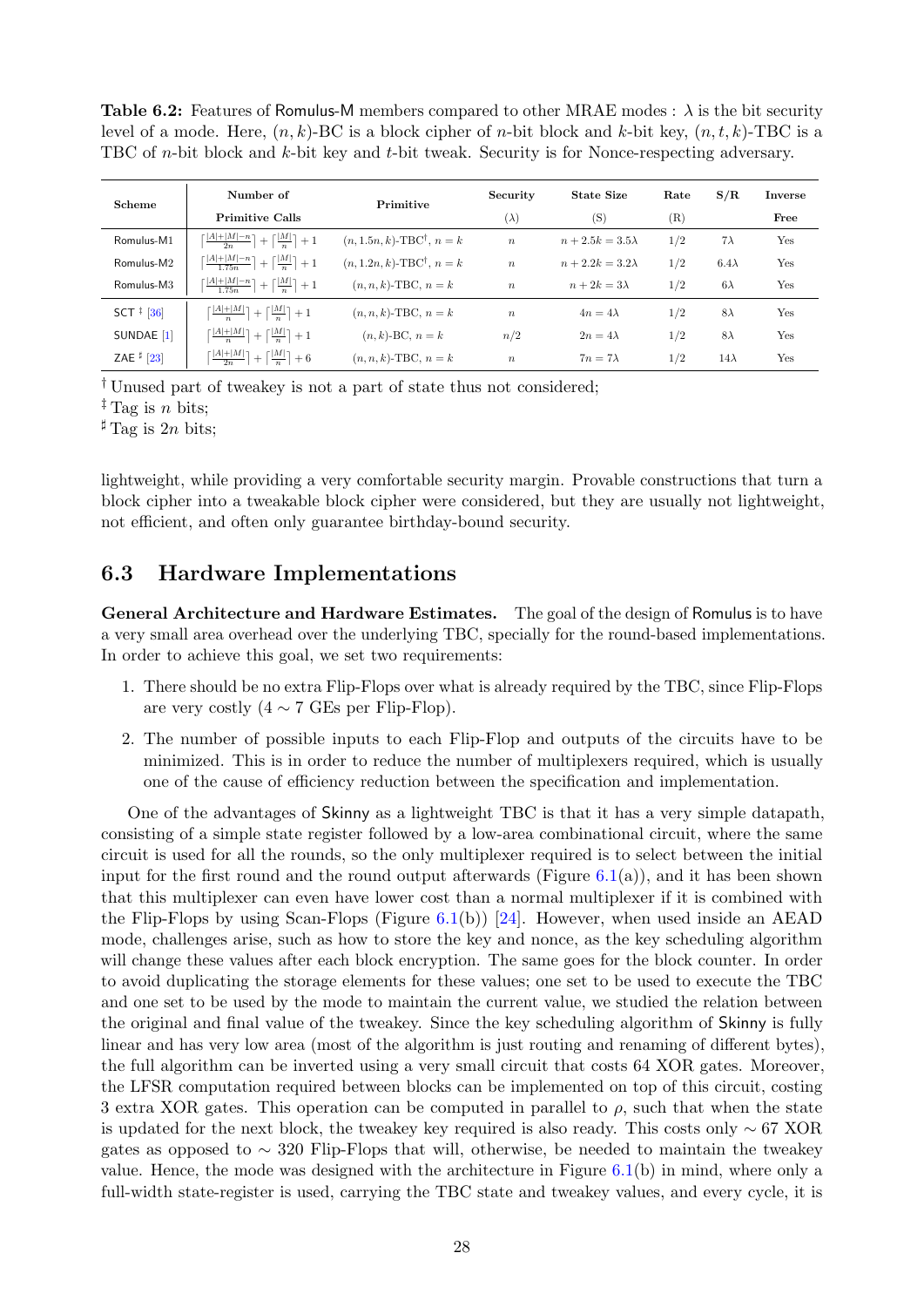either kept without change, updated with the TBC round output (which includes a single round of the key scheduling algorithm) or the output of a simple linear transformation, which consists of  $\rho/\rho^{-1}$ , the unrolled inverse key schedule and the block counter. In order estimate the hardware cost of Romulus-N1 the mode we consider the round based implementation with an  $n/4$ -bit input/output bus:

- 4 XOR gates for computing  $G$ .
- 64 XOR gates for computing  $\rho$ .
- 67 XOR gates for the correction of the tweakey and counting.
- 56 multiplexers to select whether to choose to increment the counter or not.
- 320 multiplexers to select between the output of the Skinny round and  $lt$ .

This adds up to 135 XOR gates and 376 multiplexers. For estimation purposes assume an XOR gate costs 2.25 GEs and a multiplexer costs 2.75 GEs, which adds up to 1337.75 GEs. In the original Skinny paper [\[2\]](#page-37-2), the authors reported that Skinny-128-384 requires 4, 268 GEs, which adds up to  $\sim$  5, 605 GEs. This is  $\sim$  1.4 KGEs smaller than the round based implementation of Ascon [\[18\]](#page-38-13). Moreover, a smart design can make use of the fact that 64 bits of the tweakey of Skinny-128-384 are not used, replacing 64 Flip-Flops by 64 multiplexers reducing an extra ∼ 200 GEs. In order to design a combined encryption/decryption circuit, we show below that the decryption costs only extra 32 multiplexers and ∼ 32 OR gates, or ∼ 100 GEs. Similar analysis is done for Romulus-N2 and Romulus-N3, estmating that they would cost 1, 217 and 1, 073 GEs, respectively, on top of there corresponding Skinny variant, or 5, 485 and 4, 385 GEs, respectively.

These estimations show that Romulus-N is not just competitive theoretically but it can be a very attractive option practically for low area applications. For example, the 8-bit implementation of ACORN, the smallest implementation publicly available for all the round 3 candidates of the CAESAR competition, costs 5, 900 GEs, as shown in [\[29\]](#page-39-8). If we assume around  $\sim 1,000$  GEs as the cost of the CAESAR Hardware API included in that design, as reported in [\[18\]](#page-38-13), then Romulus-N3 is still smaller than that. Besides, we believe the area can be even lower using Serial Implementations of Skinny, which cost  $\sim 3,000$  GE for Skinny-128-384 and  $\sim 2,000$  GEs for Skinny-128-256, a gain of more than 1, 000 GEs compared to the round based implementation.

Another possible optimization is to consider the fact that most of the area of Skinny comes from the storage elements, hence, we can speed up Romulus to almost double the speed by using a simple two-round unrolling, which costs ∼ 1, 000 GEs, as only the logic part of Skinny needs replication, which is only  $\langle 20\%$  increase in terms of area.

Romulus-M is estimated to have almost the same area as Romulus-N, except for an additional set of multiplexers in order to use the tag as an initial vector for the encryption part. This indicates that it can be a very lightweight choice for high security applications.

For the serial implementations we followed the currently popular bit-sliding framework [\[24\]](#page-38-12) with minor tweaks. The state of Skinny is represented as the Feedback-Shift Register which typically operates on 8 bits at a time, while allowing the 32-bit MixColumns operation, given in Figure [6.2](#page-30-1)

It can be viewed in Figure [6.2](#page-30-1) that several careful design choices such as a lightweight serializable  $\rho$  function without the need of any extra storage and a lightweight padding/truncation scheme allow the low area implementations to use a very small number of multiplexers on top of the Skinny circuit for the state update, three 8-bit multiplexer to be exact, two of which have a constant zero input, and  $\sim$  22 XORs for the  $\rho$  function and block counter. For the key update functions, we did several experiments on how to serialize the operations and we found the best trade-off is to design a parallel/serial register for every tweakey, where the key schedule and mode operations are done in the same manner of the round based implementation, while the AddRoundKey operation of Skinny is done serial as shown in Figure [6.2.](#page-30-1)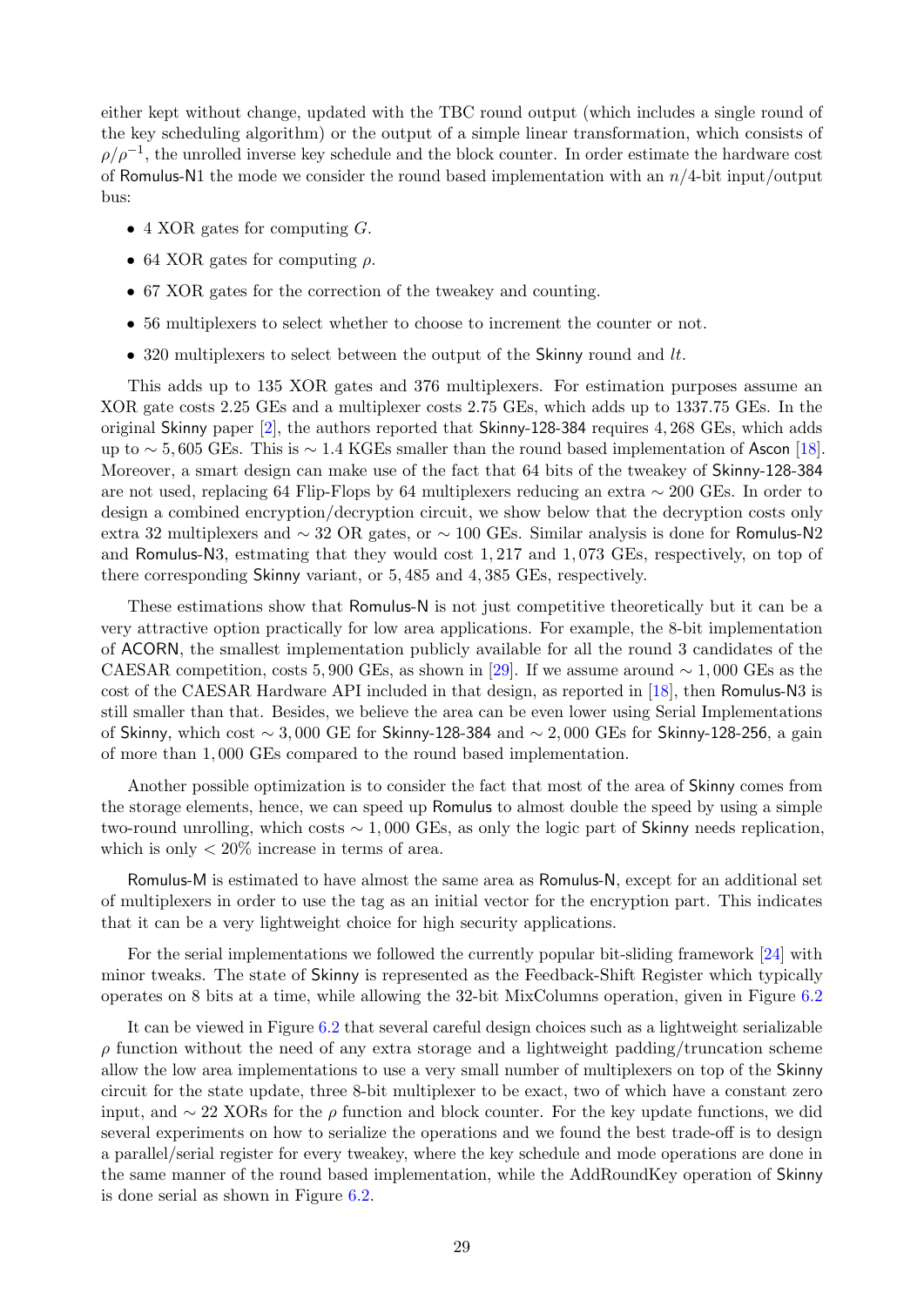<span id="page-30-0"></span>

(a) Overview of the round based architecture of Skinny.



(b) Overview of the round based architecture of Romulus.  $lt:$  The linear transformation that includes  $\rho$ , block counter and inverse key schedule.

Figure 6.1: Expected architectures for Skinny and Romulus

<span id="page-30-1"></span>

Figure 6.2: Serial State Update Function Used in Romulus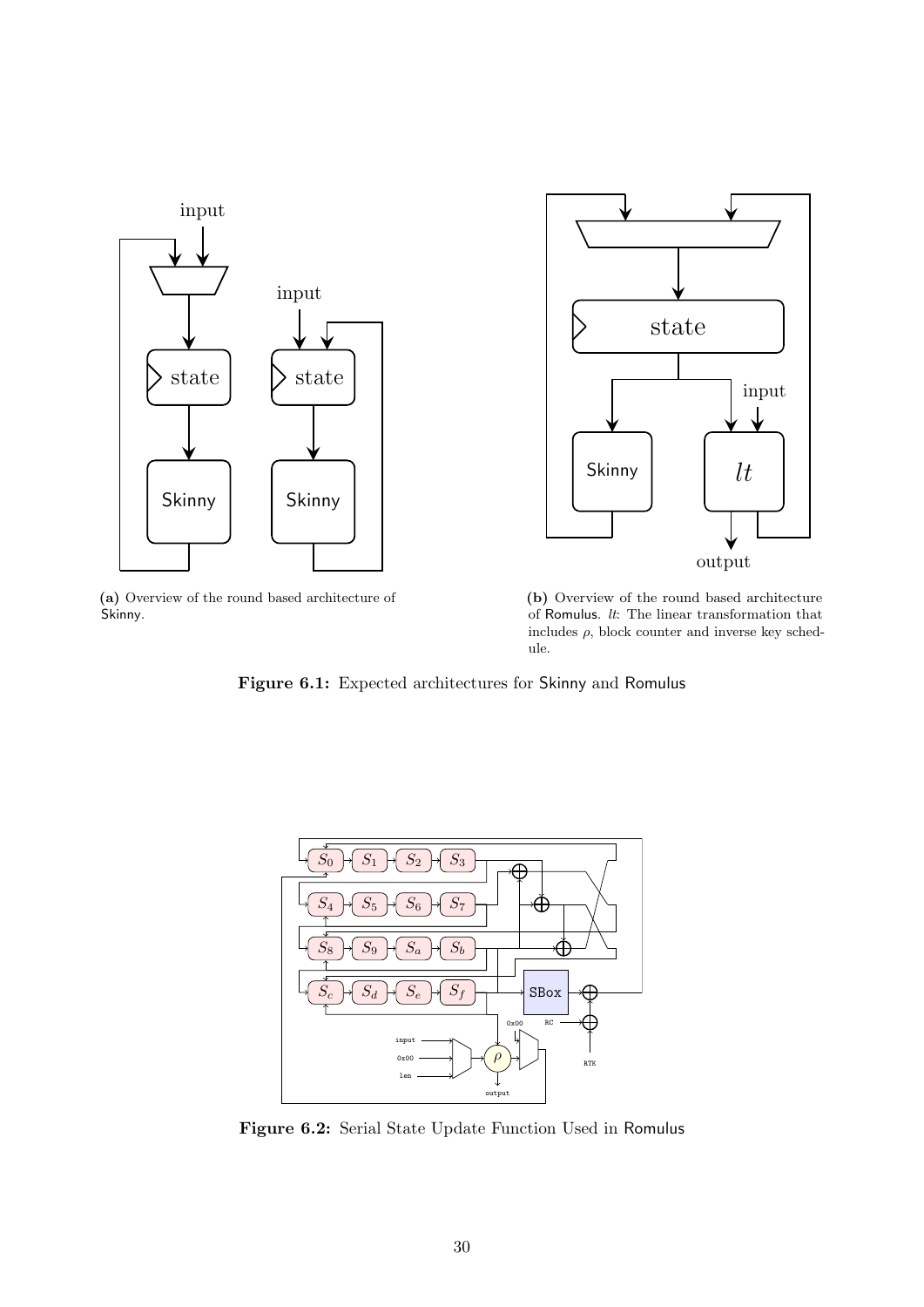### 6.4 Software Implementations

We refer to Skinny document for discussions on software implementations of the various Skinny versions. The Romulus mode will have little impact on the global performance of Skinny in software as long as serial implementations are used. We expect very little increase in ROM or RAM when compared to Skinny benchmarks. The very performant micro-controller implementations reported in the Skinny document were benchmarked without assuming parallel cipher calls, and without any pre-processing. Therefore, Romulus will present a very similar performance profile as the numbers reported on micro-controllers. Generally, using little amount of RAM, Skinny is easy and efficient to implement using simple table-based approach.

For high-end platforms, such as latest Intel processors, very efficient highly-parallel bitsliced implementations of Skinny using SSE, AVX, AVX2 instructions on XMM/YMM registers will not be directly applicable as our Romulus mode is serial in nature. However, in the classical case of a server communicating with many lightweight devices, we note that it would be possible to consider bitslicing the key schedule [\[8\]](#page-37-10) of Skinny (being relatively simple to compute) or using scheduling strategies [\[10\]](#page-37-11). Classical table-based implementation of Skinny will ensure acceptable performance on even legacy platforms, while Vector Permute (vperm) might lead to better results on medium range platforms by parallelizing the computation of the Sbox.

#### 6.5 Primitives Choices

LFSR-Based Counters. The NIST call for lightweight AEAD algorithms requires that such algorithms must allow encrypting messages of length at least  $2^{50}$  bytes while still maintaining their security claims. This means that using a TBC whose block size is 128 bits, we need a block counter of a period of at least  $2^{46}$ . While this can be achieved by a simple arithmetic counter of 46 bits, arithmetic counters can be costly both in terms of area  $(3 \sim 5 \text{ GEs}/\text{bit})$  and performance (due to the long carry chains which limit the frequency of the circuit). In order to avoid this, we decided to use LFSR-based counters, which can be implemented using a handful of XOR gates (3 XORs  $\approx 6 \sim 9$  GEs). This, in addition to the architecture described above, makes the cost of counter almost negligible.

Counter Separation (Romulus-N2 and Romulus-M2). For Romulus-N2 and Romulus-M2, we used two LFSRs instead of one, such that the second LFSR is updated only when the first LFSR performs a full period. The rationale for that is to provide an even more lightweight variant of Romulus-N1 and Romulus-M1. Since one can argue that the limitation imposed by the NIST for the number of bytes is impractical for some lightweight applications, the designer can choose to support only up to  $\sim 2^{28}$  bytes instead, and not use the second LFSR. This saves 64  $\sim 128$  Flip-Flops.

**Smaller D for Romulus-N3.** The goal of Romulus-N3 is to fit the Romulus algorithm in Skinny-128-256, which is faster and smaller than Skinny-128-384. In most lightweight applications, the amount of data to be sent under the same key is small. Hence, Romulus-N3 represents a variant targeted at such applications that is faster and smaller than the other variants and can encrypt up to  $\sim 256$  MBs of data.

**Tag Generation.** Considering hardware simplicity, the tag is the final output state (*i.e.*, the same way as the ciphertext blocks), as opposed to the final state S of the TBC. In order to avoid branching when it comes to the output of the circuit, the tag is generated as  $G(S)$  instead of S. In hardware, this can be implemented as  $\rho(S, 0^n)$ , *i.e.*, similar to the encryption of a zero vector. Consequently, the output bus is always connected to the output of  $\rho$  and a multiplexer is avoided.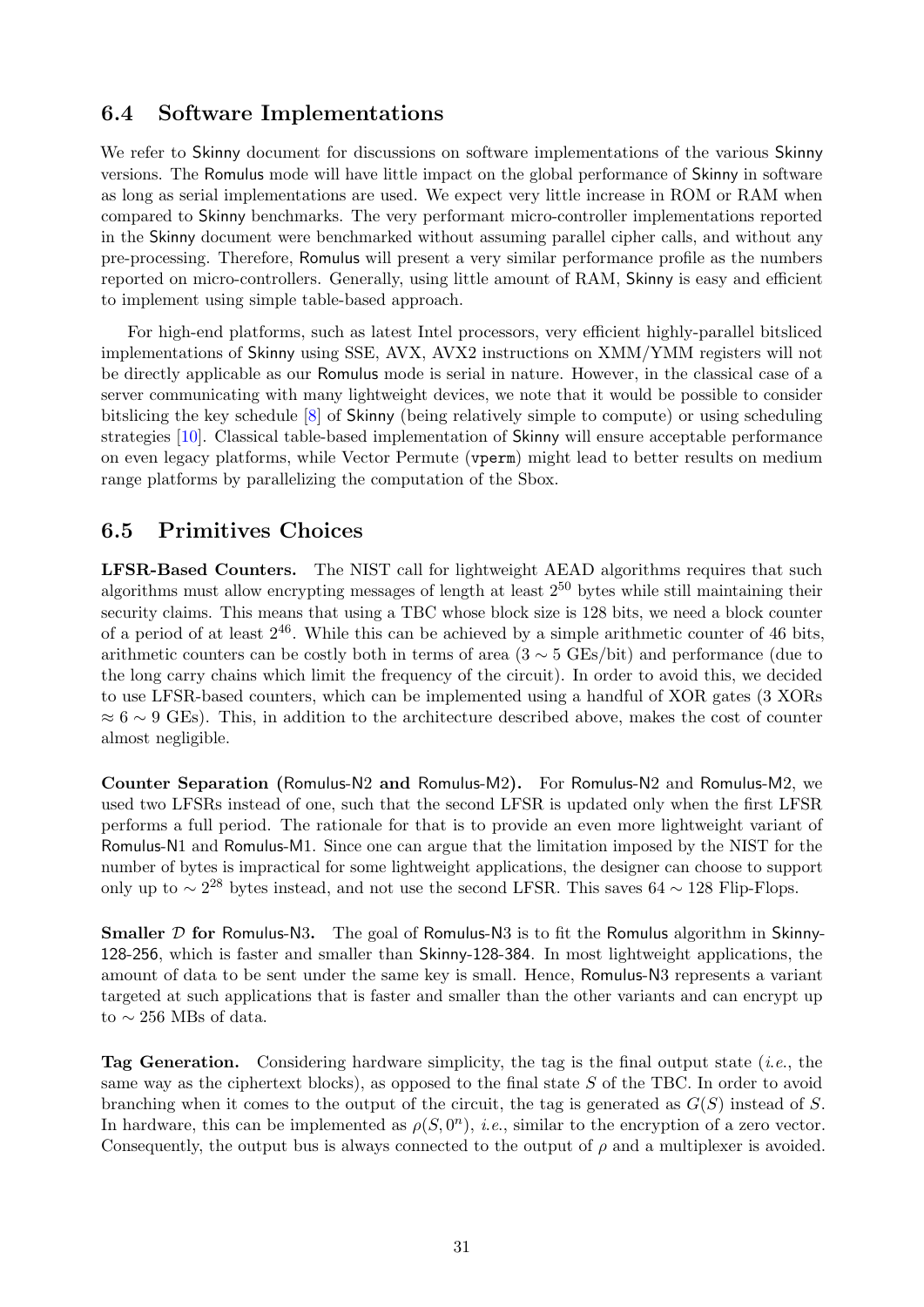Padding. The padding function used in Romulus is chosen so that the padding information is always inserted in the most significant byte of the last block of the message/AD. Hence, it reduces the number of decisions for each byte to only two decisions (either the input byte or a zero byte, except the most significant byte which is either the input byte or the byte length of that block). Besides, it is also the case when the input is treated as a string of words (16-, 32-, 64- or 128-bit words). This is much simpler than the classical 10∗ padding approach, where every word has a lot of different possibilities when it comes to the location of the padding string. Besides, usually implementations maintain the length of the message in a local variable/register, which means that the padding information is already available, just a matter of placing it in the right place in the message, as opposed to the decoder required to convert the message length into 10∗ padding.

Padding Circuit for Decryption. One of the main features of Romulus is that it is inverse free and both the encryption and decryption algorithms are almost the same. However, it can be tricky to understand the behavior of decryption when the last ciphertext block has length  $\lt n$ . In order to understand padding in the decryption algorithm, we look at the  $\rho$  and  $\rho^{-1}$  functions when the input plaintext/ciphertext is partial. The  $\rho$  function applied on a partial plaintext block is shown in Equation [\(6.1\)](#page-32-0). If  $\rho^{-1}$  is directly applied to  $\text{pad}_n(C)$ , the corresponding output will be incorrect, due to the truncation of the last ciphertext block. Hence, before applying  $\rho^{-1}$  we need to regenerate the truncated bits. It can be verified that  $C' = \text{pad}_n(C) \oplus \text{msb}_{n-|C|}(G(S))$ . Once C' is regenerated,  $\rho^{-1}$  can be computed as shown in Equation [\(6.2\)](#page-32-1):

$$
\begin{bmatrix} S' \\ C' \end{bmatrix} = \begin{bmatrix} 1 & 1 \\ G & 1 \end{bmatrix} \begin{bmatrix} S \\ \text{pad}_n(M) \end{bmatrix} \quad \text{and} \quad C = \text{lsb}_{|M|}(C'). \tag{6.1}
$$

$$
C' = \text{pad}_n(C) \oplus \text{msb}_{n-|C|}(G(S)) \quad \text{and} \quad \begin{bmatrix} S' \\ M \end{bmatrix} = \begin{bmatrix} 1 \oplus G & 1 \\ G & 1 \end{bmatrix} \begin{bmatrix} S \\ C' \end{bmatrix}.
$$
 (6.2)

While this looks like a special padding function, in practice it is simple. First of all,  $G(S)$  needs to be calculated anyway. Besides, the whole operation can be implemented in two steps:

<span id="page-32-1"></span><span id="page-32-0"></span>
$$
M = C \oplus \mathsf{lsb}_{|C|}(G(s)),
$$
  

$$
S^{'} = \mathsf{pad}_{n}(M) \oplus S
$$

which can have a very simple hardware implementation, as discussed in the next paragraph.

Encryption-Decryption Combined Circuit. One of the goals of Romulus is to be efficient for implementations that require a combine encryption-decryption datapath. Hence, we made sure that the algorithm is inverse free, *i.e.*, it does not used the inverse function of Skinny or  $G(S)$ . Moreover,  $\rho$  and  $\rho^{-1}$  can be implemented and combined using only one multiplexer, whose size depends on the size of the input/output bus. The same circuit can be used to solve the padding issue in decryption, by padding  $M$  instead of  $C$ . The tag verification operation simply checks if  $\rho(S, 0^n)$  equals to T, which can be serialized depending on the implementation of  $\rho$ .

**Choice of the G Matrix.** We chose the position of G so that it is applied to the output state. This removes the need of G for AD processing, which improves software performance. In Section [6.2,](#page-32-1) we listed the security condition for  $G$ , and we choose our matrix  $G$  so that it meets these conditions and suits well for various hardware and software.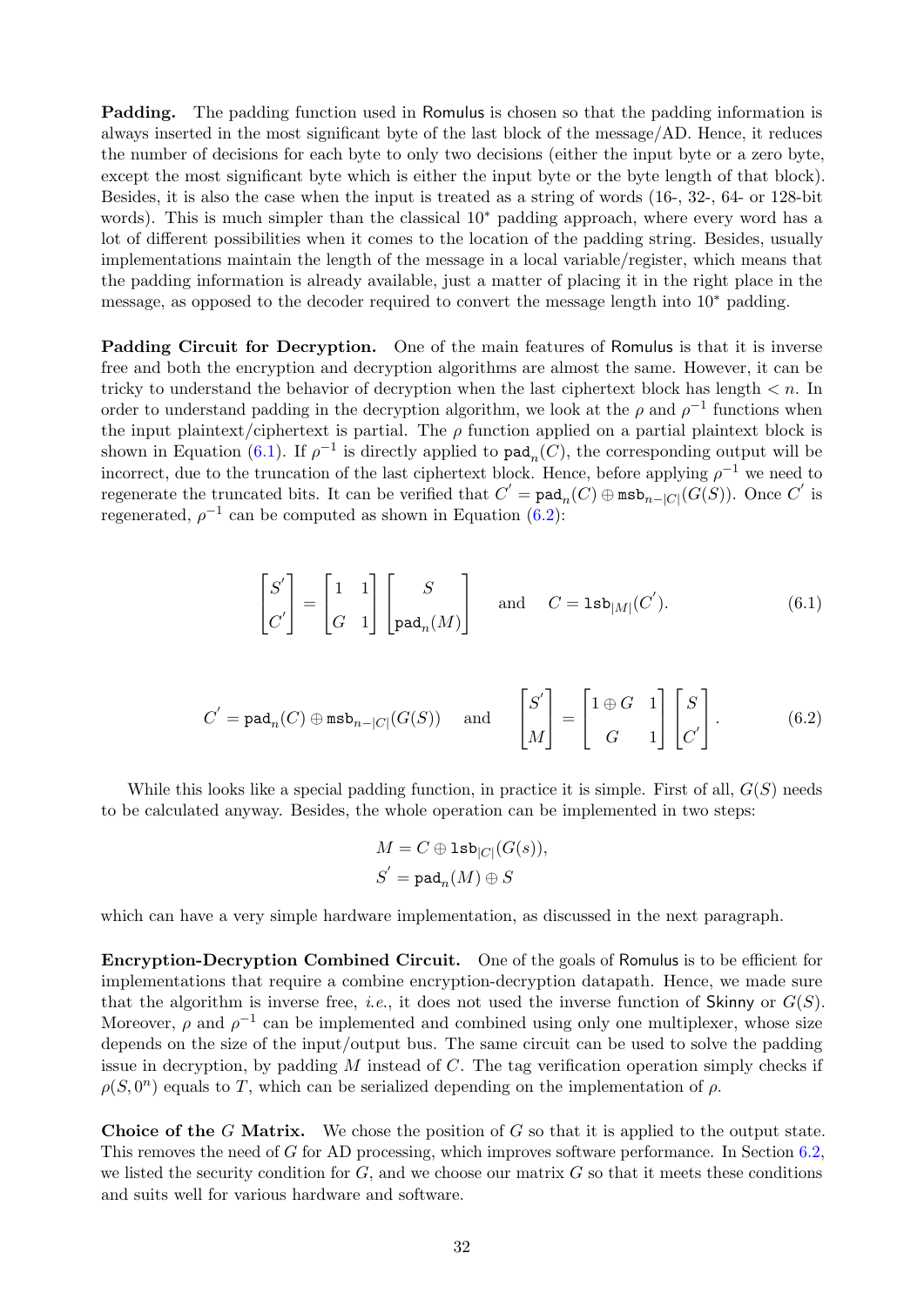We noticed that for lightweight applications, most implementations use an input/output bus of width  $\leq$  32. Hence, we expect the implementation of  $\rho$  to be serialized depending on the bus size. Consequently, the matrix used in iCOFB can be inefficient as it needs a feedback operation over 4 bytes, which requires up to 32 extra Flip-Flops in order to be serialized, something we are trying to avoid in Romulus. Moreover, the serial operation of  $\rho$  is different for byte, which requires additional multiplexers.

However, we observed that if the input block is interpreted in a different order, both problems can be avoided. First, it is impossible to satisfy the security requirements of  $G$  without any feedback signals, *i.e.*,  $G$  is a bit permutation.

- If  $G$  is a bit permutation with at least one bit going to itself, then there is at least one non-zero value on the diagonal, so  $I + G$  has at least 1 row that is all 0s.
- If G is a bit permutation without any bit going to itself, then every column in  $I + G$  has exactly two 1's. The sum of all rows in such matrix is the 0 vector, which means the rows are linearly dependent. Hence,  $I + G$  is not invertible.

However, the number of feedback signals can be adjusted to our requirements, starting from only 1 feedback signal. Second, we noticed that the input block/state of length  $n$  bits can be treated as several independent sub-blocks of size  $n/w$  each. Hence, it is enough to design a matrix  $G_s$  of size  $w \times w$  bits and apply it independently  $n/w$  times to each sub-block. The operation applied on each sub-block in this case is the same  $(i.e.,$  as we can distribute the feedback bits evenly across the input block). Unfortunately, the choice of w and  $G_s$  that provides the optimal results depends on the implementation architecture. However, we found out that the best trade-off/balance across different architectures is when  $w = 8$  and  $G_s$  uses a single bit feedback.

In order to verify our observations, we generated a family of matrices with different values of  $w$ and  $G_s$ , and measured the cost of implementing each of them on different architectures.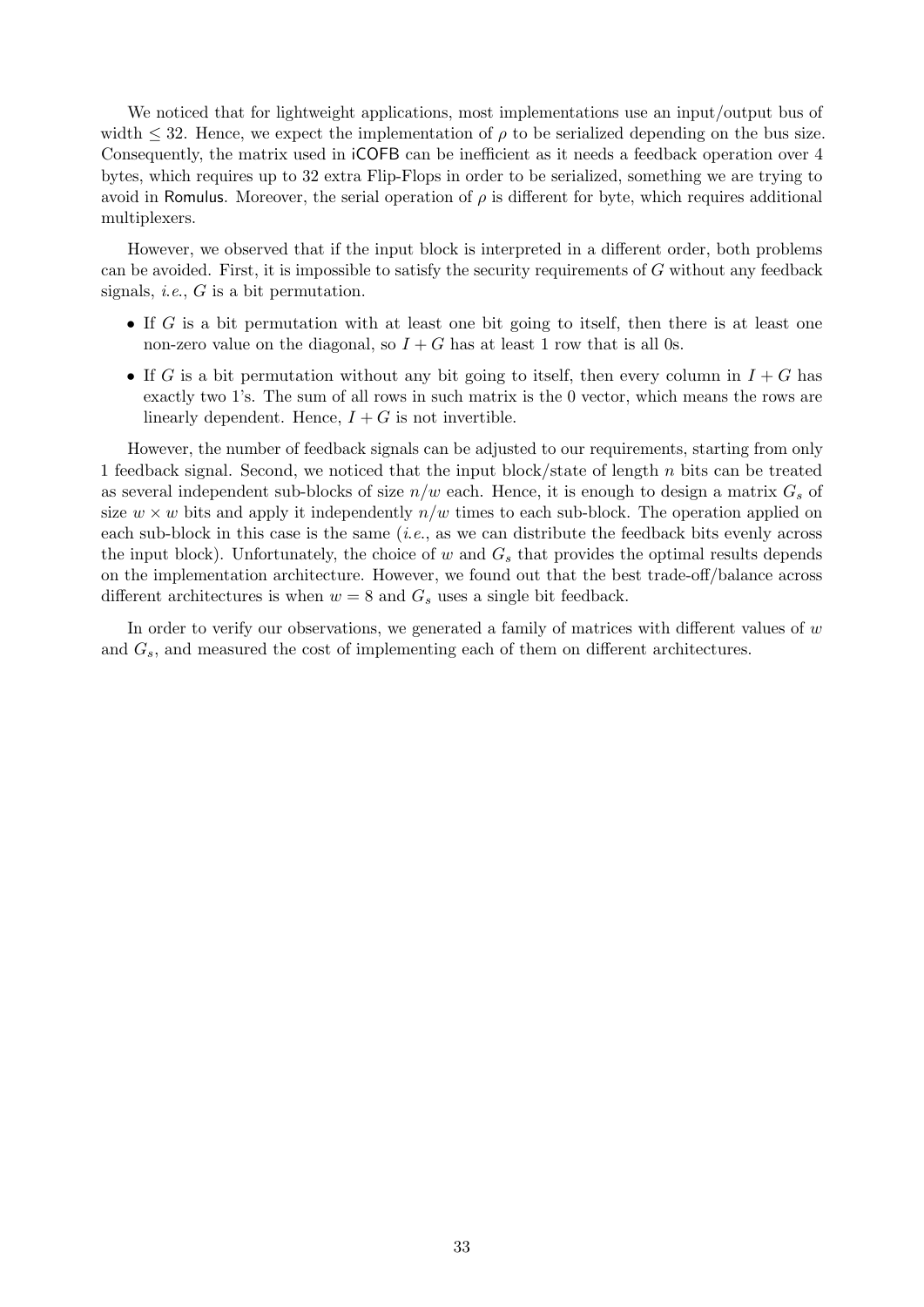# <span id="page-34-0"></span>7. Implementations

In this section we provide implementations results and estimates. Source codes can be found on our GitHub page: <https://github.com/romulusae>

### 7.1 Software Performances

#### 7.1.1 Software implementations

The Skinny article presents extremely fast software implementations on various recent Intel processors, some as low as 2.37 c/B. However, these bitslice implementations are heavily relying on the parallelism offered by some operating modes. In our case, this parallelism is not present as Romulus is not a parallel mode. Therefore, the performance of Romulus on high-end servers will be closer to 20 c/B than 2 c/B.

However, in practice several easy solutions are possible to overcome this performance limitation. One solution is to let the two communicating entities to use short sessions, which would re-enable the server side to parallelise the encryption/decryption of the various sessions. Another possible solution to still use these very fast bitslice implementations is to let the server to communicate with several clients in parallel. This is in fact very probably what will happen in practice (a server communicating with many clients is the main reason why fast software implementations are interesting). Even in the case where the arriving data is always from new clients, bitslicing remains possible by bitslicing the key schedule part of Skinny as well.

#### 7.1.2 Micro-controller implementations

The Skinny article also reports very efficient micro-controllers implementations of the Skinny-128-128, with various tradeoffs. One can also mention the good performances and rankings of a simple tablebased implementation of Skinny-128-128 in the FELICS benchmarks ([https://www.cryptolux.](https://www.cryptolux.org/index.php/FELICS)  $\sigma$ rg/index.php/FELICS). Since these implementations do not require any parallelism, they can directly be applied in Romulus. However, since Romulus uses bigger versions of Skinny, the higher number of rounds will naturally reduce the performances accordingly. We expect the effect of the Romulus mode to be minor on the performances since it is rate 1.

### 7.2 ASIC Performances

We have implemented the low-area, round-based and 4-round unrolled architectures of Romulus-N1. The figures are exepected to be similar for Romulus-N2 and about 550 GEs smaller, and 12∼18% faster for Romulus-N3. Morover, Romulus and Remus [\[22\]](#page-38-14) share a similar structure and our experimental results show that it costs only around 200 GEs to convert the implementation to the misuse resistant variant.The implementations are compliant with teh CAESAR Hardware API, so a more lightweight interface can be designed. We added our estimations to the table labeled by '\*'.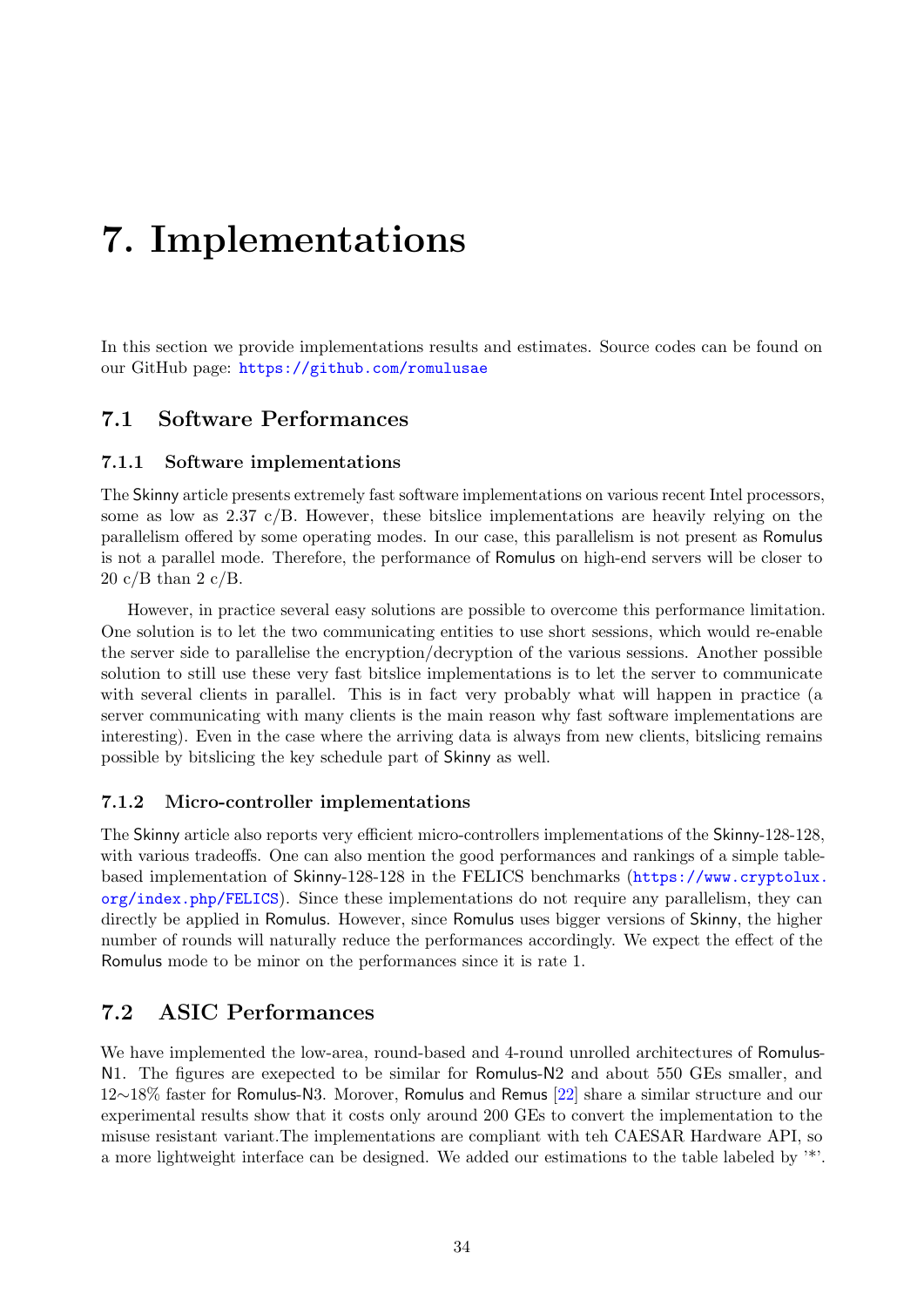<span id="page-35-0"></span>Table 7.1: ASIC Implementations of Romulus-N1 using the TSMC 65nm standard cell library. Power and Energy are estimated at 10 Mhz. Energy is for 1 TBC call.

| Variant                  | Cycles         | Area $w/o$ | Area  | Minimum      | Throughput | Power     | Energy | Thput/Area | NR       | NM                       |
|--------------------------|----------------|------------|-------|--------------|------------|-----------|--------|------------|----------|--------------------------|
|                          | interface (GE) |            | (GE)  | Delay $(ns)$ | (Gbps)     | $(\mu W)$ | (pJ    | (Gbps/kGE) | Security | Security                 |
| Low Area                 | 1264           | <u>.</u>   | 4498  | 0.8          | 0.1689     | $\sim$    | -      | 0.0376     | 128      | $\overline{\phantom{a}}$ |
| <b>Basic Iterative</b>   | 60             | 5514       | 6620  |              | 2.78       | 548       | 32.8   | 0.42       | 128      | $\overline{\phantom{a}}$ |
| Unrolled $x4^{\dagger}$  | 18             | 8231       | 9286  | $1.5\,$      | 6.18       | 1325      | 23     | 0.67       | 128      | $\overline{\phantom{a}}$ |
| Unrolled $x4^{\ddagger}$ | 18             | 9632       | 10748 |              | 9.27       | $\sim$    | $\sim$ | 0.86       | 128      | $\overline{\phantom{a}}$ |

† Minimum Area;

 $^\ddag$  1 GHz;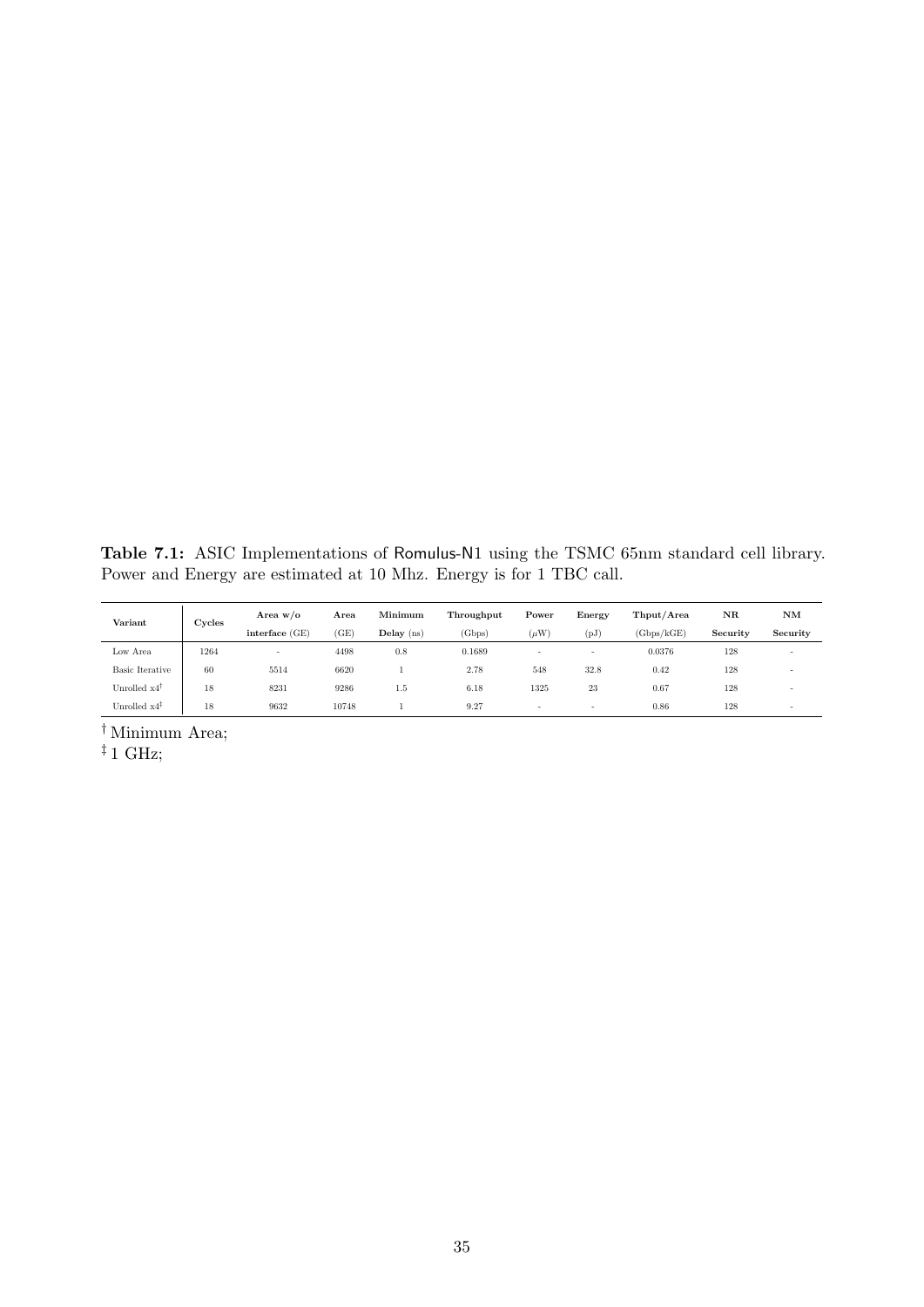# Acknowledgments

The second and fourth authors are supported by the Temasek Labs grant (DSOCL16194).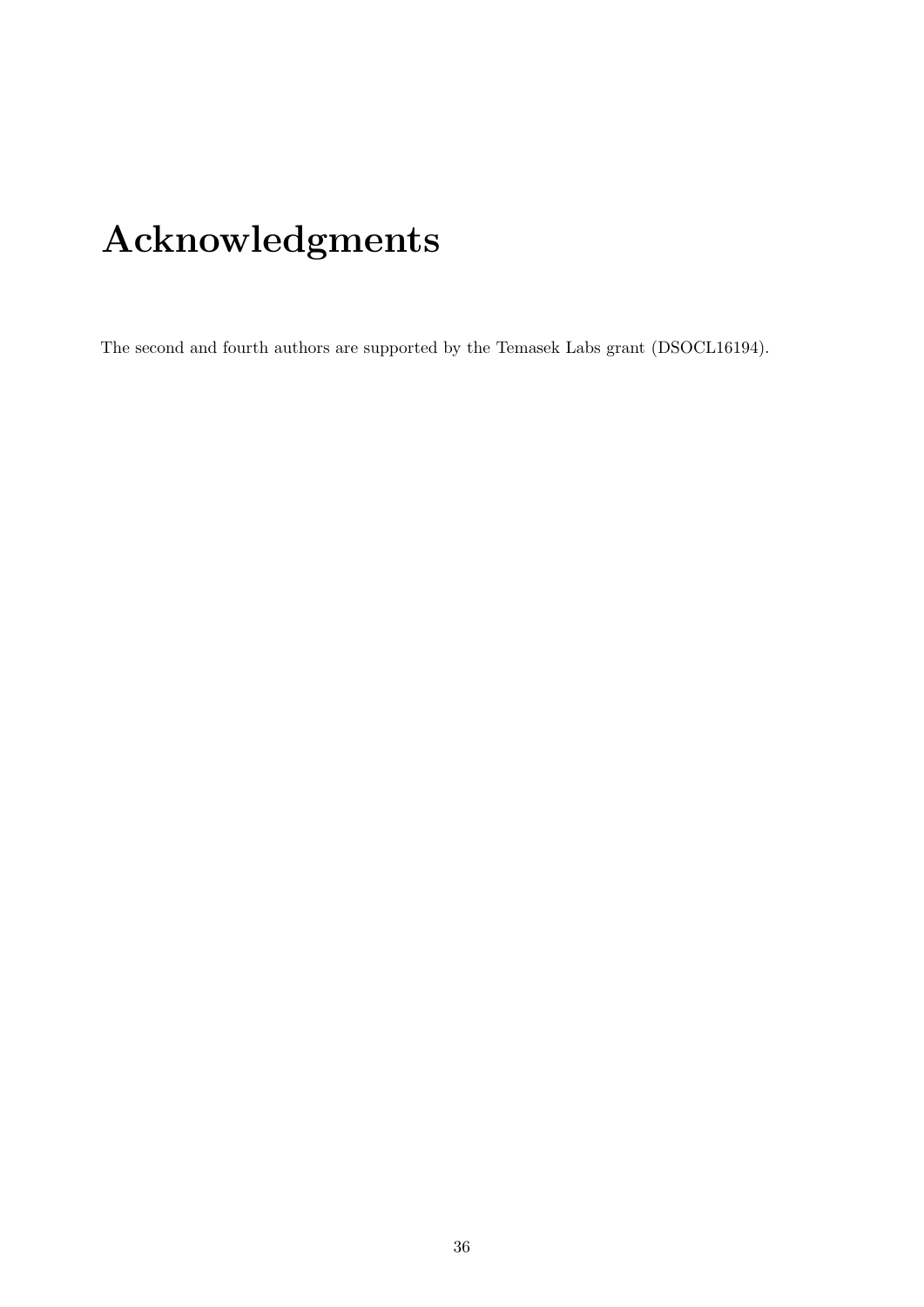# Bibliography

- <span id="page-37-9"></span>[1] Banik, S., Bogdanov, A., Luykx, A., Tischhauser, E.: SUNDAE: Small Universal Deterministic Authenticated Encryption for the Internet of Things. IACR Trans. Symmetric Cryptol. 2018(3) (2018) 1–35
- <span id="page-37-2"></span>[2] Beierle, C., Jean, J., K¨olbl, S., Leander, G., Moradi, A., Peyrin, T., Sasaki, Y., Sasdrich, P., Sim, S.M.: The SKINNY Family of Block Ciphers and Its Low-Latency Variant MANTIS. In: CRYPTO 2016 (2). Volume 9815 of Lecture Notes in Computer Science., Springer (2016) 123–153
- <span id="page-37-6"></span>[3] Beierle, C., Jean, J., K¨olbl, S., Leander, G., Moradi, A., Peyrin, T., Sasaki, Y., Sasdrich, P., Sim, S.M.: The SKINNY Family of Block Ciphers and its Low-Latency Variant MANTIS. IACR Cryptology ePrint Archive 2016 (2016) 660
- <span id="page-37-3"></span>[4] Beierle, C., Jean, J., Kölbl, S., Leander, G., Moradi, A., Peyrin, T., Sasaki, Y., Sasdrich, P., Sim, S.M.: SKINNY-AEAD and SKINNY-HASH. Submission to NIST Lightweight Cryptography Project (2019)
- <span id="page-37-0"></span>[5] Bellare, M., Boldyreva, A., Palacio, A.: An Uninstantiable Random-Oracle-Model Scheme for a Hybrid-Encryption Problem. In: EUROCRYPT 2004. Volume 3027 of Lecture Notes in Computer Science., Springer (2004) 171–188
- <span id="page-37-4"></span>[6] Bellare, M., Namprempre, C.: Authenticated Encryption: Relations among Notions and Analysis of the Generic Composition Paradigm. J. Cryptology 21(4) (2008) 469–491
- <span id="page-37-5"></span>[7] Bellare, M., Rogaway, P., Wagner, D.A.: The EAX Mode of Operation. In: FSE 2004. Volume 3017 of Lecture Notes in Computer Science., Springer (2004) 389–407
- <span id="page-37-10"></span>[8] Benadjila, R., Guo, J., Lomné, V., Peyrin, T.: Implementing Lightweight Block Ciphers on x86 Architectures. In: SAC 2013. Volume 8282 of Lecture Notes in Computer Science., Springer (2013) 324–351
- <span id="page-37-8"></span>[9] Bertoni, G., Daemen, J., Peeters, M., Assche, G.V.: Duplexing the Sponge: Single-Pass Authenticated Encryption and Other Applications. In: SAC 2011. Volume 7118 of Lecture Notes in Computer Science., Springer (2011) 320–337
- <span id="page-37-11"></span>[10] Bogdanov, A., Lauridsen, M.M., Tischhauser, E.: Comb to Pipeline: Fast Software Encryption Revisited. In Leander, G., ed.: FSE 2015. Volume 9054 of Lecture Notes in Computer Science., Springer (2015) 150–171
- <span id="page-37-1"></span>[11] Canetti, R., Goldreich, O., Halevi, S.: The Random Oracle Methodology, Revisited (Preliminary Version). In: STOC, ACM (1998) 209–218
- <span id="page-37-7"></span>[12] Chakraborti, A., Datta, N., Nandi, M., Yasuda, K.: Beetle Family of Lightweight and Secure Authenticated Encryption Ciphers. IACR Trans. Cryptogr. Hardw. Embed. Syst. 2018(2) (2018) 218–241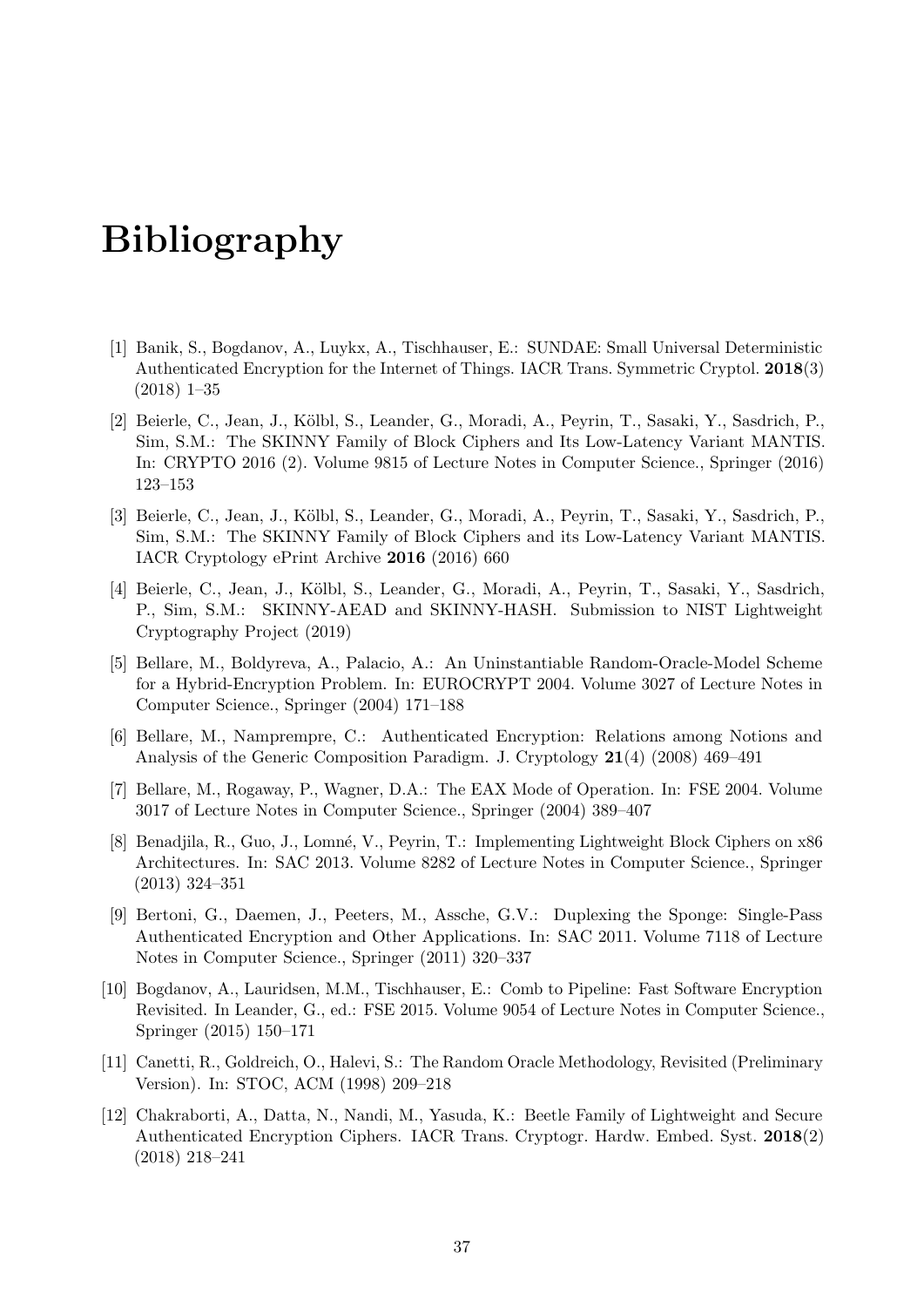- <span id="page-38-1"></span>[13] Chakraborti, A., Iwata, T., Minematsu, K., Nandi, M.: Blockcipher-Based Authenticated Encryption: How Small Can We Go? In: CHES 2017. Volume 10529 of Lecture Notes in Computer Science., Springer (2017) 277–298
- <span id="page-38-2"></span>[14] Chakraborti, A., Iwata, T., Minematsu, K., Nandi, M.: Blockcipher-based Authenticated Encryption: How Small Can We Go? (Full version of [\[13\]](#page-38-1)). IACR Cryptology ePrint Archive 2017 (2017) 649
- <span id="page-38-15"></span>[15] Cogliati, B., Lee, J., Seurin, Y.: New Constructions of MACs from (Tweakable) Block Ciphers. IACR Trans. Symmetric Cryptol. 2017(2) (2017) 27–58
- <span id="page-38-11"></span>[16] Dobraunig, C., Eichlseder, M., Mendel, F., Schläffer, M.: Ascon v1. 2. Submission to the CAESAR Competition (2016)
- <span id="page-38-8"></span>[17] George Mason University: ATHENa: Automated Tools for Hardware EvaluatioN. [https:](https://cryptography.gmu.edu/athena/) [//cryptography.gmu.edu/athena/](https://cryptography.gmu.edu/athena/) (2017)
- <span id="page-38-13"></span>[18] Groß, H., Wenger, E., Dobraunig, C., Ehrenhöfer, C.: Suit up!–Made-to-Measure Hardware Implementations of ASCON. In: 2015 Euromicro Conference on Digital System Design, IEEE (2015) 645–652
- <span id="page-38-6"></span>[19] Handschuh, H., Preneel, B.: Key-Recovery Attacks on Universal Hash Function Based MAC Algorithms. In: CRYPTO 2008. Volume 5157 of Lecture Notes in Computer Science., Springer (2008) 144–161
- <span id="page-38-4"></span>[20] Hirose, S.: Some Plausible Constructions of Double-Block-Length Hash Functions. In: FSE 2006. Volume 4047 of Lecture Notes in Computer Science., Springer (2006) 210–225
- <span id="page-38-5"></span>[21] Iwata, T., Khairallah, M., Minematsu, K., Peyrin, T.: Duel of the Titans: The Romulus and Remus Families of Lightweight AEAD Algorithms. IACR Cryptology ePrint Archive 2019 (2019) 992
- <span id="page-38-14"></span>[22] Iwata, T., Khairallah, M., Minematsu, K., Peyrin, T.: Remus v1. Submission to NIST Lightweight Cryptography Project (2019)
- <span id="page-38-10"></span>[23] Iwata, T., Minematsu, K., Peyrin, T., Seurin, Y.: ZMAC: A Fast Tweakable Block Cipher Mode for Highly Secure Message Authentication. In: CRYPTO 2017 (3). Volume 10403 of Lecture Notes in Computer Science., Springer (2017) 34–65
- <span id="page-38-12"></span>[24] Jean, J., Moradi, A., Peyrin, T., Sasdrich, P.: Bit-Sliding: A Generic Technique for Bit-Serial Implementations of SPN-based Primitives - Applications to AES, PRESENT and SKINNY. In: CHES 2017. Volume 10529 of Lecture Notes in Computer Science., Springer (2017) 687–707
- <span id="page-38-3"></span>[25] Jean, J., Nikolic, I., Peyrin, T.: Tweaks and Keys for Block Ciphers: The TWEAKEY Framework. In: ASIACRYPT 2014 (2). Volume 8874 of Lecture Notes in Computer Science., Springer (2014) 274–288
- <span id="page-38-7"></span>[26] Joux, A.: Authentication Failures in NIST Version of GCM. Comments submitted to NIST Modes of Operation Process (2006) Available at [http://csrc.nist.gov/groups/ST/](http://csrc.nist.gov/groups/ST/toolkit/BCM/documents/comments/800-38_Series-Drafts/GCM/Joux_comments.pdf) [toolkit/BCM/documents/comments/800-38\\_Series-Drafts/GCM/Joux\\_comments.pdf](http://csrc.nist.gov/groups/ST/toolkit/BCM/documents/comments/800-38_Series-Drafts/GCM/Joux_comments.pdf).
- <span id="page-38-9"></span>[27] Khairallah, M., Chattopadhyay, A., Peyrin, T.: Looting the LUTs: FPGA Optimization of AES and AES-like Ciphers for Authenticated Encryption. In: INDOCRYPT 2017. Volume 10698 of Lecture Notes in Computer Science., Springer (2017) 282–301
- <span id="page-38-0"></span>[28] Krovetz, T., Rogaway, P.: The Software Performance of Authenticated-Encryption Modes. In: FSE 2011. Volume 6733 of Lecture Notes in Computer Science., Springer (2011) 306–327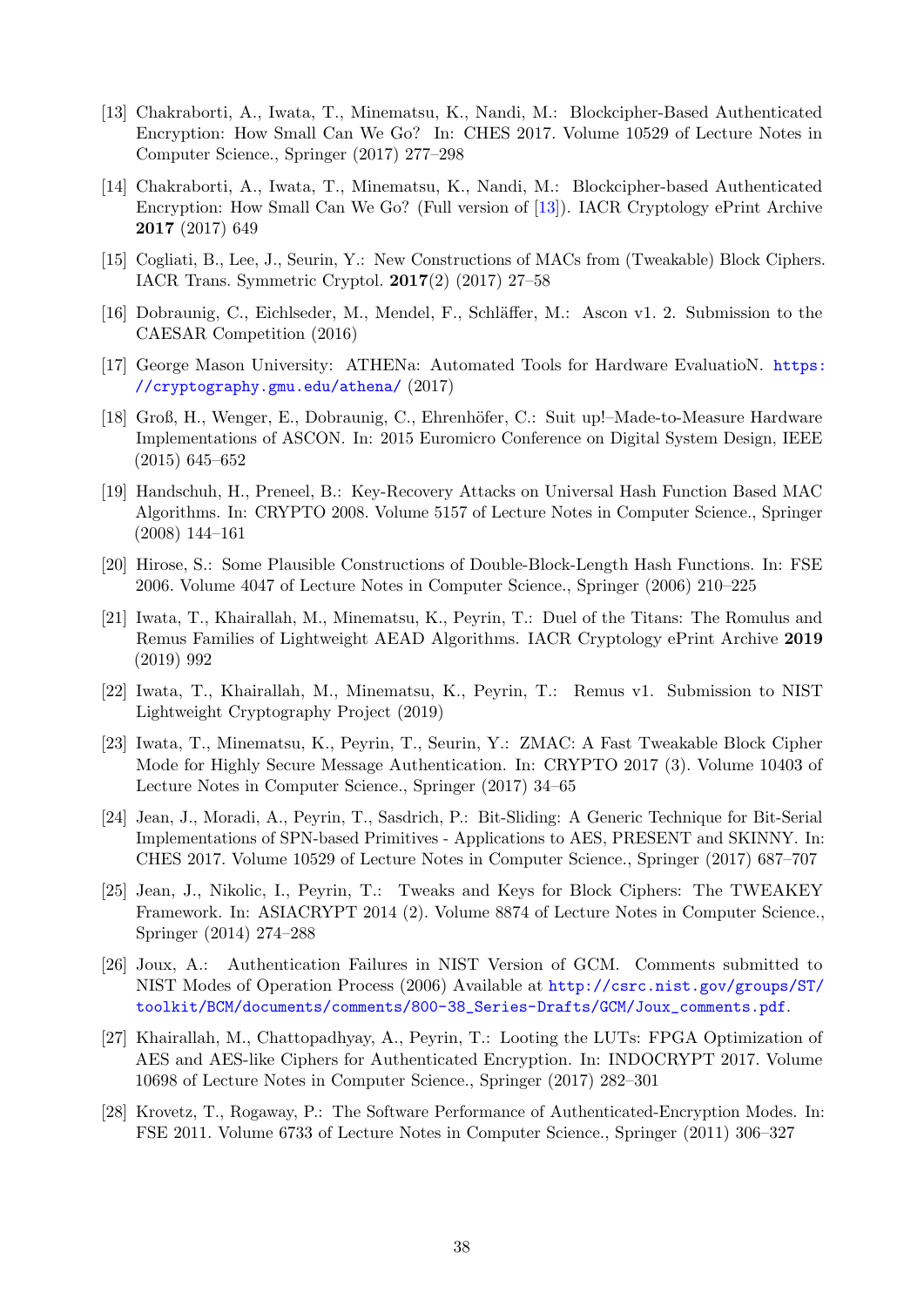- <span id="page-39-8"></span>[29] Kumar, S., Haj-Yihia, J., Khairallah, M., Chattopadhyay, A.: A Comprehensive Performance Analysis of Hardware Implementations of CAESAR Candidates. IACR Cryptology ePrint Archive 2017 (2017) 1261
- <span id="page-39-0"></span>[30] Liskov, M., Rivest, R.L., Wagner, D.A.: Tweakable Block Ciphers. In: CRYPTO 2002. Volume 2442 of Lecture Notes in Computer Science., Springer (2002) 31–46
- <span id="page-39-6"></span>[31] Liu, G., Ghosh, M., Song, L.: Security Analysis of SKINNY under Related-Tweakey Settings (Long Paper). IACR Trans. Symmetric Cryptol. 2017(3) (2017) 37–72
- <span id="page-39-9"></span>[32] Medwed, M., Standaert, F., Großsch¨adl, J., Regazzoni, F.: Fresh Re-keying: Security against Side-Channel and Fault Attacks for Low-Cost Devices. In: AFRICACRYPT 2010. Volume 6055 of Lecture Notes in Computer Science., Springer (2010) 279–296
- <span id="page-39-10"></span>[33] Messerges, T.S.: Securing the AES Finalists Against Power Analysis Attacks. In: FSE 2000. Volume 1978 of Lecture Notes in Computer Science., Springer (2000) 150–164
- <span id="page-39-3"></span>[34] Moradi, A., Poschmann, A., Ling, S., Paar, C., Wang, H.: Pushing the Limits: A Very Compact and a Threshold Implementation of AES. In: EUROCRYPT 2011. Volume 6632 of Lecture Notes in Computer Science., Springer (2011) 69–88
- <span id="page-39-11"></span>[35] Naito, Y., Sugawara, T.: Lightweight Authenticated Encryption Mode of Operation for Tweakable Block Ciphers. IACR Cryptology ePrint Archive 2019 (2019) 339
- <span id="page-39-1"></span>[36] Peyrin, T., Seurin, Y.: Counter-in-Tweak: Authenticated Encryption Modes for Tweakable Block Ciphers. In: CRYPTO 2016 (1). Volume 9814 of Lecture Notes in Computer Science., Springer (2016) 33–63
- <span id="page-39-4"></span>[37] Rogaway, P.: Efficient Instantiations of Tweakable Blockciphers and Refinements to Modes OCB and PMAC. In: ASIACRYPT 2004. Volume 3329 of Lecture Notes in Computer Science., Springer (2004) 16–31
- <span id="page-39-5"></span>[38] Rogaway, P.: Nonce-Based Symmetric Encryption. In: FSE 2004. Volume 3017 of Lecture Notes in Computer Science., Springer (2004) 348–359
- <span id="page-39-2"></span>[39] Rogaway, P., Shrimpton, T.: A Provable-Security Treatment of the Key-Wrap Problem. In: EUROCRYPT 2006. Volume 4004 of Lecture Notes in Computer Science., Springer (2006) 373–390
- <span id="page-39-7"></span>[40] Sadeghi, S., Mohammadi, T., Bagheri, N.: Cryptanalysis of Reduced round SKINNY Block Cipher. IACR Trans. Symmetric Cryptol. 2018(3) (2018) 124–162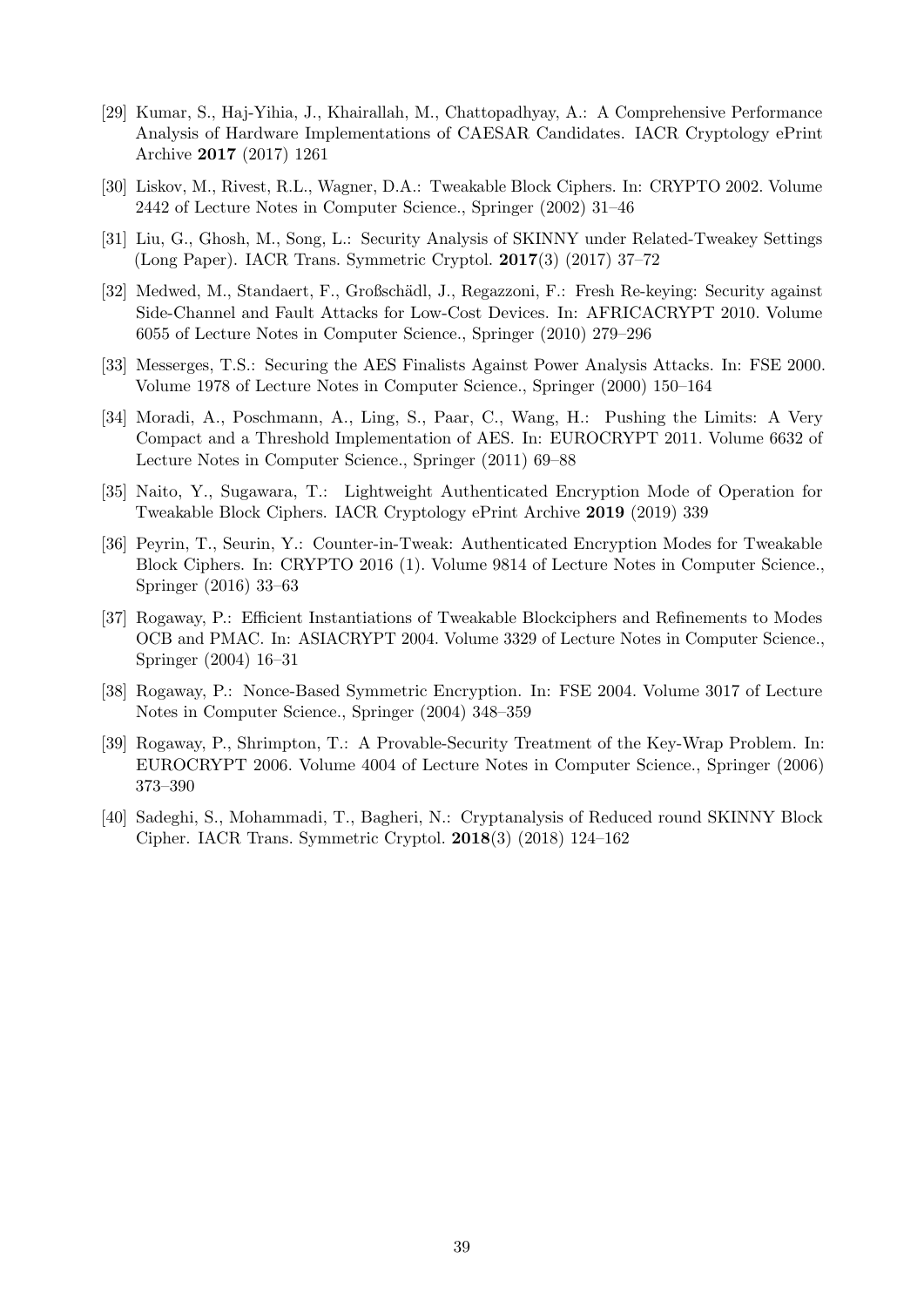# A. Appendix

|           | b <sub>7</sub> | $b_6$ | $b_5$          | $b_4$            | $b_3$            | b <sub>2</sub>   | b <sub>1</sub>   | $b_0$            | $\mathrm{int}(B)$ | case                                   |
|-----------|----------------|-------|----------------|------------------|------------------|------------------|------------------|------------------|-------------------|----------------------------------------|
|           |                |       | $\overline{0}$ | $\overline{0}$   | $\mathbf{1}$     | $\overline{0}$   | $\theta$         | $\overline{0}$   | 8                 | A main                                 |
|           |                |       | 0              | 1                | 1                | $\boldsymbol{0}$ | $\theta$         | 0                | 24                | A last unpadded                        |
| Romulus-N |                |       | $\theta$       | 1                | 1                | $\overline{0}$   | 1                | $\overline{0}$   | 26                | A last padded                          |
|           |                |       | 0              | $\boldsymbol{0}$ | $\boldsymbol{0}$ | 1                | $\theta$         | 0                | $\overline{4}$    | M main                                 |
|           |                |       | 0              | 1                | $\theta$         | 1                | $\theta$         | $\theta$         | 20                | M last unpadded                        |
|           |                |       | $\overline{0}$ | 1                | $\boldsymbol{0}$ | 1                | $\boldsymbol{0}$ | $\mathbf{1}$     | 21                | M last padded                          |
|           |                |       | 1              | $\overline{0}$   | $\mathbf{1}$     | $\boldsymbol{0}$ | $\overline{0}$   | $\boldsymbol{0}$ | 40                | A main                                 |
|           |                |       | 1              | 0                | 1                | 1                | $\theta$         | $\overline{0}$   | 44                | M auth main                            |
|           |                |       | 1              | 1                | 1                | 1                | 1                | 1                | 63                | (even, even, padded, padded)<br>w:     |
|           |                |       | 1              | 1                | $\mathbf{1}$     | 1                | 1                | $\overline{0}$   | 62                | (even, even, padded, unpadded)<br>w:   |
|           |                |       | 1              | 1                | 1                | 1                | $\theta$         | $\mathbf{1}$     | 61                | (even, even, unpadded, padded)<br>w:   |
|           |                |       | 1              | 1                | 1                | 1                | $\theta$         | $\theta$         | 60                | (even, even, unpadded, unpadded)<br>w: |
|           |                |       |                |                  | $\mathbf{1}$     | $\boldsymbol{0}$ | 1                | $\mathbf{1}$     | 59                | (even,odd,padded,padded)<br>w:         |
|           |                |       | 1              | 1                | 1                | $\theta$         | 1                | $\overline{0}$   | 58                | (even,odd,padded,unpadded)<br>w:       |
|           |                |       | 1              | 1                | $\mathbf{1}$     | $\overline{0}$   | $\theta$         | $\mathbf{1}$     | 57                | (even,odd,unpadded,padded)<br>w:       |
| Romulus-M |                |       |                | 1                | $\mathbf{1}$     | $\boldsymbol{0}$ | $\theta$         | $\boldsymbol{0}$ | 56                | (even,odd,unpadded,unpadded)<br>w:     |
|           |                |       | 1              | 1                | $\overline{0}$   | 1                | 1                | 1                | 55                | (odd, even, padded, padded)<br>w:      |
|           |                |       | 1              | 1                | $\theta$         | 1                | 1                | 0                | 54                | (odd, even, padded, unpadded)<br>w:    |
|           |                |       | 1              | 1                | $\boldsymbol{0}$ | 1                | $\theta$         | 1                | 53                | (odd, even, unpadded, padded)<br>w:    |
|           |                |       | 1              | 1                | $\boldsymbol{0}$ | 1                | $\theta$         | $\boldsymbol{0}$ | 52                | (odd, even, unpadded, unpadded)<br>w:  |
|           |                |       | 1              | 1                | $\theta$         | $\theta$         | 1                | 1                | 51                | (odd,odd,padded,padded)<br>w:          |
|           |                |       | 1              | 1                | $\boldsymbol{0}$ | $\boldsymbol{0}$ | 1                | $\boldsymbol{0}$ | 50                | (odd,odd,padded,unpadded)<br>w:        |
|           |                |       | 1              | 1                | $\theta$         | $\overline{0}$   | $\theta$         | 1                | 49                | (odd,odd,unpadded,padded)<br>w:        |
|           |                |       | 1              | 1                | $\overline{0}$   | $\theta$         | $\theta$         | $\overline{0}$   | 48                | (odd,odd,unpadded,unpadded)<br>w:      |
|           |                |       | 1              | $\boldsymbol{0}$ | $\boldsymbol{0}$ | 1                | $\theta$         | $\boldsymbol{0}$ | 36                | M enc main                             |

Table A.1: Domain separation byte B of Romulus. Bits  $b_7$  and  $b_6$  are to be set to the appropriate value according to the parameter sets.